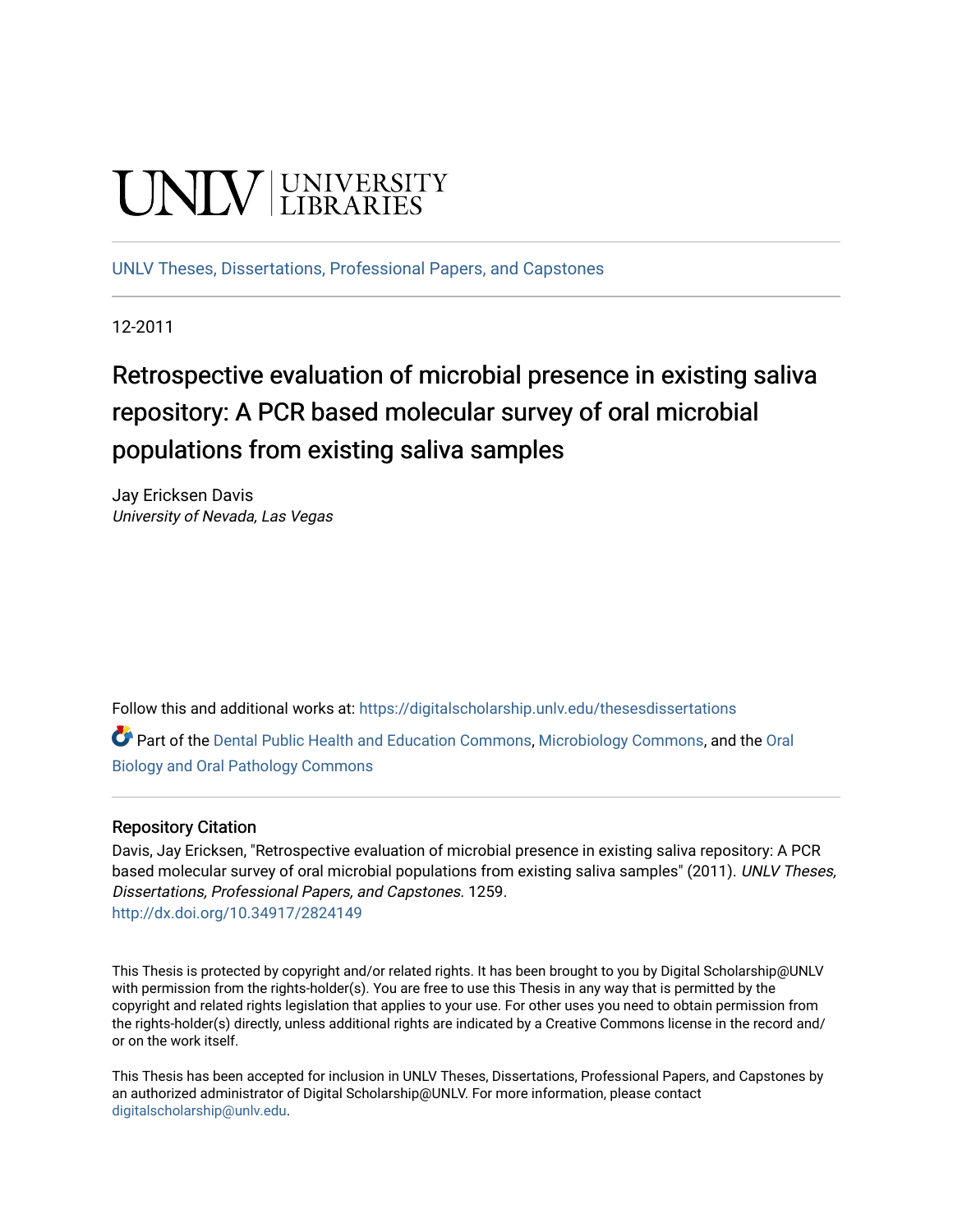## RETROSPECTIVE EVALUATION OF MICROBIAL PRESENCE IN EXISTING SALIVA REPOSITORY: A PCR BASED MOLECULAR SURVEY OF ORAL MICROBIAL POPULATIONS FROM EXISTING SALIVA SAMPLES

by

Jay Ericksen Davis

Doctor of Dental Medicine

University of Nevada, Las Vegas

2008

A thesis submitted in partial fulfillment of the requirements for the

**Master of Science in Oral Biology Department of Orthodontics School of Dental Medicine**

**Graduate College University of Nevada, Las Vegas December 2011**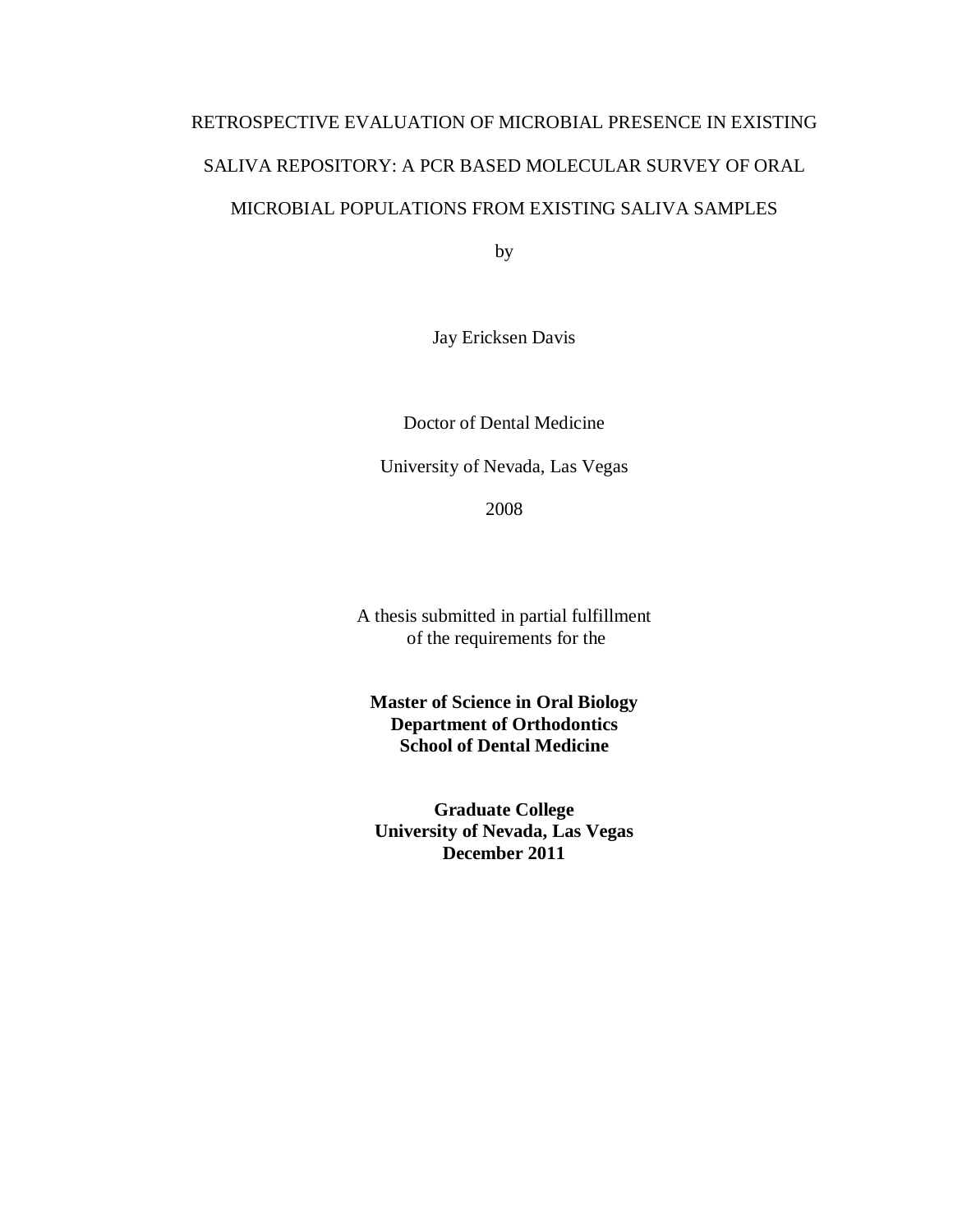Copyright by Jay Ericksen Davis, 2011 All Rights Reserved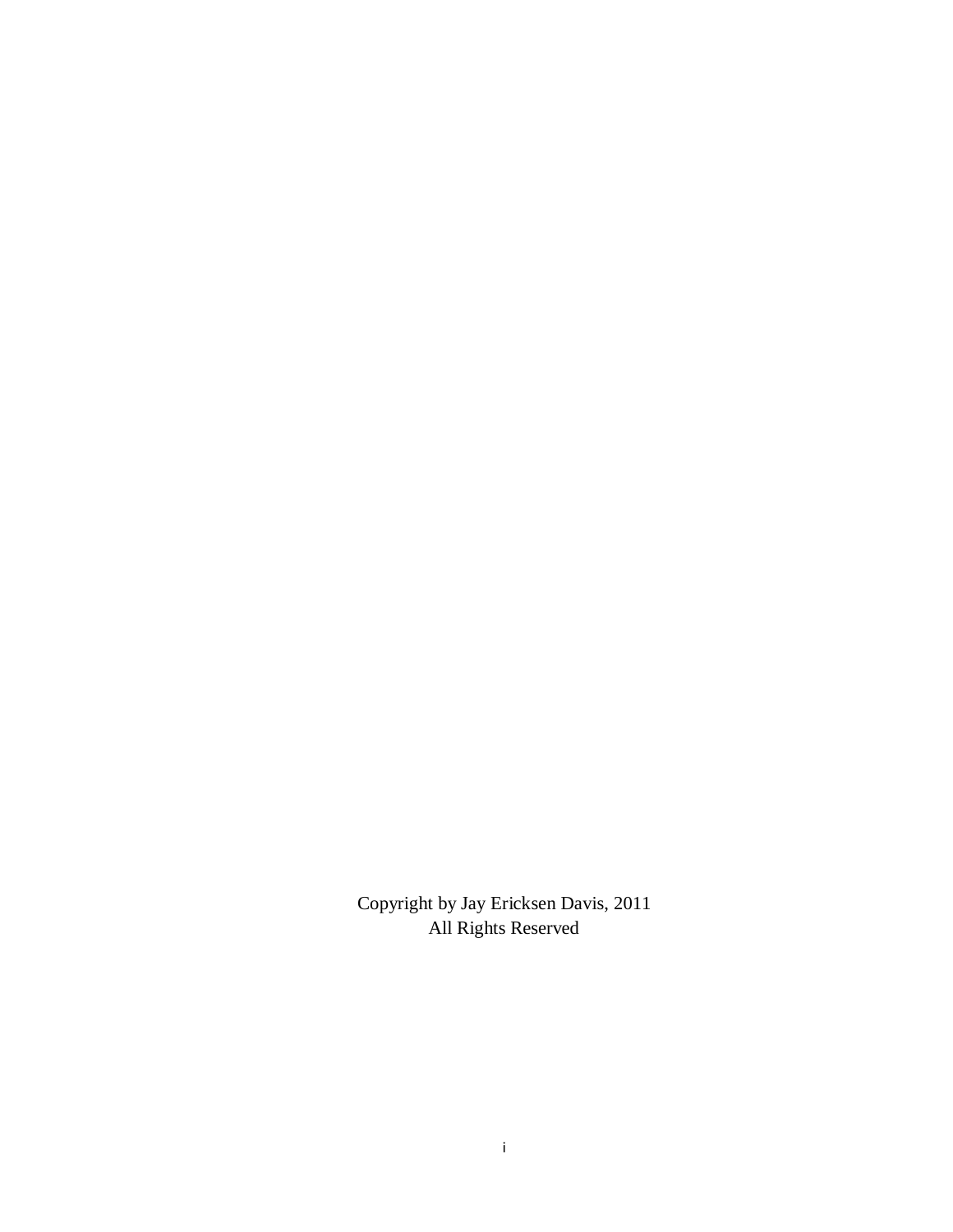

#### THE GRADUATE COLLEGE

We recommend the thesis prepared under our supervision by

## **Jay Davis**

entitled

## **Retrospective Evaluation of Microbial Presence in Existing Saliva Repository: A PCR Based Molecular Survey of Oral Microbial Populations from Existing Saliva Samples**

be accepted in partial fulfillment of the requirements for the degree of

Master of Science in Oral Biology Department of Orthodontics

Clifford C. Seran, Committee Chair

Karl Kingsley, Committee Member

Katherine Howard, Committee Member

Patricia Cruz Perez, Graduate College Representative

Ronald Smith, Ph. D., Vice President for Research and Graduate Studies and Dean of the Graduate College

**December 2011**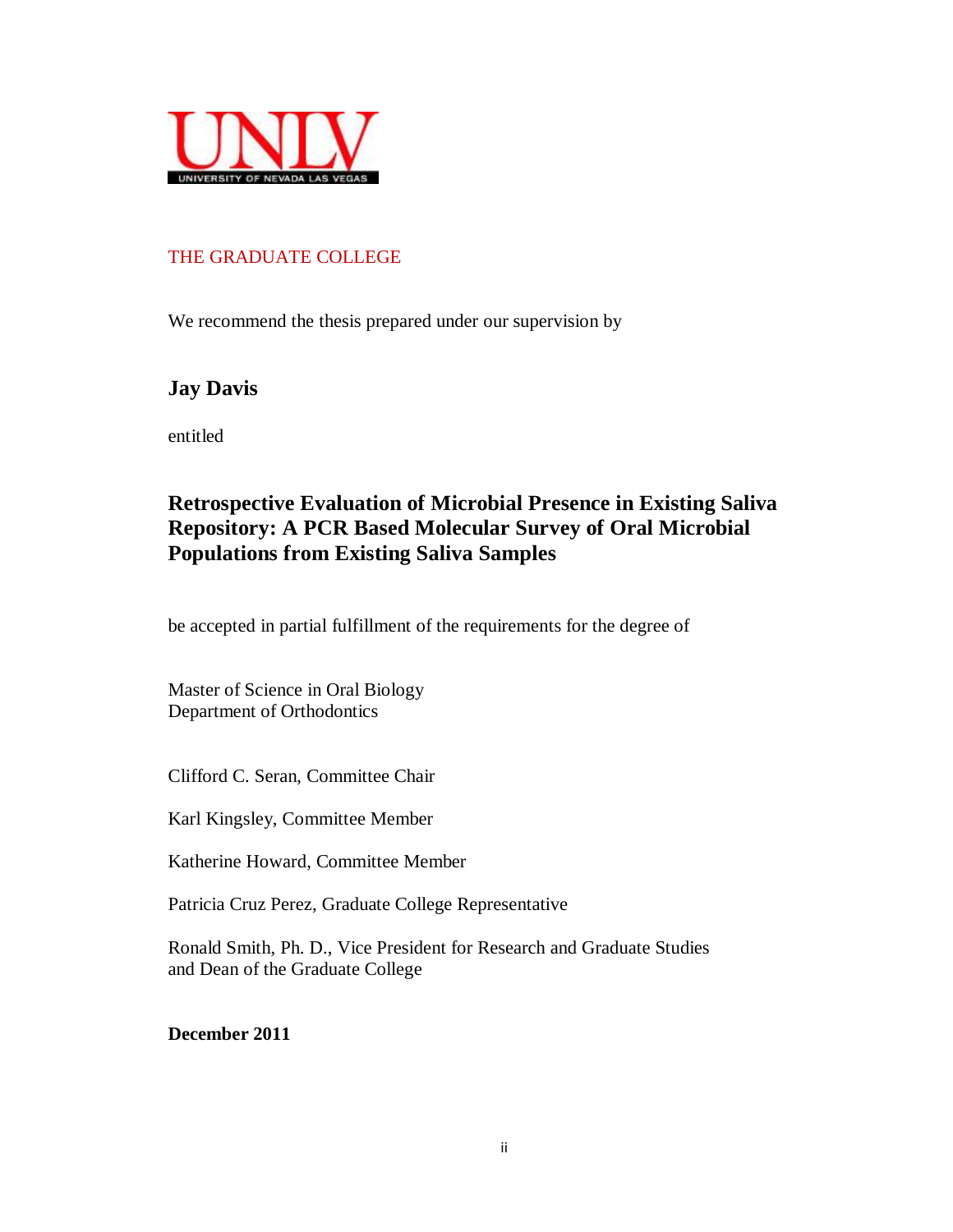#### ABSTRACT

Retrospective Evaluation of Microbial Presence in Existing Saliva Repository: A PCR Based Molecular Survey of Oral Microbial Populations from Existing Saliva Samples

The overall purpose of this research project is to explore the link between oral health and disease in the University of Nevada, Las Vegas – School of Dental Medicine (UNLV-SDM) clinic patient population. More specifically, the population of interest is the UNLV-SDM orthodontic clinic patient population, which is mostly composed of adults, females, and minorities. The University of Nevada, Las Vegas, School of Dental Medicine, with more than 70,000 active patients and a post-graduate specialty program in Orthodontics is uniquely positioned to perform this type of oral health epidemiology survey, as well as targeted oral microbial testing among populations within the clinic and the local community.

A UNLV Office of Research Integrity - Human Subjects Exemption (OPRS#1104- 3801M - *Retrospective Evaluation of Microbial Presence in Existing Saliva Repository: A PCR-Based Molecular Survey of Oral Microbial Populations from Existing Saliva Samples*) was filed and approved May 10, 2011 to facilitate the use of an existing saliva database of more than one hundred clinical samples that have already been collected from adult patients in the UNLV-SDM clinic, including patients from the orthodontic clinic. These saliva samples contain DNA representative of the host (human), as well as any endogenous microbial flora (bacteria, viruses). Analysis of these samples to test for microbial presence, as well as quantitative analysis of microbial burden will provide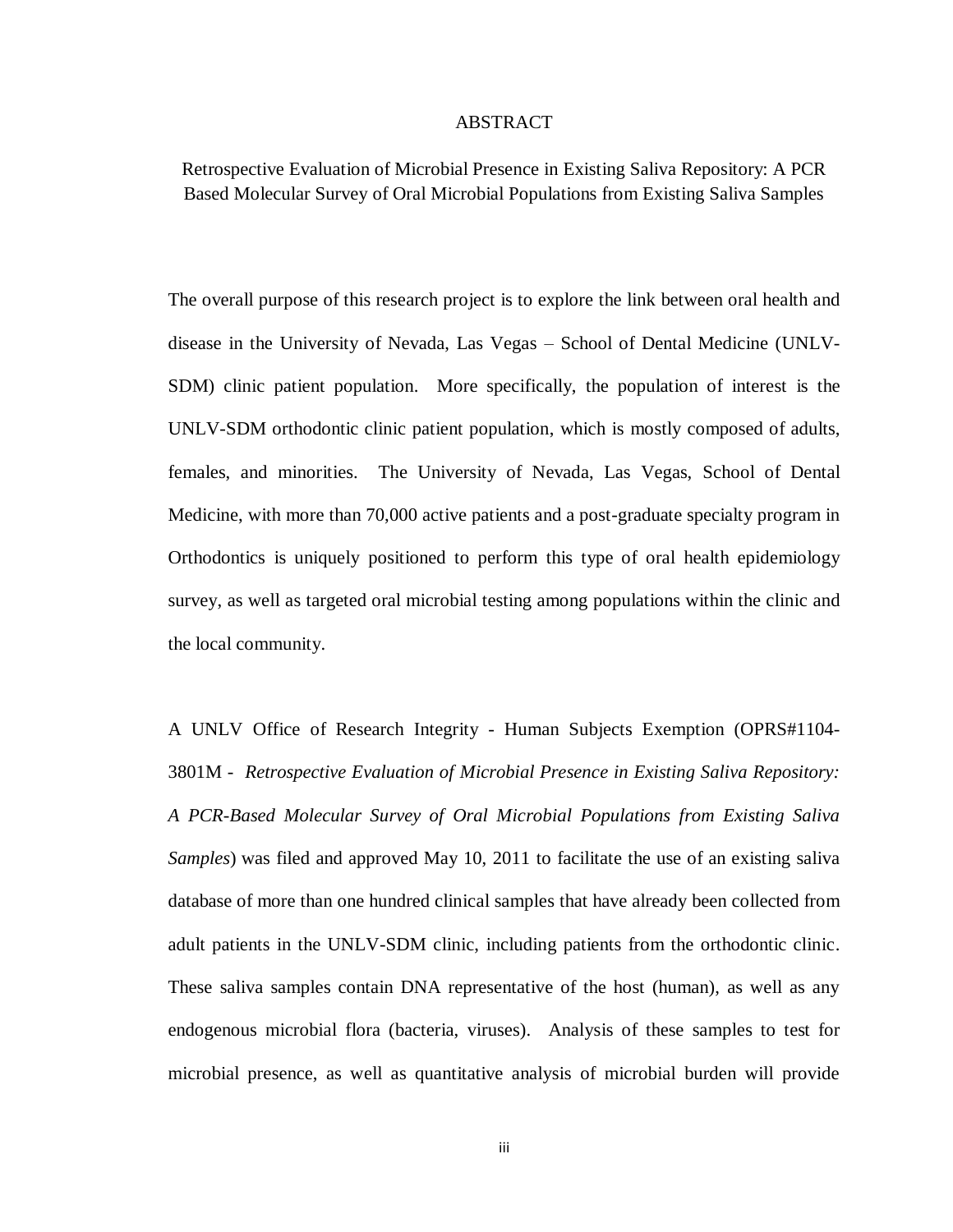UNLV-SDM clinicians with information about the types of public health interventions that may be needed to serve the local population.

This project will attempt to determine if there are oral microbial burden differences within the patient population that could positively or negatively influence their orthodontic needs. Variables to be assessed will include: gender, age, and ethnicity. No previous survey of this population has been attempted; therefore, this study will be among the first to report on the oral microbial burden within this patient pool.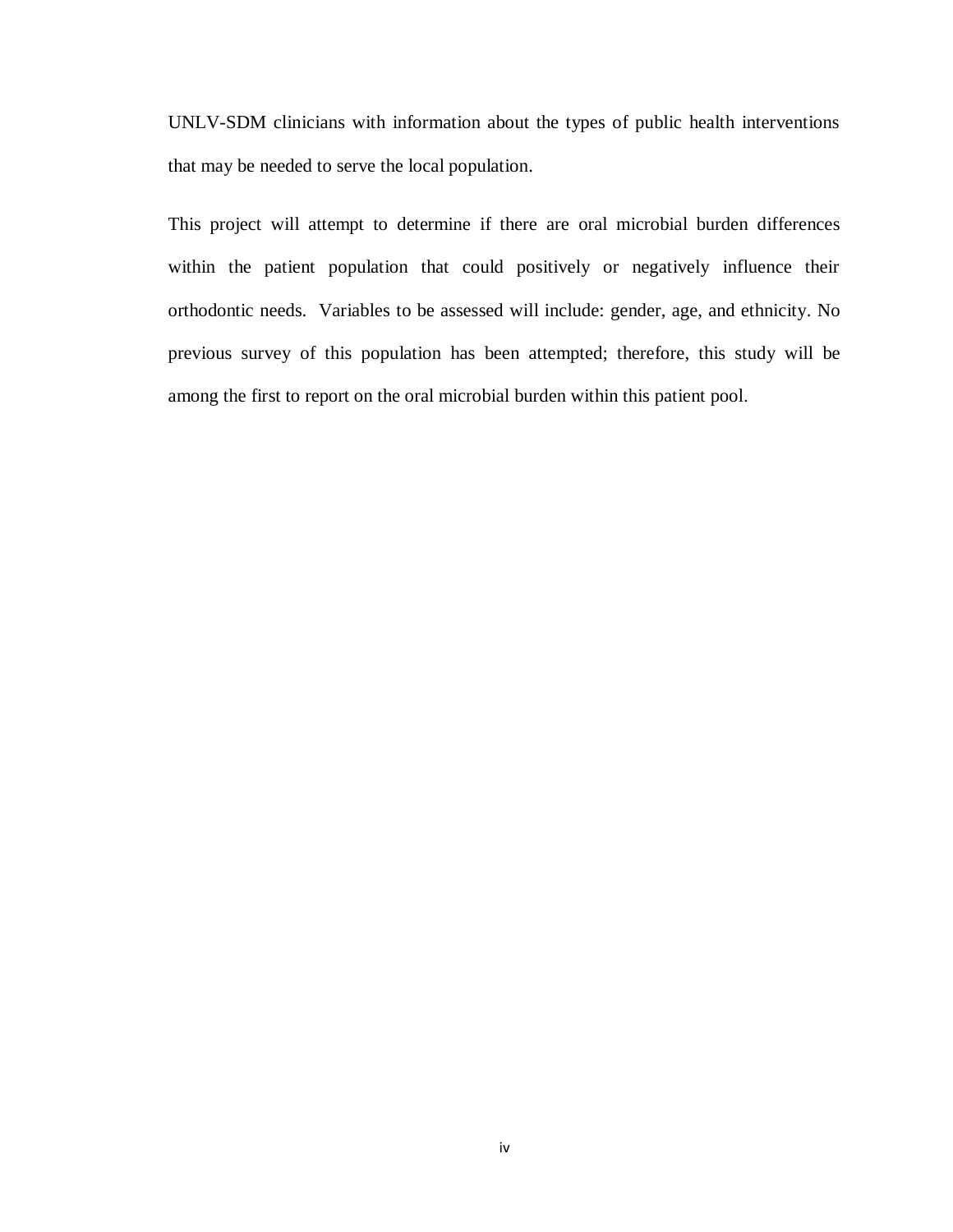#### ACKNOWLEDGEMENTS

To my wife, Keri, without her support, none of this would have been possible.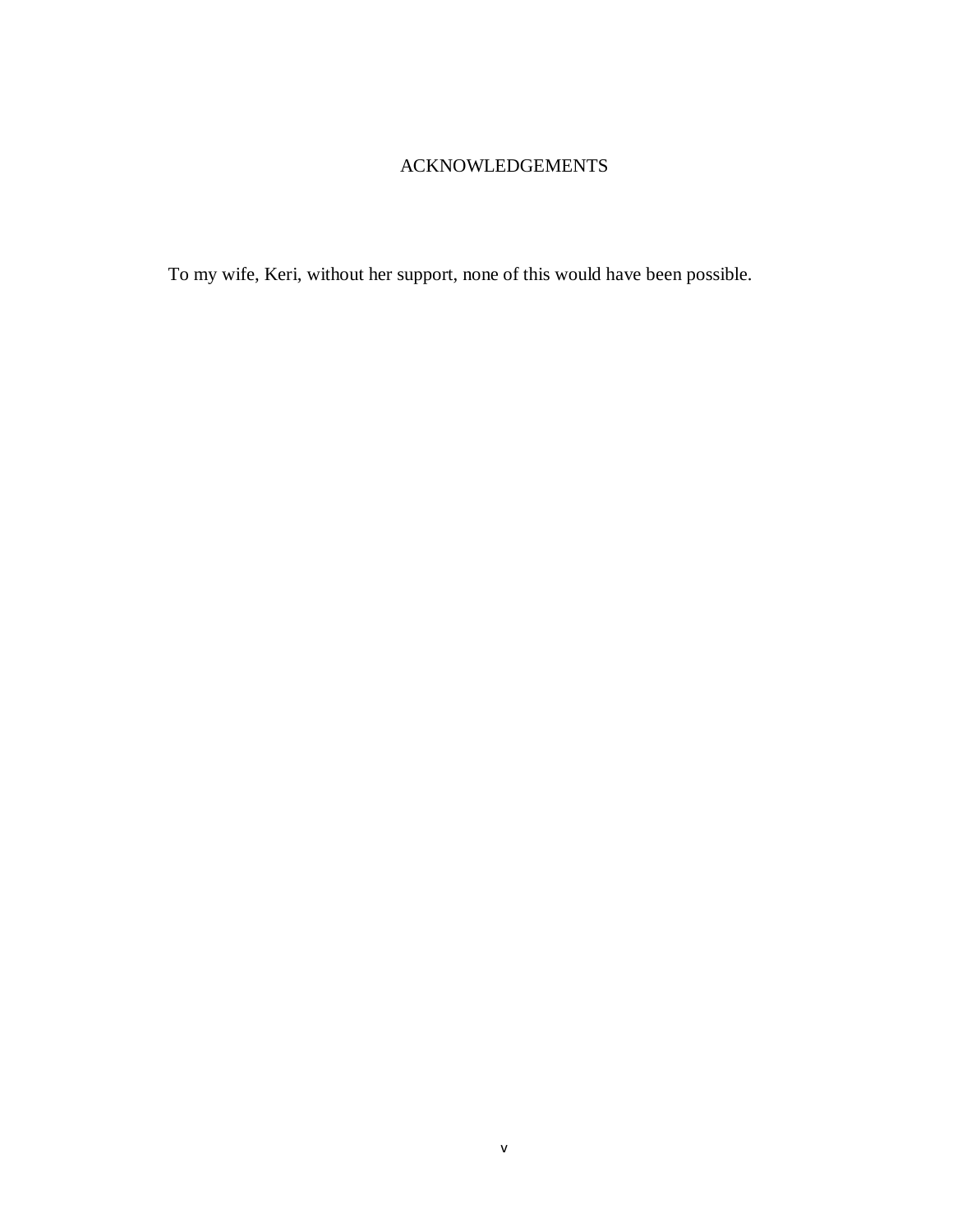| <b>CHAPTER 3</b> |  |  |
|------------------|--|--|
| <b>APPENDIX</b>  |  |  |
|                  |  |  |
|                  |  |  |

#### **TABLE OF CONTENTS**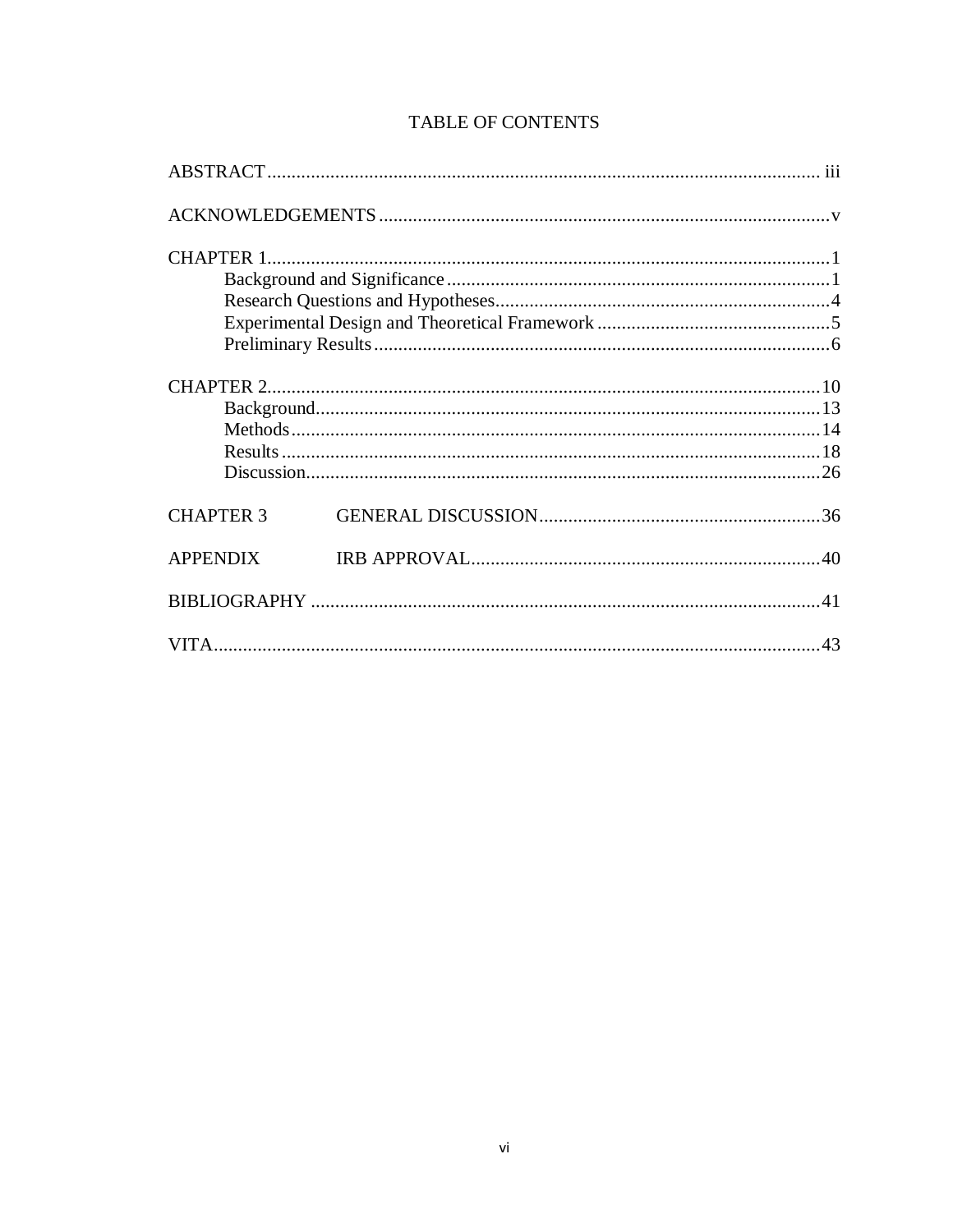#### LIST OF TABLES

#### CHAPTER 1

| <b>TABLE 1</b>   | Analysis of demographic profile to assess specific subgroups within the |
|------------------|-------------------------------------------------------------------------|
|                  |                                                                         |
| TABLE 2          | Analysis of demographic profile to assess specific subgroups within the |
|                  |                                                                         |
| <b>CHAPTER 2</b> |                                                                         |
| TABLE 1          |                                                                         |
| TABLE 2          |                                                                         |
| TABLE 3          | Survey of PCR-based orthodontic saliva studies37                        |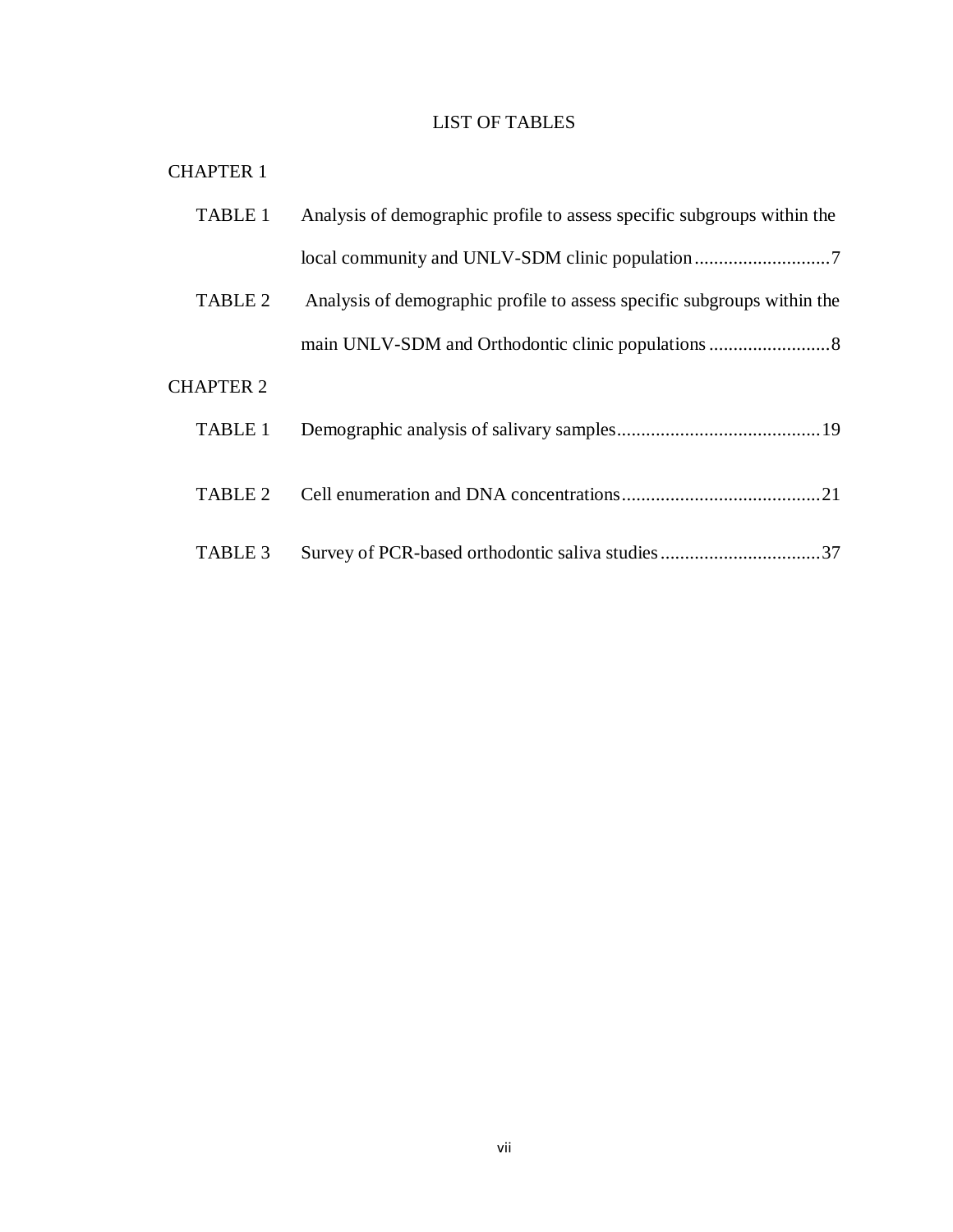#### LIST OF FIGURES

| FIGURE 3 Saliva sample screening using internal control primer, GAPDH 23 |  |
|--------------------------------------------------------------------------|--|
|                                                                          |  |
|                                                                          |  |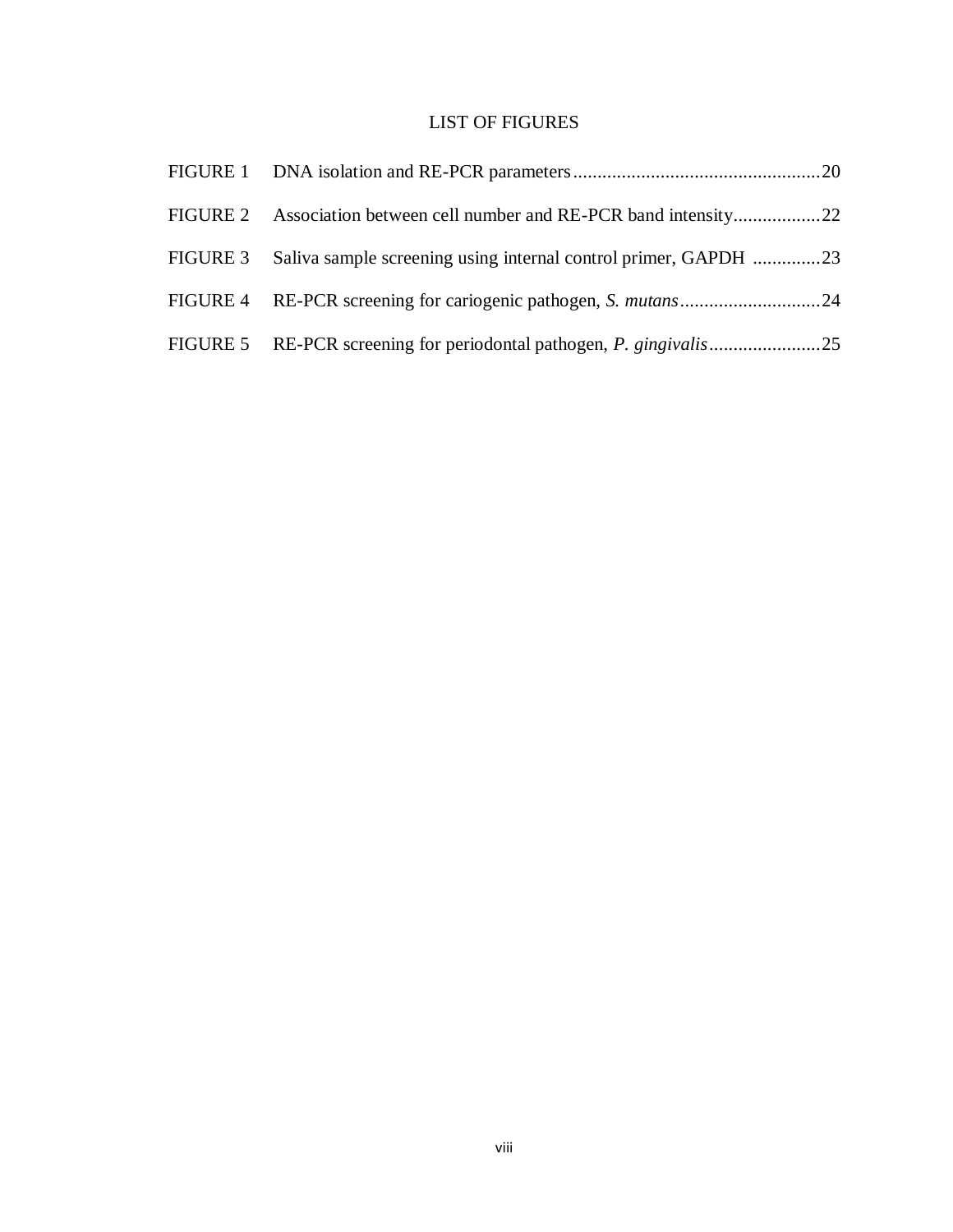#### CHAPTER 1

#### INTRODUCTION

#### **Background**

Malocclusions are the third most common oral health problem, and are associated with a number of complications (Huser et al., 1990). Orthodontic treatment often can correct these complications or at least prevent them from progressing, but may also represent some potential for harm to teeth and periodontal tissues (Bollen et al.,k 2008). For example oral hygiene may be difficult to maintain during treatment, which may lead to plaque accumulation and gingival inflammation (Balenseifen and Madonia, 1970). Evidence now demonstrates that orthodontic treatment induces changes in the oral environment, with an increase in oral bacterial concentrations, and significant alterations in salivary buffer capacity, pH acidity and salivary flow rates (Chang et al., 1999).

Fixed or removable orthodontic appliances impede the maintenance of oral hygiene and result in plaque accumulation (Balenseifen and Madonia, 1970; Huser et al., 1990). Plaque retention surrounding orthodontic appliances leads to enamel demineralization caused by organic acids produced by bacteria in the dental plaque (Sakamaki and Bahn, 1968). The literature clearly demonstrates that fixed orthodontic appliances increase plaque accumulation, bacterial colonization, and resultant enamel decalcification (Glans et al., 2003).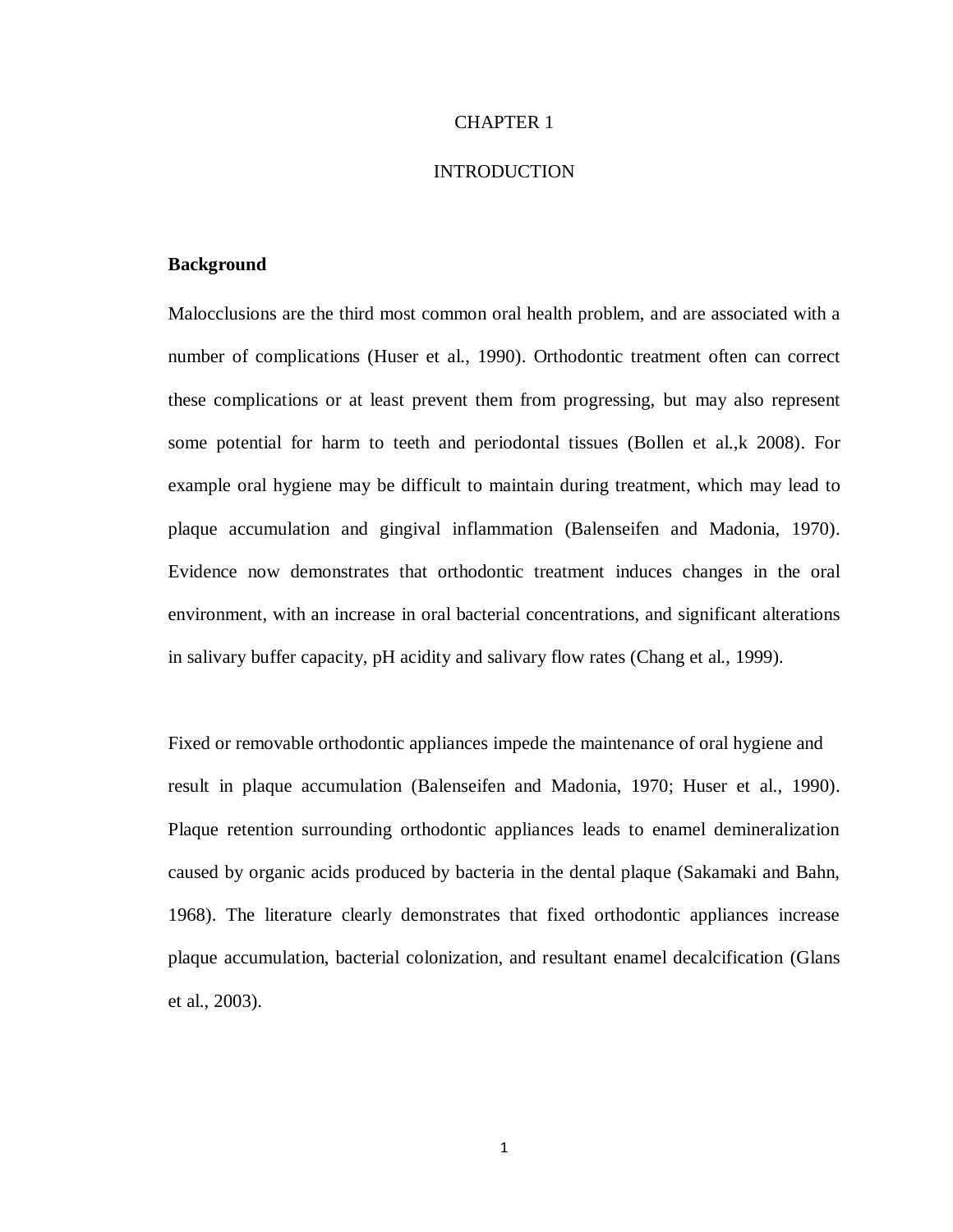Generally, adult periodontitis is supposed to be caused by periodontopathic bacteria, such as the clinically important organism *Porphyromonas gingivalis (P. gingivalis)*, as well as others, including *Aggregatibacter actinomycetemcomitans*,and *Tannerella forsythensis* (Sinclair et al., 1987). It is important to identify the changes in the oral environment in patients undergoing orthodontic treatment and other variables that may influence the development or progression of periodontal disease, including levels of *P. gingivalis,* and the development or progression of cariogenic disease (Kimmel and Tinanoff, 1991). In some cases involving extended treatment duration, it is imperative to preserve the oral health of the patient and it is the clinician's goal to reduce plaque accumulation during orthodontic treatment in order to prevent the onset of periodontal disease (Balenseifen and Madonia, 1970; Bollen et al., 2008).

Previous studies have documented that individuals with high levels of *Streptococcus mutans* are "at risk" for dental caries (Corbett et al., 1981; Mattingly et al., 1983; Scheie et al., 1984; Rosenbloom and Tinanoff, 1991). The research indicates that females in this age group are potentially at greater risk for dental caries than their male counterparts due to the observed higher levels of endogenous *S. mutans* (Rosenbloom and Tinanoff, 1991). Interestingly, another recent research study found that minority patients were not at greater risk for dental caries, but rather were at much greater risk for periodontal disease due to a lack of oral health knowledge and skills related to flossing (Macek et al., 2011). These preliminary studies highlight clinically relevant findings that may apply to the orthodontic clinic population at UNLV-SDM.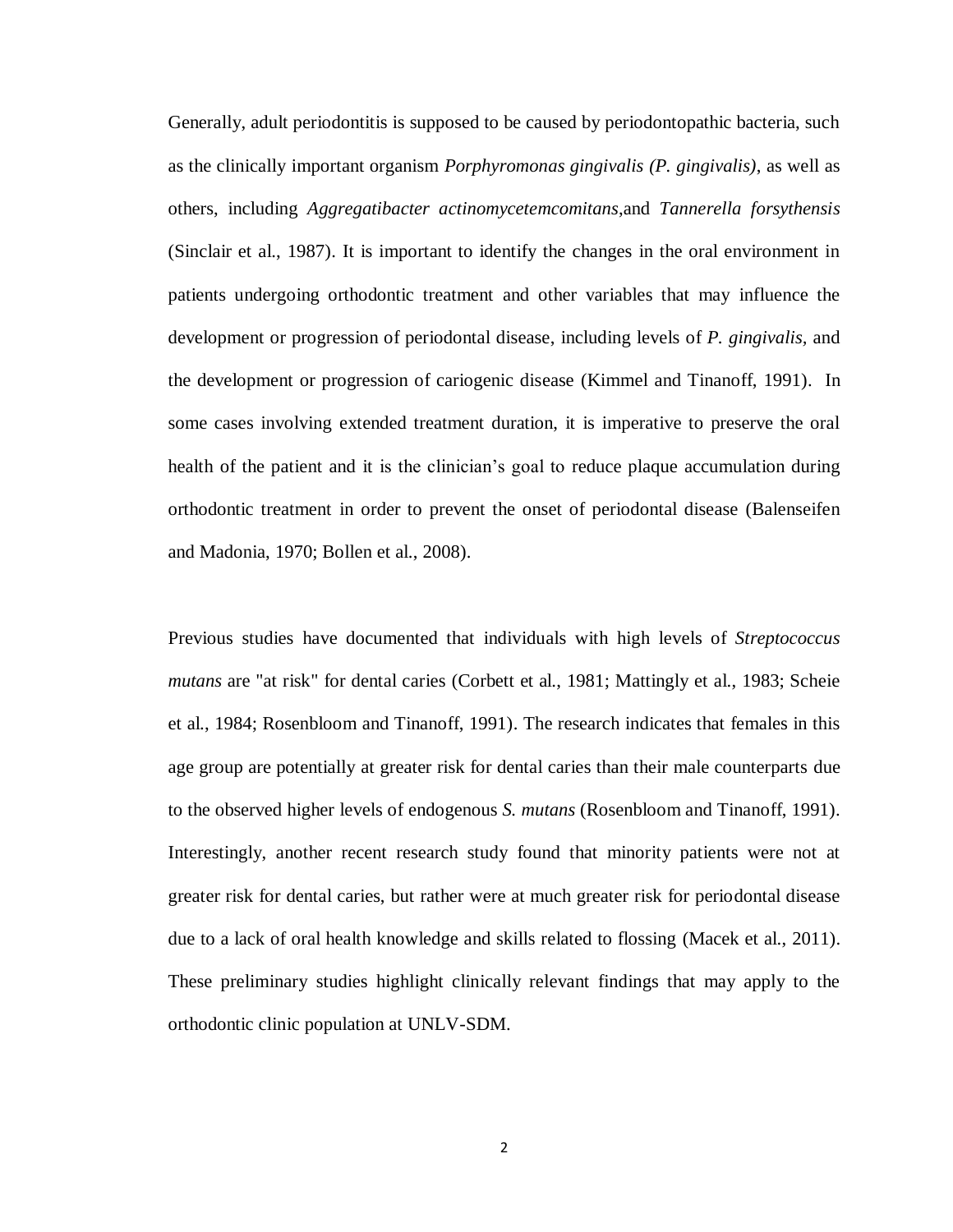Population in the United States is projected by the US Bureau of the Census to grow from 310.2 million in 2010 to 439.0 million by 2050. This represents a population increase of over 41% over the next 40 years. Recent analysis of these data now suggest the most relevant age groups for orthodontics consist of two (2) main subgroups of the entire population; teenagers and young adults (Brown and Nash, 2009). However, recent reports also suggest that the percentage of patients currently seeking orthodontic care over the age of 18 is expected to increase, as are the numbers and percentage of minorities (Brown and Nash, 2009).

These changes in population demographics suggest the need for research to address the needs of these new patients, including many under-represented minority subgroups. The University of Nevada, Las Vegas (UNLV) opened a new School of Dental Medicine (SDM) in 2002 to address the needs of the racially and ethnically diverse population of Southern Nevada, primarily focusing on the treatment and care of low-income and minority patients. The recent addition of an orthodontic residency program and clinic has functioned to serve the needs of this specific population. There is a paucity of research to describe the needs and oral health status of minority adults in the US, particularly those seeking or in need of orthodontic treatment (Brown and Nash, 2009). Based upon this information, the primary goal of this study was to describe the microbial burden of the cariogenic and periodontal pathogens, *P. gingivalis* and *S. mutans* within the UNLV-SDM patient population.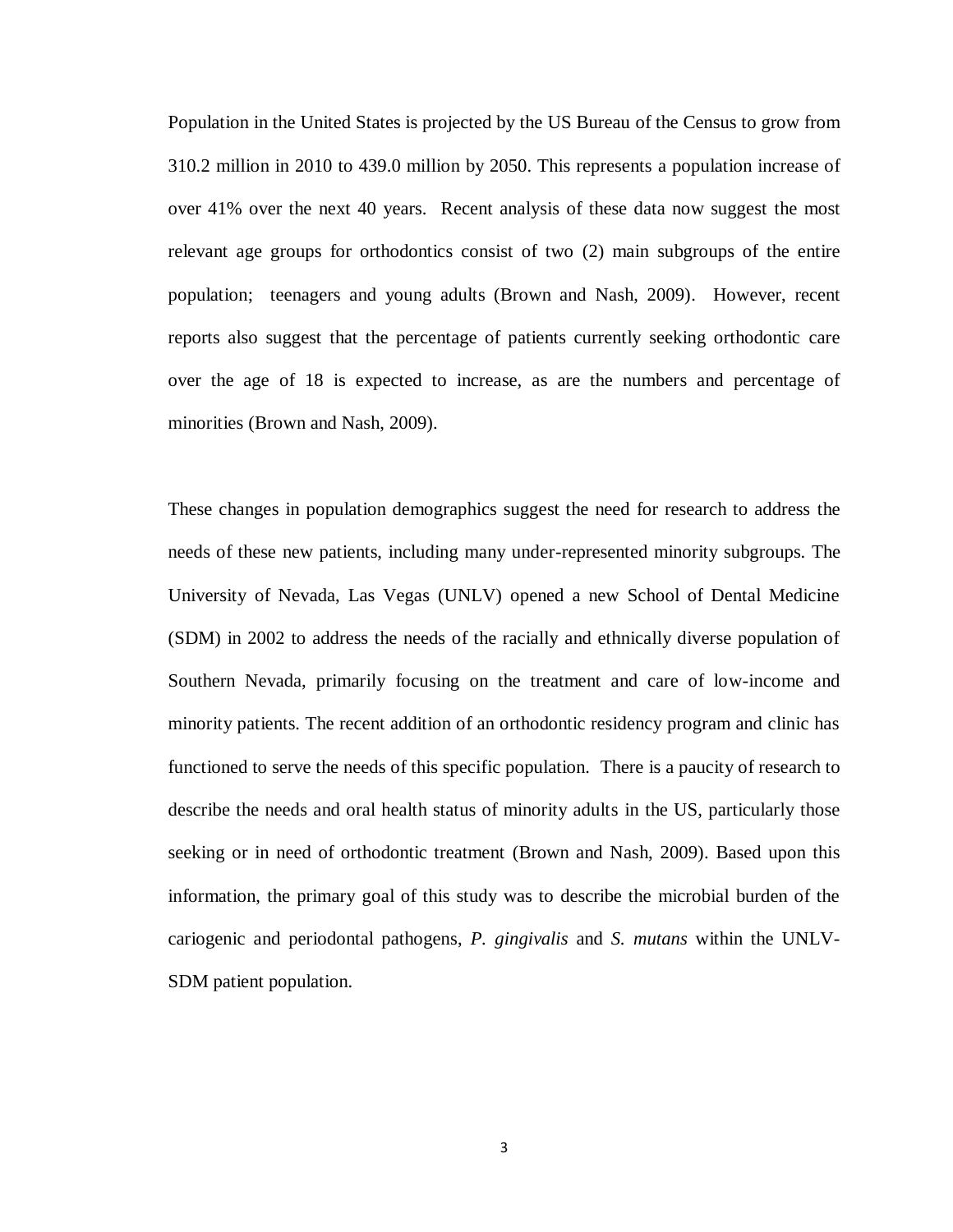#### **Research Questions and Hypotheses**

This study will assess what the local community (Clark County, Nevada) demographics are and how the patient population at UNLV-SDM reflects these demographics. Given the UNLV-SDM mandate to serve the needs of the racially and ethnically diverse population of Southern Nevada, primarily focusing on the treatment and care of lowincome and minority patients – the first steps must be to establish the composition of these populations.

Research Question 1. How does the UNLV-SDM patient population (~ 70,000) compare with the local population of Southern Nevada (Clark County  $\sim 1,400,000$ )?

Null hypothesis  $H_0$ :

There will be no differences between the patient and local populations of UNLV-SDM and Clark County, respectively.

Alternative hypothesis HA:

There will be differences between the patient and local populations of UNLV-SDM and Clark County, respectively.

Research Question 2. How does the Orthodontics patient population  $($   $\sim$  800 $)$  compare with the UNLV-SDM patient population  $({\sim} 70,000)$ ?

Null hypothesis  $H_0$ :

There will be no differences between the Orthodontic and main UNLV-SDM clinic populations.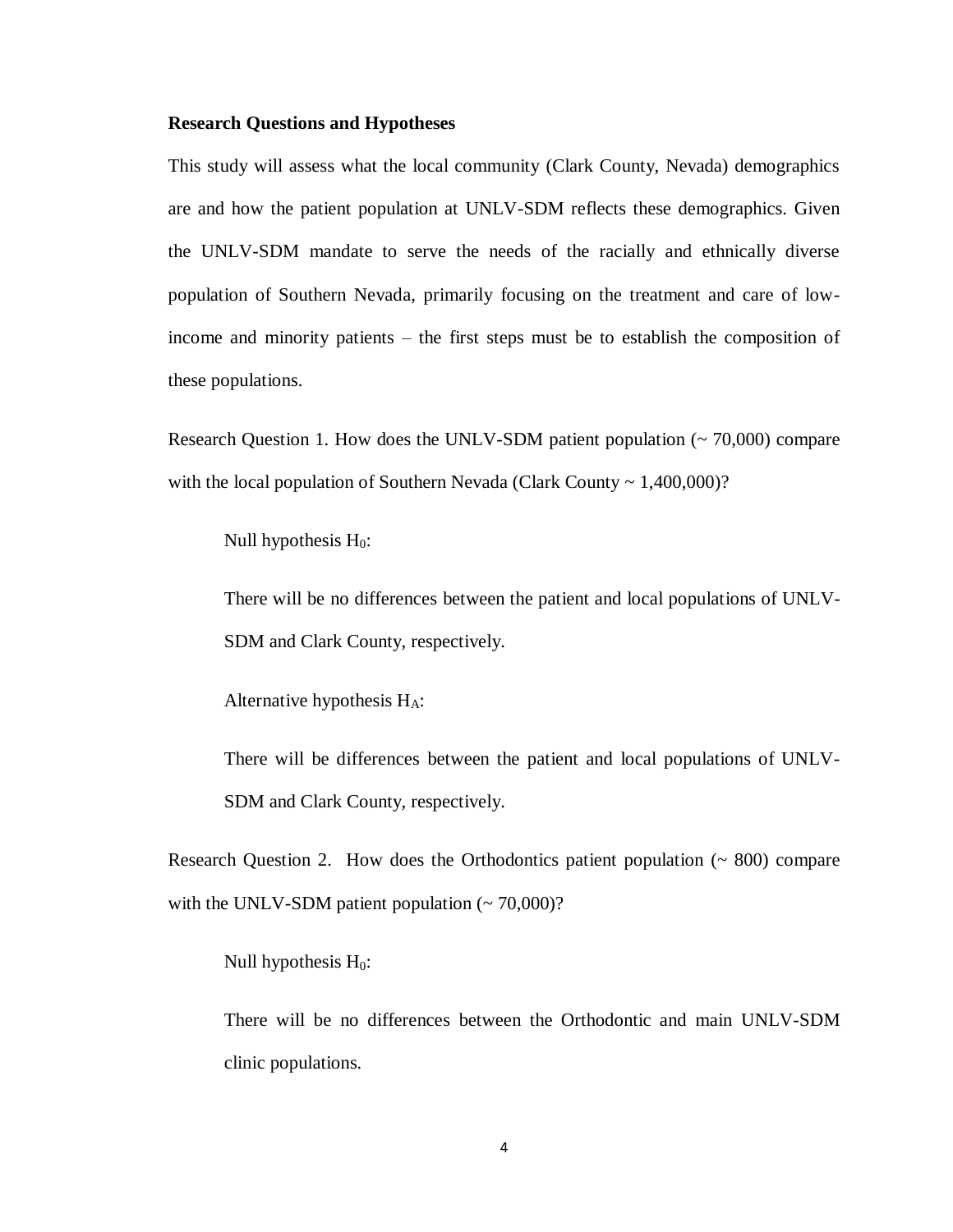Alternative hypothesis  $H_A$ :

There will be differences between the Orthodontic and main UNLV-SDM clinic populations.

Research Question 3. Are there any differences in the prevalence of specific pathogens, such as *P. gingivalis* and *S. mutans* between demographic groups within the sample population?

*Porphyromonas gingivalis*

*Streptococcus mutans*

Null hypothesis  $H_0$ :

There will be no differences in microbial pathogens among different subgroups. Alternative hypothesis  $H_A$ :

There will be differences in microbial pathogens among different subgroups.

#### **Experimental Design**

This study utilizes a retrospective, cluster design, and involves a convenience sample or cluster, derived from patients who seek treatment at UNLV-SDM. The investigators randomly selected healthy, adult patients for participation. The inclusion criteria required participants to: be a current patient at UNLV-SDM; be over eighteen years of age; and agree to participate and provide Informed Consent. The exclusion criteria excluded participants under the age of 18 and those who did not wish to participate.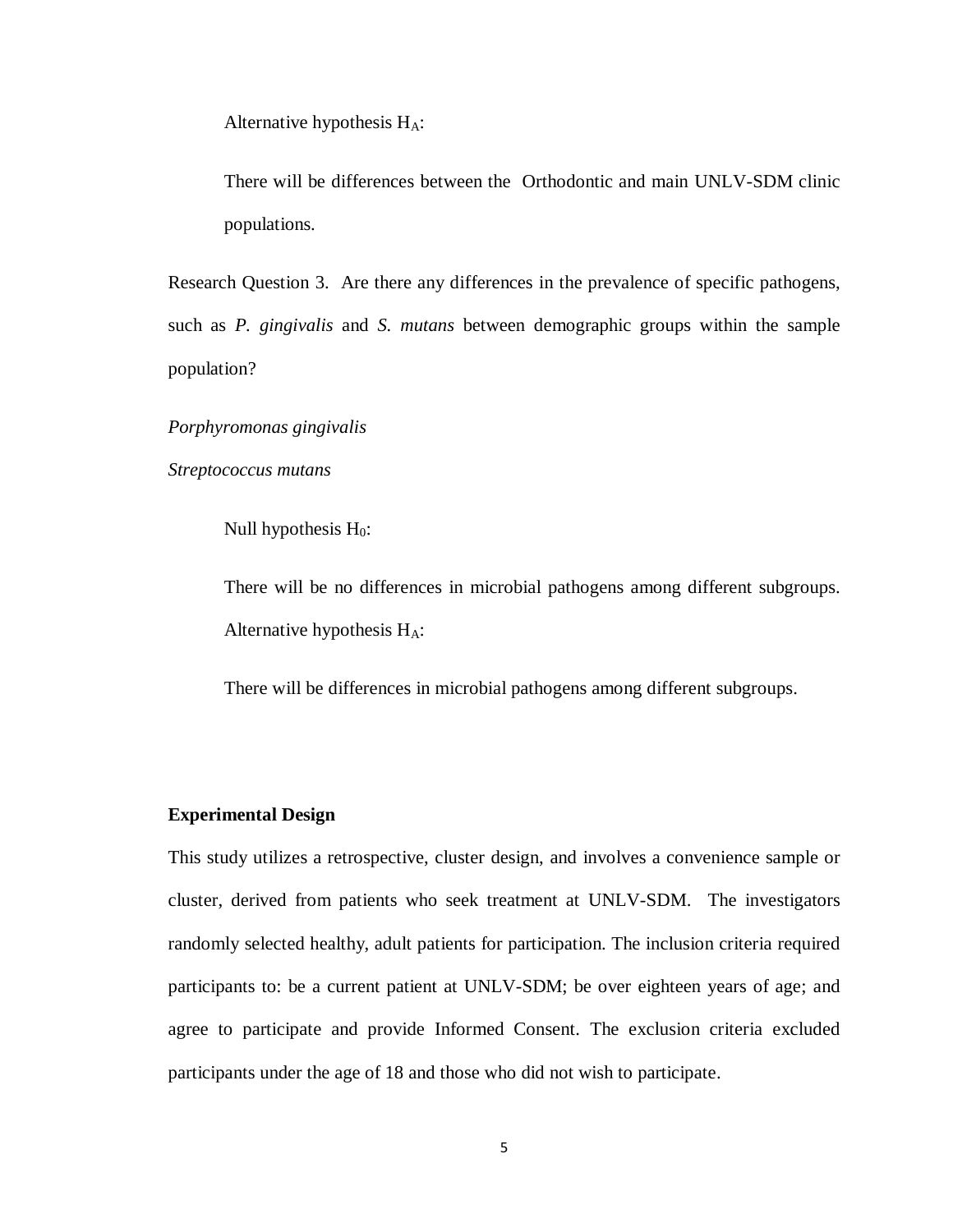#### **Preliminary Results and Analysis**

To more accurately assess the demographic profile of the local community, data were obtained from the US Census Bureau for analysis of specific subgroups. Using the available data from UNLV-SDM, a comparison was made using Chi-square analysis to determine if any statistically significant differences between subgroups were apparent. These results demonstrate that the proportion of males and females in Clark County, NV is roughly equal, as are the percentages at UNLV-SDM (Table 1). More specifically, these percentages are nearly equal, although there are slightly more females at UNLV-SDM (50.6%) than the local community (49.1%), which was not statistically significant  $(p > 0.05)$ .

Further analysis of these data also revealed that nearly one third (28.5%) of the local community were minorities, a far larger percentage of patients at UNLV-SDM were minorities (59.2%), which was statistically significant ( $p < 0.05$ ). No significant differences in the age distribution of patients were found.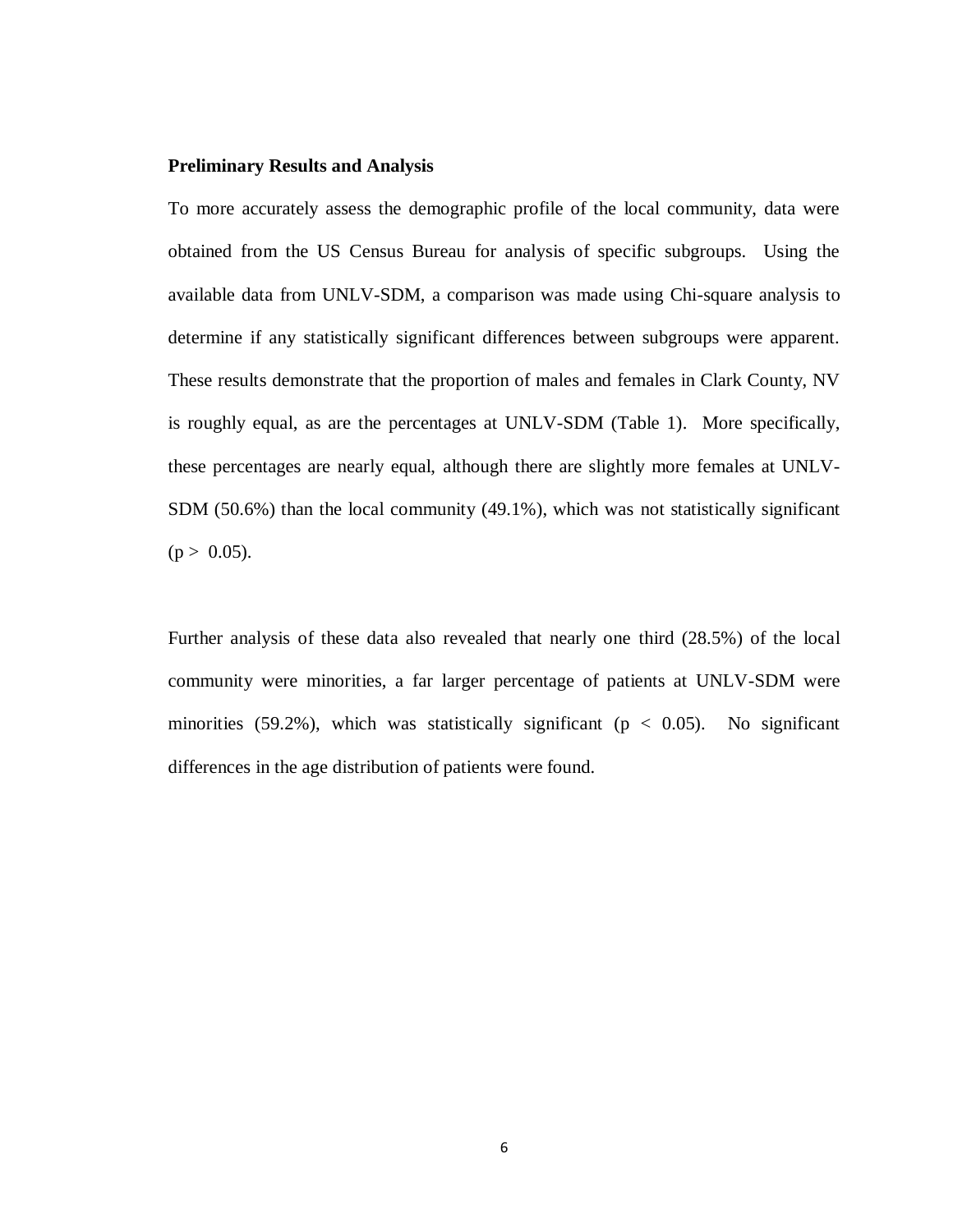Table 1. Analysis of demographic profile to assess specific subgroups within the local community and UNLV-SDM clinic population.

| <b>Variables</b> | <b>UNLV-SDM</b>            | <b>Clark County</b>                          | <b>Statistical analysis</b>  |
|------------------|----------------------------|----------------------------------------------|------------------------------|
| Gender           |                            |                                              |                              |
| Female           | $n = 35,952$<br>$(50.6\%)$ | $n = 676,037(49.1\%)$                        | $\gamma$ 2 = 0.064, d.f.=1   |
| Male             |                            | $n = 35,099$ (49.4%) $n = 699,728$ (50.9%)   | $p = 0.8001$                 |
| Race             |                            |                                              |                              |
| White            |                            | $n = 28,989$ (40.8%) $n = 984,796$ (71.6%)   | $\gamma$ 2 = 401.33,d.f.=1   |
| Non-White        |                            | $n = 42,062 (59.2%)$ $n = 390,969 (28.4%)$   | $p = 0.0000001$              |
| Age              |                            |                                              |                              |
| 18 - 64 years    |                            | $n = 60,598(85.3\%)$ $n = 1,019,442(74.1\%)$ | $\gamma$ 2 = 1.997, d.f. = 1 |
| < 18             |                            | $n = 10,453$ (14.7%) $n = 356,323$ (25.9%)   | $p = 0.1576$                 |

These data provide some evidence to address Research Question 1, which sought to analyze any differences between the UNLV-SDM patient population  $($   $\sim$  70,000) with the local population of Southern Nevada (Clark County  $\sim$  1,400,000). These data suggest that there are differences between UNLV-SDM and Clark County (higher percentage of minorities at UNLV-SDM), and therefore the alternative hypothesis  $H_A$  must be accepted.

To determine if the orthodontic clinic services a similar population profile as UNLV-SDM, the demographic profiles of the main UNLV-SDM patient clinic and Orthodontic clinic were analyzed. These data demonstrate that the Orthodontic clinic services a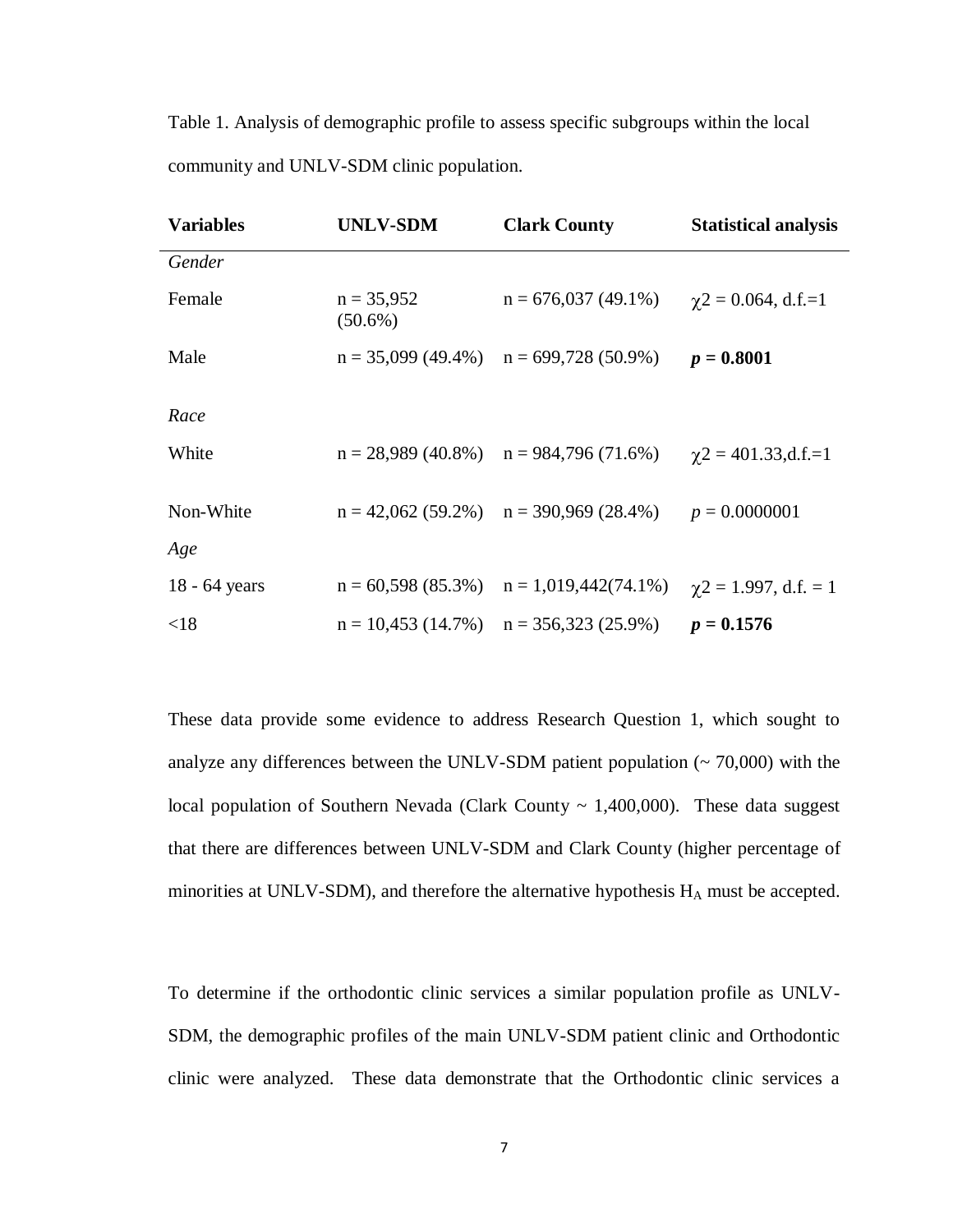significantly higher proportion of females (61.3%) than males (38.7%), which is statistically different ( $p < 0.05$ ) from the main UNLV-SDM clinic (50.6%, 49.4%) (Table 2). Further analysis of these data also revealed that the percentage of minority patients was higher in the Orthodontic clinic (64.9%) than in the main UNLV-SDM patient clinic (59.2%), which was statistically significant ( $p < 0.05$ ). Finally, the age distribution in the orthodontic clinic was different, due mainly to the fact that UNLV-SDM maintains a separate pediatric clinic – thereby separating those patients under the age of eighteen (18) from the adult patient population.

Table 2. Analysis of demographic profile to assess specific subgroups within the main UNLV-SDM and Orthodontic clinic populations.

| <b>Variables</b> | <b>UNLV-SDM</b>                        | <b>Orthodontic clinic</b> | <b>Statistical analysis</b>   |
|------------------|----------------------------------------|---------------------------|-------------------------------|
| Gender           |                                        |                           |                               |
| Female           | $n = 35,952$ (50.6%) $n = 376$ (61.3%) |                           | $\gamma$ 2 = 28.033, d.f. = 1 |
| Male             | $n = 35,099$ (49.4%) $n = 237$ (38.7%) |                           | $p = 0.0001$                  |
| Race             |                                        |                           |                               |
| White            | $n = 28,989$ (40.8%) $n = 215$ (35.1%) |                           | $\gamma$ 2 = 8.255, d.f. = 1  |
| Non-White        | $n = 42,062 (59.2%)$ $n = 398 (64.9%)$ |                           | $p = 0.0041$                  |
| Age              |                                        |                           |                               |
| 18 - 64 years    | $n = 60,598(85.3\%)$                   | $n = 800(65.3\%)$         | $\gamma$ 2 = 378.359, d.f = 1 |
| < 18             | $n = 10,453$ (14.7%) $n = 426$ (34.7%) |                           | $p = 0.000001$                |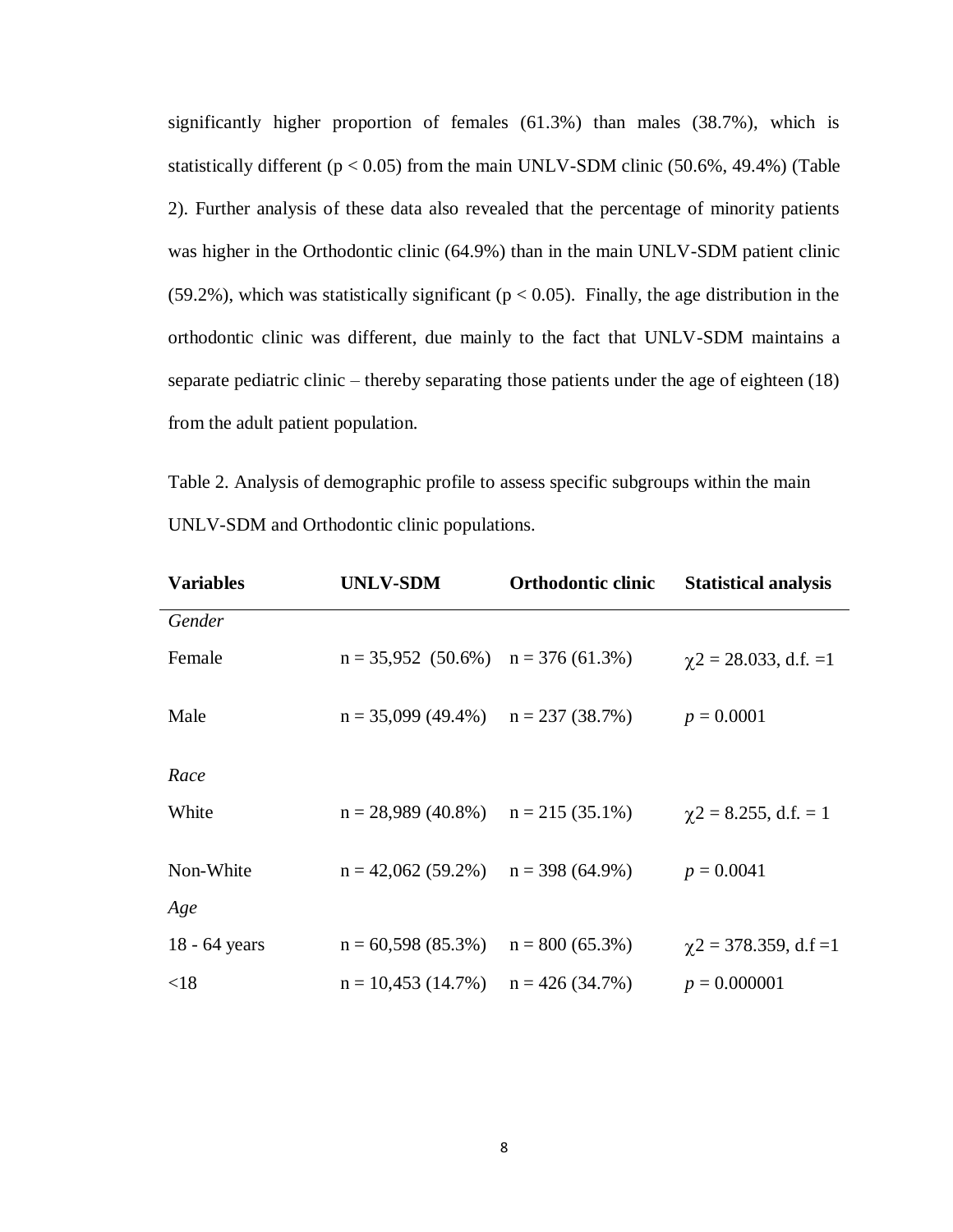These data provide some evidence to address Research Question 2, which sought to analyze any differences between the UNLV-SDM patient population  $($   $\sim$  70,000 $)$  and the Orthodontics patient population  $($   $\sim$  800 $)$ . These data suggest that there are differences between UNLV-SDM and the Orthodontic Clinic. More specifically, the UNLV-SDM Orthodontic clinic is different from the main patient clinic in that more females than males are seeking and receiving treatment. Furthermore, although UNLV-SDM treats a large percentage of minority patients, the Orthodontic clinic has an even greater proportion of minority patients seeking and receiving treatment. Based upon these differences, the alternative hypothesis  $H_A$  must be accepted.

Very little evidence exists to provide information about the oral health needs of minority patients seeking orthodontic treatment, which provides the rationale for addressing the third Research Question, which seeks to understand if there are any differences in the prevalence of specific pathogenic microbial populations between different demographic groups within the sample population. This is addressed in Chapter 2.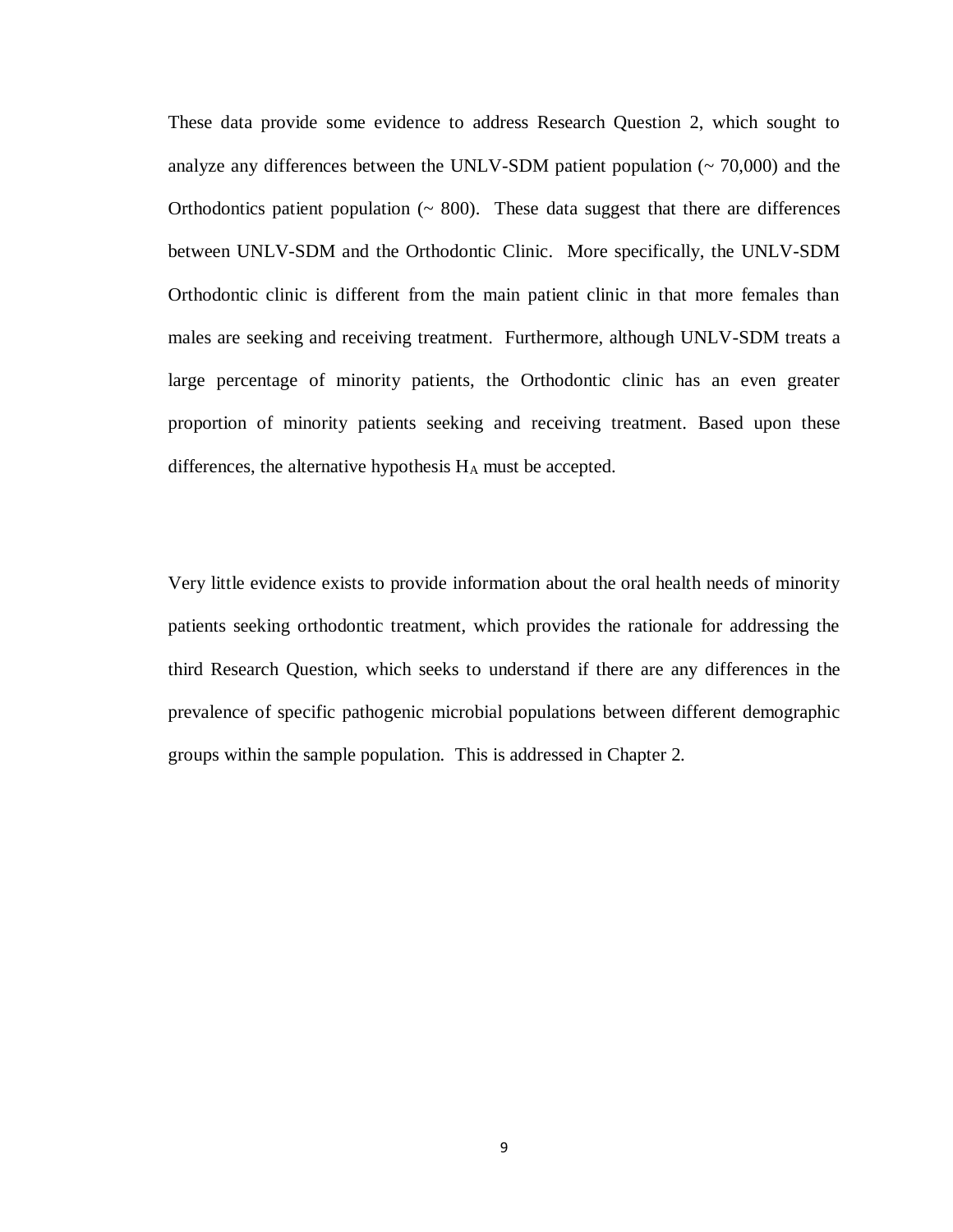#### CHAPTER 2

This chapter has been prepared for submission to the peer-reviewed scientific journal *Journal of Orthodontics* and is presented in the style of that journal.

The complete citation is:

Jay Ericksen Davis<sup>1</sup>, Nicholas Freel<sup>2</sup>, Allison Findley<sup>3</sup>, Keaton Tomlin<sup>3</sup>, Katherine Howard<sup>3</sup>, Clifford C. Seran<sup>1</sup>, Patricia Cruz<sup>4</sup>, Karl Kingsley<sup>3</sup>

A molecular survey of *S. mutans* and *P. gingivalis* oral microbial burden in human saliva using RE-PCR within the minority population of a Nevada dental school.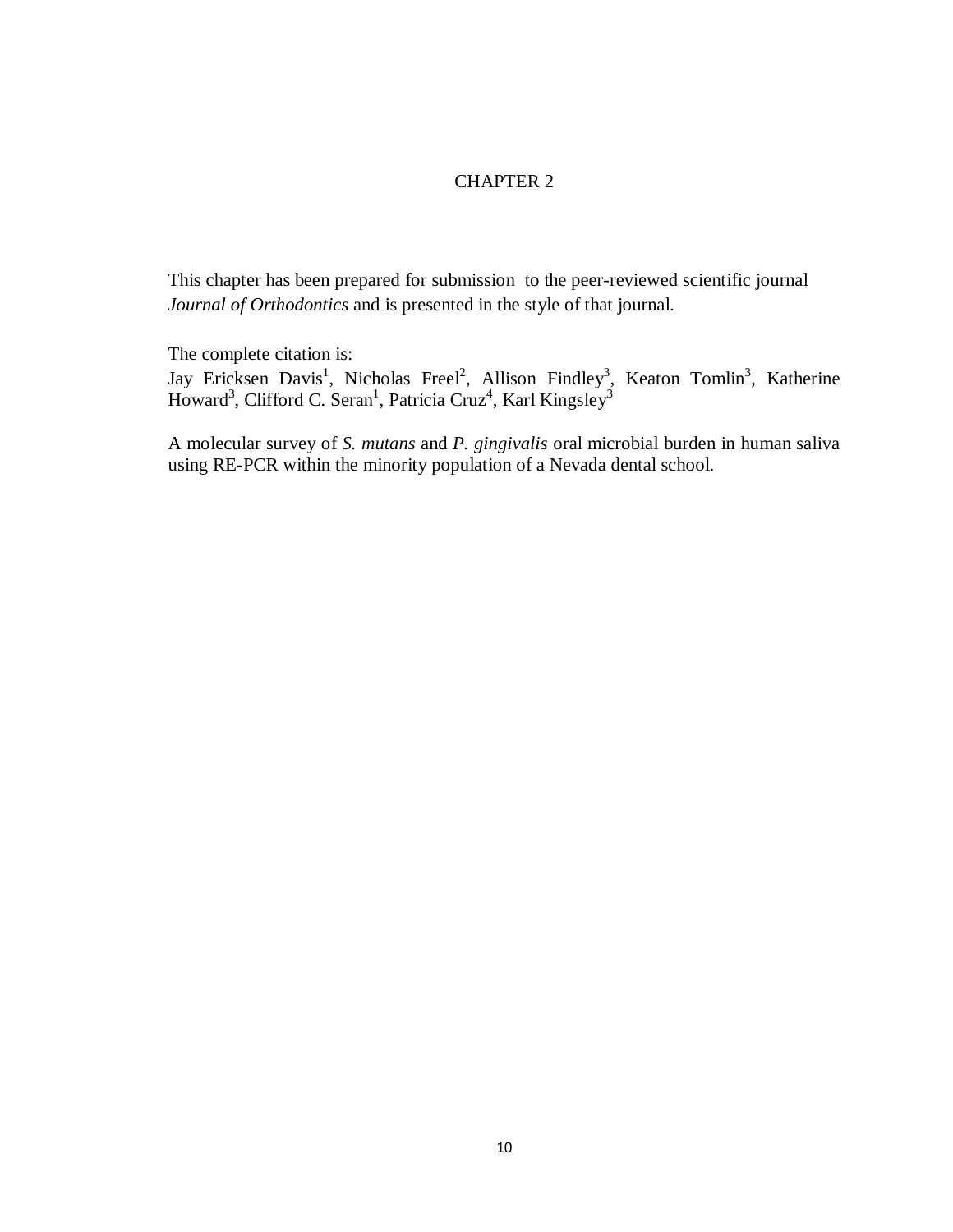## **A molecular survey of** *S. mutans* **and** *P. gingivalis* **oral microbial burden in human saliva using RE-PCR within the minority population of a Nevada dental school.**

Jay Ericksen Davis<sup>1</sup>, Nicholas Freel<sup>2</sup>, Allison Findley<sup>3</sup>, Keaton Tomlin<sup>3</sup>, Katherine Howard<sup>3</sup>, Clifford C. Seran<sup>1</sup>, Patricia Cruz<sup>4</sup>, Karl Kingsley<sup>3</sup>

<sup>1</sup> Orthodontic Residency Program, School of Dental Medicine, University of Nevada, Las Vegas

<sup>2</sup> Department of Biological Sciences, School of Life Sciences, University of Nevada, Las Vegas

<sup>3</sup> Department of Biomedical Sciences, School of Dental Medicine, University of Nevada, Las Vegas

<sup>4</sup> Department of Environmental and Occupational Health, School of Community Health Sciences, University of Nevada, Las Vegas

## **Abstract**

Background: The University of Nevada, Las Vegas School of Dental Medicine recently opened an orthodontic treatment clinic to address the needs of the racially and ethnically diverse population of Southern Nevada, primarily focusing on the treatment and care of low-income and minority patients. Although orthodontic treatment and therapy has been shown to induce changes in the oral cavity, much of this evidence was collected from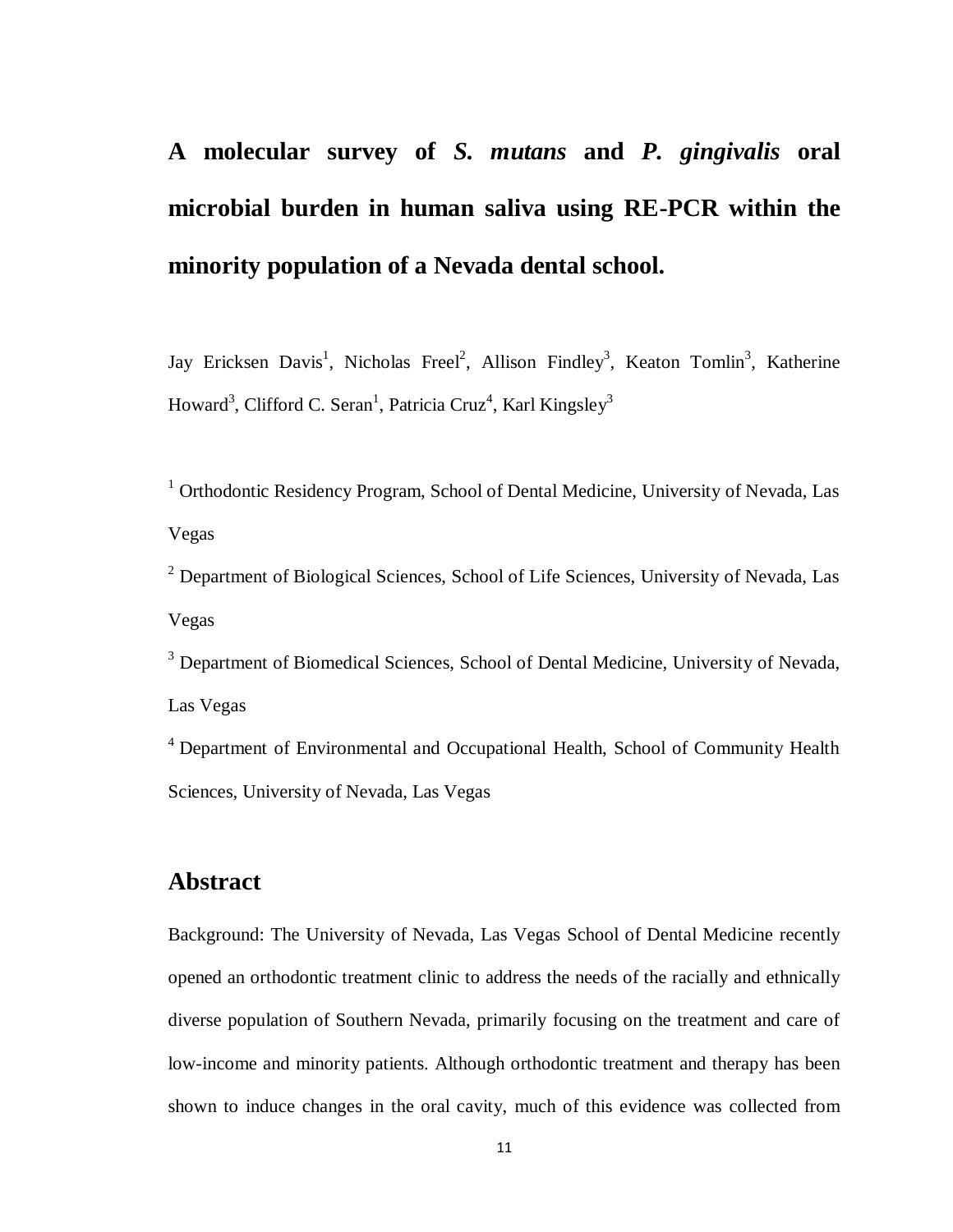traditional White, teenage orthodontic clinic populations. The primary goal of this study was to describe the microbial burden of the cariogenic and periodontal pathogens, *Streptococcus mutans* and *Porphyromonas gingivalis* within the UNLV-SDM patient population.

Methods: Representative saliva samples were collected from healthy adult patients for DNA isolation. Relative endpoint polymerase chain reaction (RE-PCR) was performed to ascertain the presence and relative microbial burden of these oral pathogens.

Results: Nearly one quarter (13/52) or 25% of these patients had elevated levels of *S. mutans*. Only (10/52) or 19.2% of these samples were found to have elevated levels of *P. gingivalis*, however, a significant percentage (90%) were from minority patients  $(X^2=17.921, d.f. =1; p<0.0001).$ 

Conclusions: These findings of elevated *P. gingivalis* levels, primarily among minority patients, may suggest underlying oral health practices contributing to adverse oral health conditions within this population. Oral health knowledge and practices among minority patients may be strongly influenced by other factors, including education and socioeconomic status, suggesting additional research may be needed to accurately determine the most appropriate standards for care and oral health education within this patient population.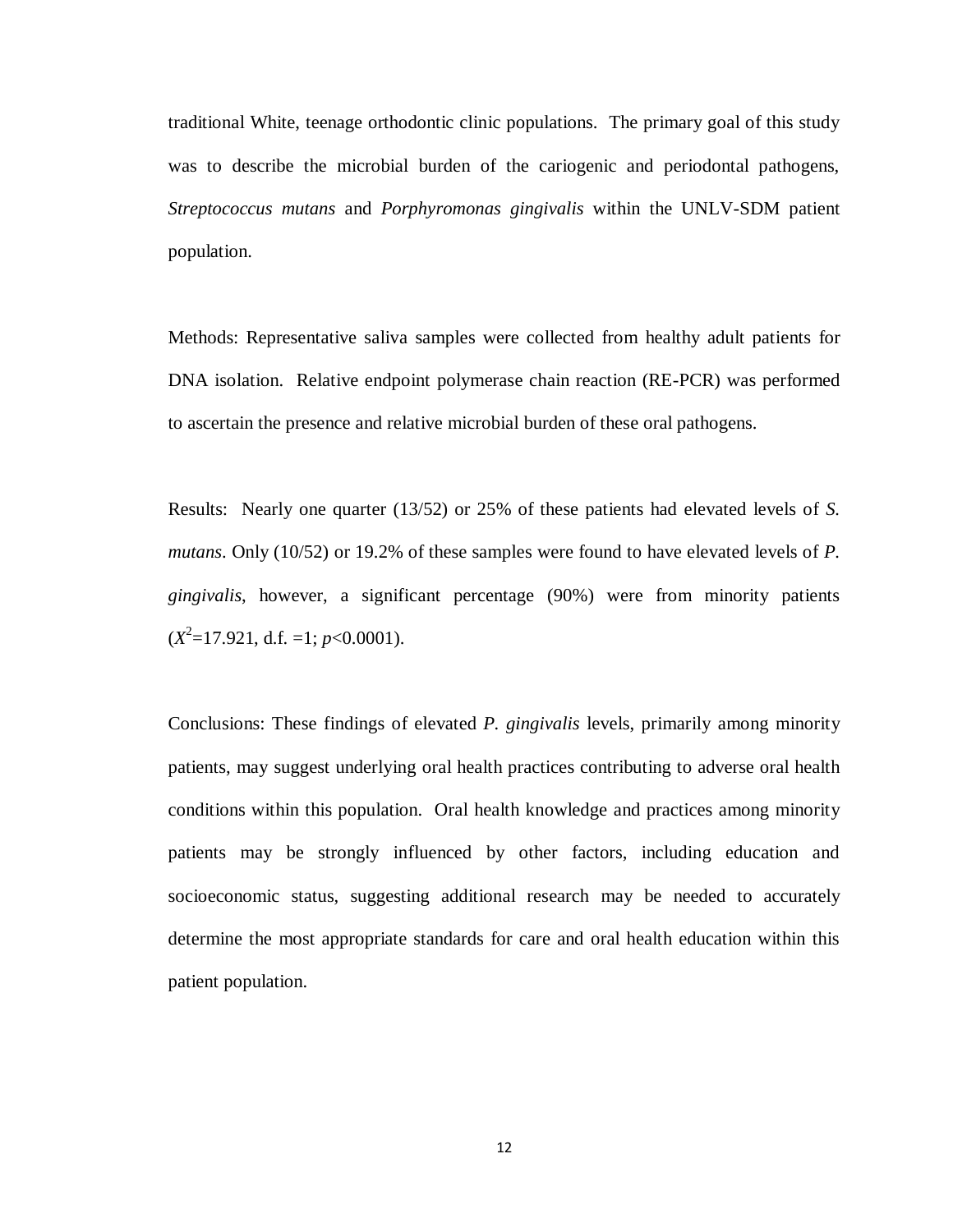## **Background**

Orthodontic treatment and therapy has been associated with changes to the oral mucosa, gingiva and the oral microflora.<sup>1</sup> Alterations to oral hygiene and the addition of new surfaces and microenvironments during orthodontic treatment often precipitate increases among cariogenic bacteria, including *Streptococcus mutans* and *Lactobacillus acidophilus.* 2,3 In addition, these alterations also affect the periodontal status of patients during orthodontic therapy, increasing the burden of anaerobic and facultative subgingival bacteria such as *Porphyromonas gingivalis* and *Aggregatibacter actinomycetemcomitans.* 4,5

Much of the evidence regarding changes to the oral flora and cariogenic risk has been collected from traditional orthodontic clinic populations, which have been mainly White adolescents from middle- or upper-income families. $6-9$  Similarly, clinical studies evaluating periodontal status and subgingival flora have mostly involved White affluent teenage populations.<sup>10,11</sup> However, the increase in the percentage of minorities in the United States, as well as other industrialized countries, may be leading to changes in the demographic profile of orthodontic patients seeking treatment.<sup>12</sup>

Recent evidence suggests that orthodontic treatment needs are similar in all population subgroups in the U.S., although the percentage of White patients receiving treatment far exceeds that of minorities, including Hispanics or Blacks.<sup>12-14</sup> Other studies have suggested that orthodontic needs among minority patients in the U.S. are often unmet, with many clinics reporting vanishingly small numbers of Medicaid or low-income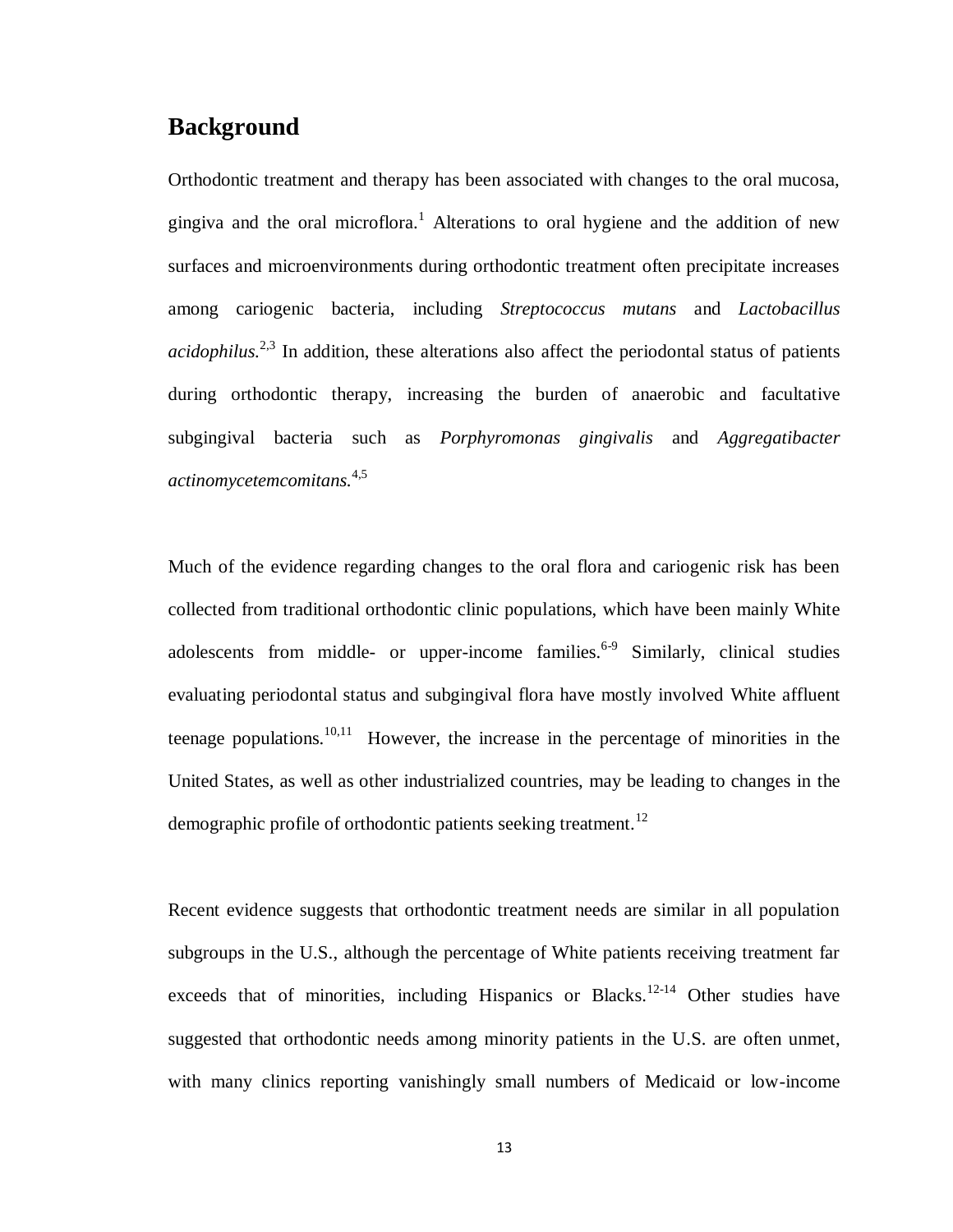patients receiving treatment.<sup>15,16</sup> Although scant evidence is available to evaluate the oral health status of minorities seeking orthodontic treatment in the U.S., studies of Hispanic and Latino orthodontic populations from Latin and South America have recently become available.17-19

The University of Nevada, Las Vegas opened a new School of Dental Medicine (UNLV-SDM) in 2002 to address the needs of the racially and ethnically diverse population of Southern Nevada, primarily focusing on the treatment and care of low-income and minority patients. The more recent addition of an orthodontic residency program and clinic has functioned to serve the needs of this specific population. In fact, unlike the demographic profiles of local and regional orthodontic clinics, UNLV-SDM patients are primarily adults, low-income, and minority. Although a preliminary study of White adult orthodontic patients has described periodontal changes among these patients, there is a paucity of research to describe the needs and oral health status of minority adults in the U.S., particularly those seeking or in need of orthodontic treatment. Based upon this information, the primary goal of this study was to describe the microbial burden of the cariogenic and periodontal pathogens, *S. mutans* and *P. gingivalis* within the UNLV-SDM patient population.

## **Methods**

#### *Human Subjects*

The protocol for this study was approved by the UNLV Office of Research Integrity – Human Subjects (OPRS#1104-3801M) on April 25, 2011. Saliva samples were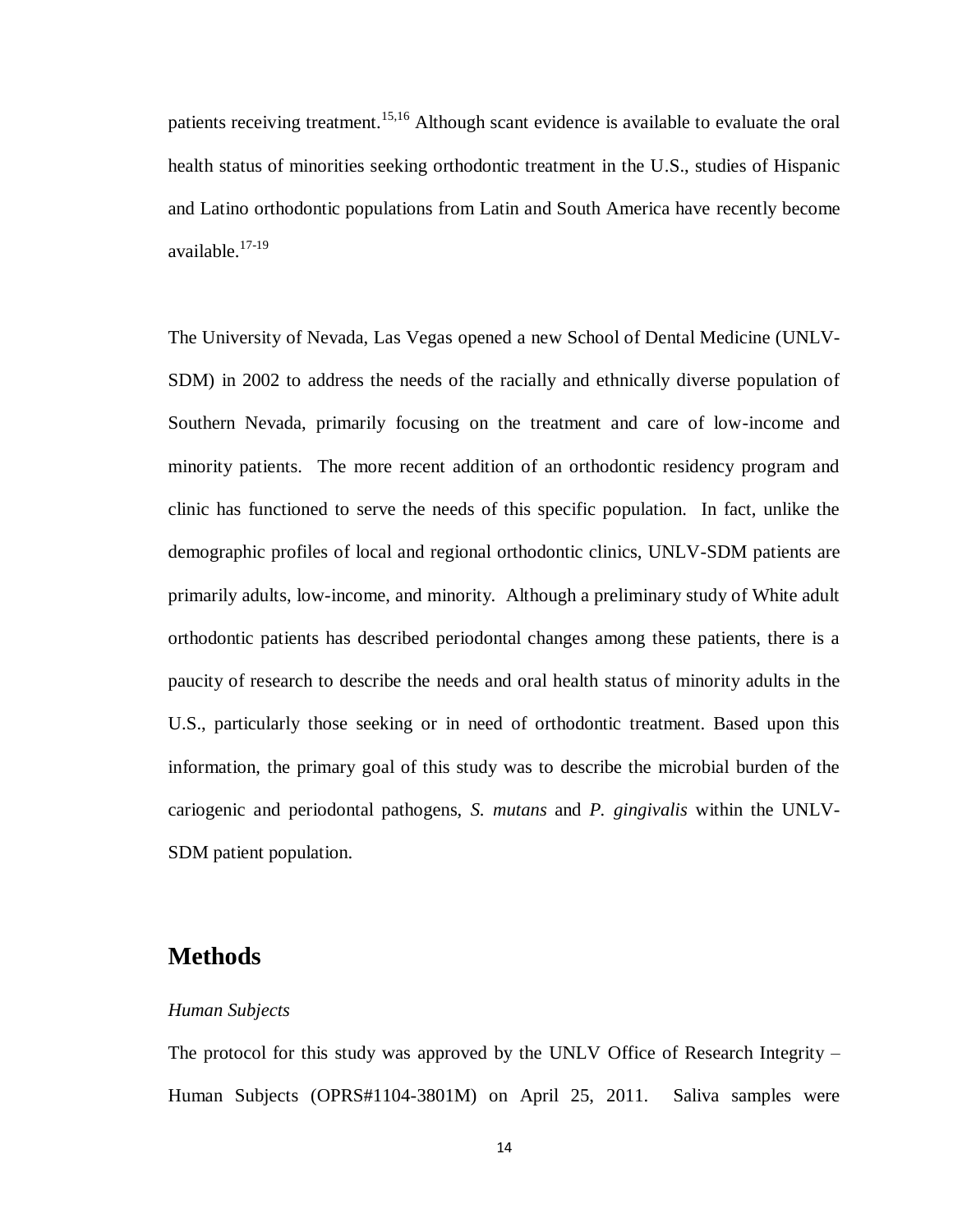originally collected under a separate protocol titled "The Prevalence of Oral Human Papilloma Virus (HPV) in the University of Nevada, Las Vegas - School of Dental Medicine (UNLV-SDM) Clinic Population", approved by the UNLV Office of Research Integrity – Human Subjects (OPRS#1002-3361) on April 9, 2010. Briefly, subjects in this convenience sample were recruited by members of the UNLV-SDM Clinic during their dental visit on one of 15 clinic dates. Informed consent was required and was conducted onsite. Inclusion criteria: subjects had to be 18 years old or older and had to agree to participate. Subjects younger than 18 years of age, subjects that declined to participate, and subjects with prior diagnosis of oral cancer were excluded.

#### *Sample size*

To determine an appropriate sample size for this study, the standard recovery rate from the sample-limiting step of DNA extraction (90-95%) was used to determine the minimum expected difference of 10% or 0.10.<sup>20</sup> Using chi-square ( $\chi$ 2) analysis, a significance level of  $\alpha$ =0.05, and power *p*=0.80, a minimum required sample size of N=51 was obtained.<sup>21</sup> At a minimum, twenty two (22) individuals from each category (Females, Males and Whites, Minorities) would be required to meet the standard assumptions of a two-tailed  $t$ -test.<sup>21</sup> Based upon this combined information, the minimum sample size was estimated to be 50, with a minimum of 22 within each demographic comparison sub-group.

#### *Saliva Collection Protocol*

In brief, healthy adults who agreed to participate were given a sterile 50 mL sterile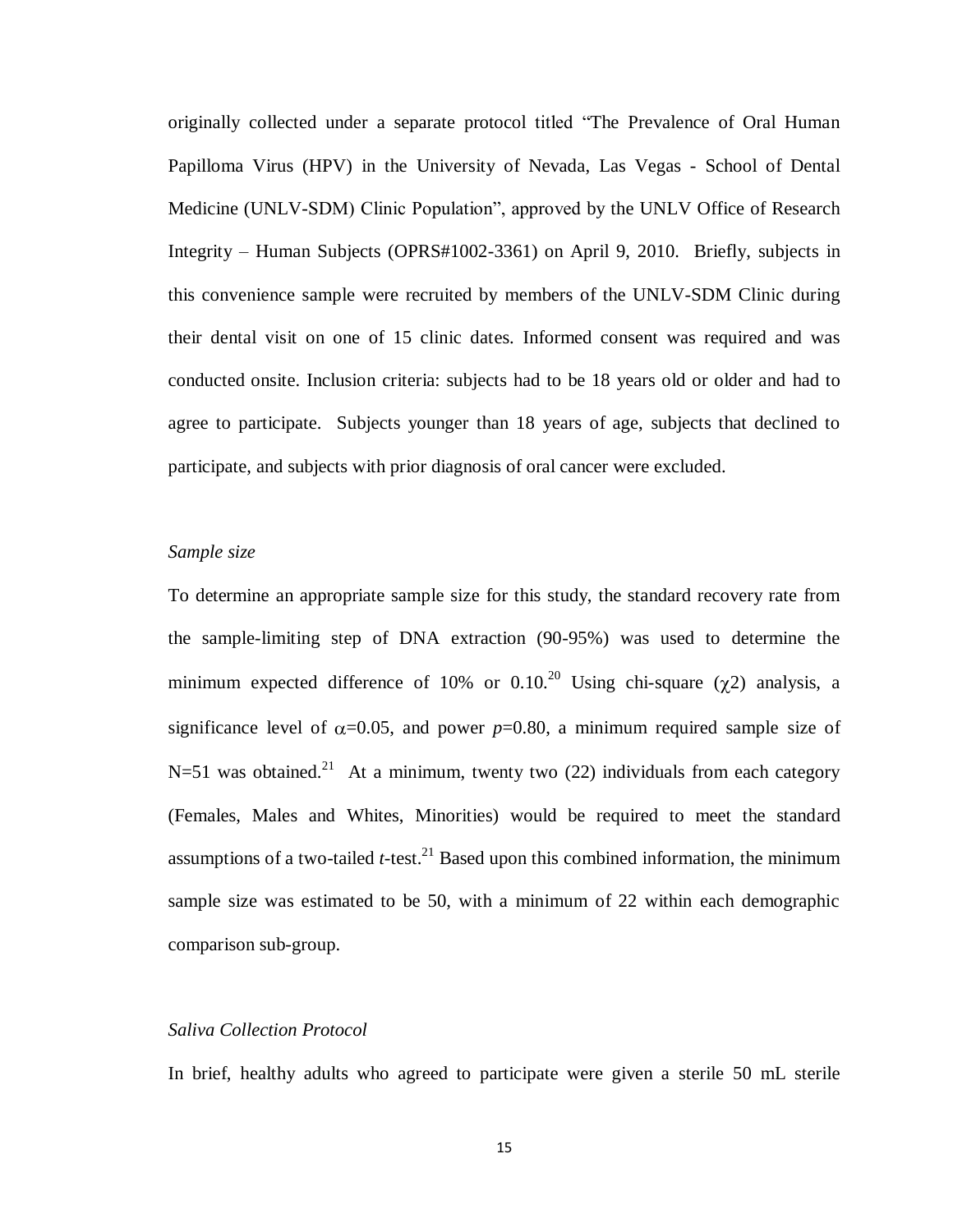polypropylene tube obtained from Fisher Scientific (Fair Lawn, NJ). Participants were then asked to chew on a small piece of paraffin wax for one minute and then to expectorate. Samples were stored on ice until transported to the laboratory for analysis. Each saliva sample was assigned a unique, randomly-generated number to prevent research bias. Demographic information regarding the sample was concurrently collected, which consisted of age, gender, and ethnicity only. Based upon the demographics of the clinic, freely available from the UNLV website<sup>22</sup>, fifty six (56) samples were randomly selected that represented the approximate distribution of males  $(40\%, n=22)$  and females  $(60\%, n=32)$ , as well as Whites  $(37\%, n=20)$  and Minorities  $(63\%, n=34)$ .

#### *Cell enumeration and DNA isolation*

Cell number was determined from a small aliquot  $(100 \mu L)$  of saliva using Trypan Blue (Fisher Scientific), a Zeiss Axiovert 40 inverted microscope (Gottingen, Germany), and a hemacytometer (Fisher Scientific).

DNA was isolated from each saliva sample using a standard volume, containing a minimum of 3.5 x  $10^5$  cells, using the GenomicPrep DNA isolation kit (Amersham Biosciences: Buckinghamshire, UK), following the procedure recommended by the manufacturer as previously described.<sup>23-25</sup> DNA purity was calculated using ratio measurements of absorbance at 260 and 280 nm. DNA purity has been established as the A260/A280 ratio between 1.7 and  $2.0^{26}$ 

*Polymerase chain reaction (PCR)*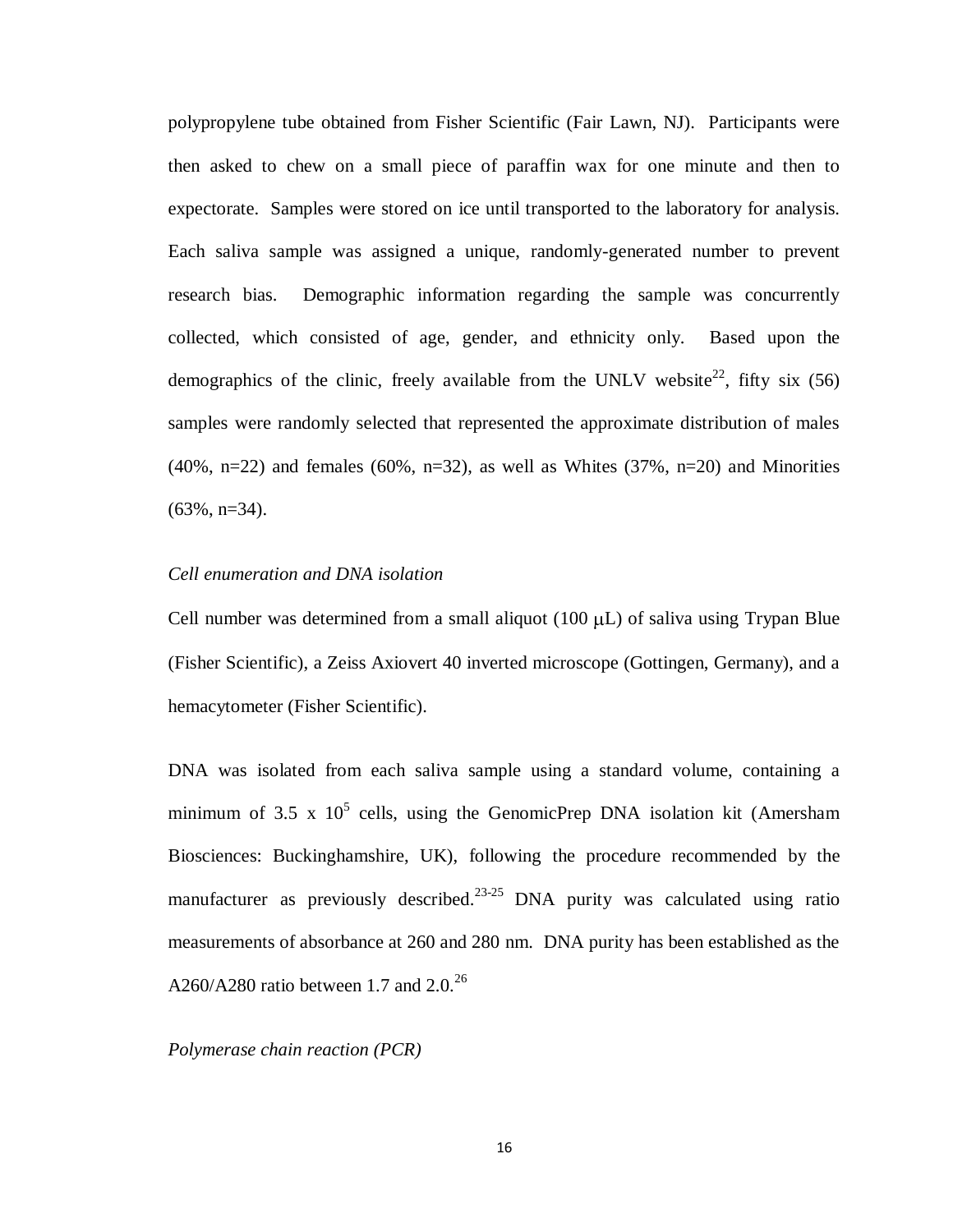DNA from each sample was then used to perform PCR with the exACTGene complete PCR kit (Fisher Scientific) and a Mastercycler gradient thermocycler (Eppendorf, Hamburg, Germany) using the following primers for glyceraldehyde- 3- phosphate dehydrogenase (GAPDH)<sup>27</sup>, *S. mutans*<sup>28</sup>, *P. gingivalis*<sup>29,30</sup>, synthesized by SeqWright (Houston, TX):

## GAPDH forward primer, ATCTTCCAGGAGCGAGATCC; GAPDH reverse primer, ACCACTGACACGTTGGCAGT;

*Streptococcus mutans* forward primer, GCCTACAGC TCAGAGATGCTATTCT; *Streptococcus mutans* reverse primer, GCC ATACACCACTCATGAATTGA;

*Porphyromonas gingivalis* forward primer, TACCCATCGTCGCCTTGGT; *Porphyromonas gingivalis* reverse primer, CGGACTAAAACCGCATACACTTG;

Cycle number for relative endpoint (RE) PCR was established using a pure standard of DNA extracted from Human Gingival Fibroblast cells (American Tissue Culture Collection, HGF-1, CRL-2014) at a concentration of approximately one (1)  $\mu$ g/ $\mu$ L to establish the detection limit (floor), saturation limit (ceiling), and the exponential phase  $(EP)$ . One  $\mu$ g of template DNA was used for each reaction. The initial denaturation step ran for three minutes at 94°C. A total of 30 amplification cycles were run, consisting of 30 second denaturation at 94°C, 60 seconds of annealing at 58°C, and 30 seconds of extension at 72°C. Final extension was run for five minutes at 72°C. The PCR reaction products were separated by gel electrophoresis using Reliant 4% NuSieve® 3:1 Plus Agarose gels (Lonza, Rockland, ME). Bands were visualized by UV illumination of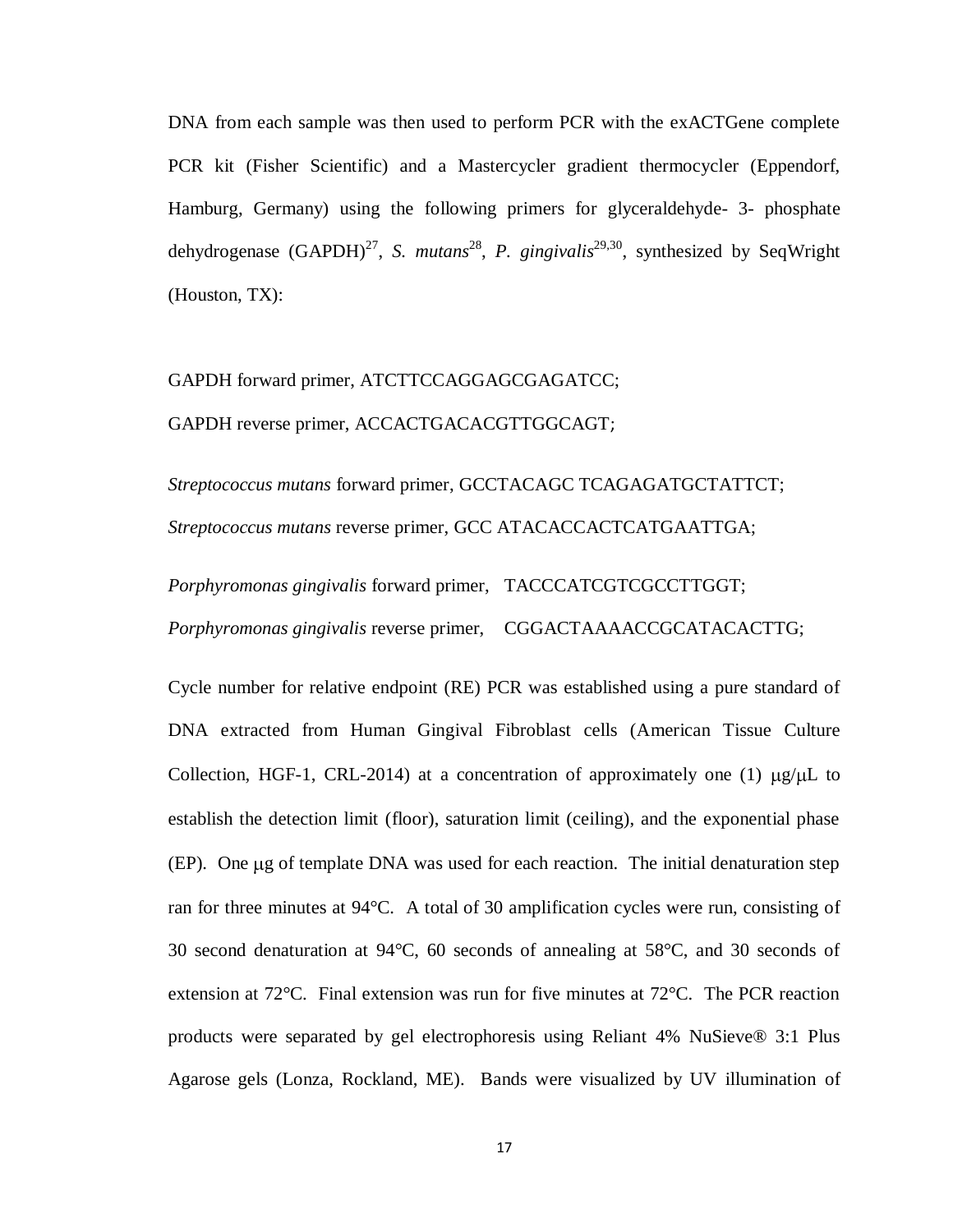ethidium-bromide-stained gels and captured using a Kodak Gel Logic 100 Imaging System and 1D Image Analysis Software (Eastman Kodak, Rochester, NY).

#### *Statistical evaluation*

Data were analyzed and basic descriptive statistics, which included concentration averages, Pearson's correlation (R) and coefficient of determination  $(R^2)$ , were graphed using Microsoft Excel (Redmond, WA). The demographic comparisons, as well as the differences between the population sub-groups (Males, Females, Whites, Minorities) were measured using chi-square ( $\chi$ 2) test. A probability level of alpha ( $\alpha$ ) = 0.05 and two-tailed *p-*values were used to determine statistical significance. 21

## **Results**

Fifty six (56) saliva samples, collected from UNLV-SDM patients between June and October 2010, were selected at random for this study. Demographic analysis revealed this sample was not statistically different from the demographic composition of the orthodontic clinic patient population with respect to gender or race (Table 1). More specifically, the percentage of females  $(n=32, 59.3\%)$  and males  $(n=22, 40.7\%)$  in the sample was not significantly different than the percentage of females (n=376, 61.3%) and males (n=237, n=38.7%) in the Orthodontic clinic ( $\chi$ 2= 0.0902, d.f.=1, p=0.7639). Similarly, there was approximately the same percentage of White  $(n=20, 37%)$  and Minority ( $n=34, 63\%$ ) patients in the study sample compared with Whites ( $n=215,35.1\%$ ) and Minorities (n=398, 64.9%) in the overall Orthodontic clinic population ( $\chi$ 2= 0.838,  $d.f.=1$ ,  $p=0.7722$ ). However, because only saliva from adult patients was collected, there were no samples from patients under 18 years old in the study sample  $(n=0, 0\%)$ , which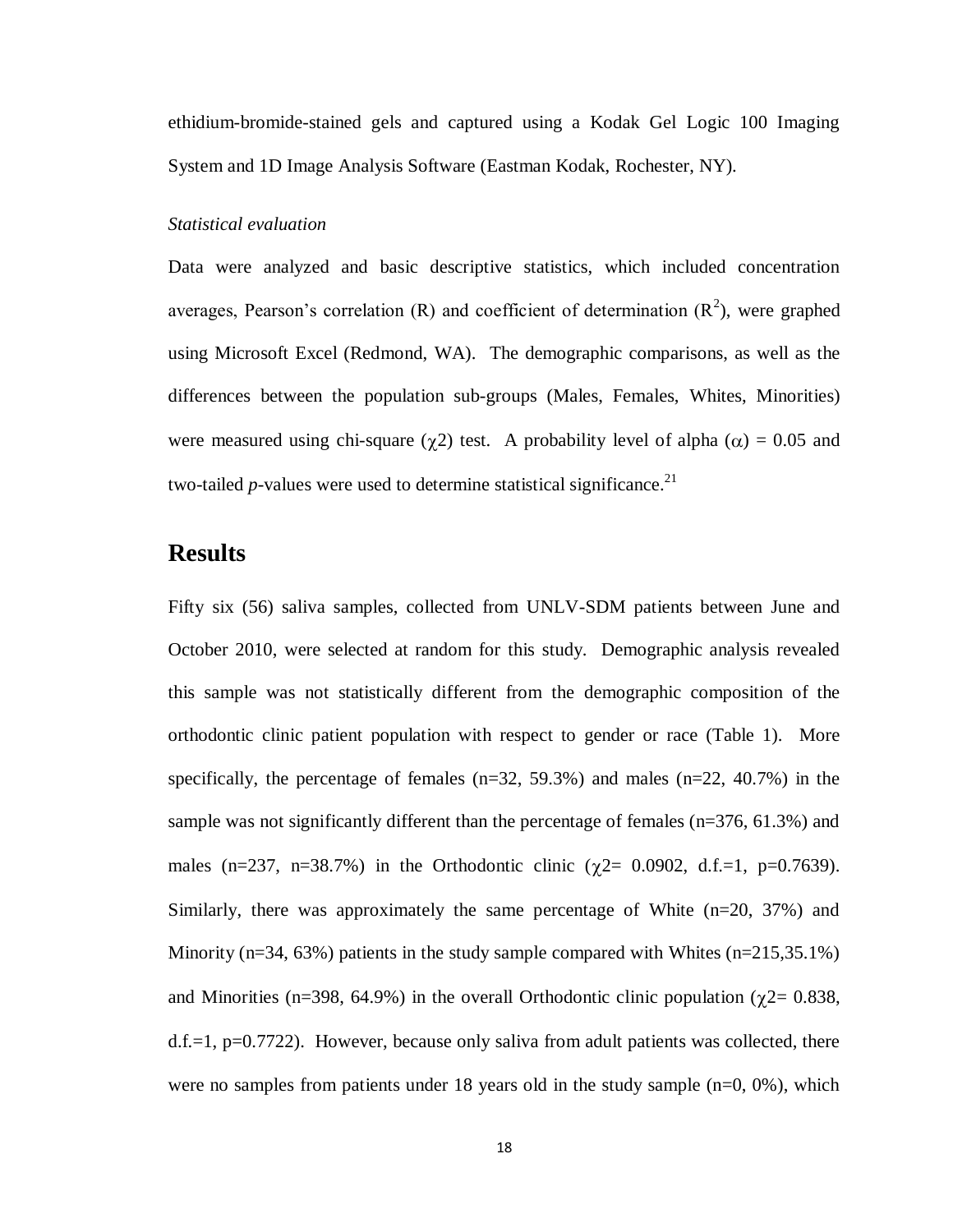was statistically different from the ratio within the overall clinic (n=426, 34.7%) ( $p$  < 0.0001).

| <b>Variables</b> | Orthodontic clinic                    | Saliva samples                     | <b>Statistical analysis</b> |
|------------------|---------------------------------------|------------------------------------|-----------------------------|
| Gender           |                                       |                                    |                             |
| Female           | $n = 376(61.3\%)$ $n = 32(59.3\%)$    |                                    | $\chi$ 2 = 0.0902, d.f. = 1 |
| Male             |                                       | $n = 237 (38.7%)$ $n = 22 (40.7%)$ | $p = 0.7639$                |
| Race             |                                       |                                    |                             |
| White            | $n = 215(35.1\%)$                     | $n = 20(37.0\%)$                   | $\chi$ 2 = 0.0838, d.f. = 1 |
| Non-White        | $n = 398(64.9\%)$                     | $n = 34(63.0\%)$                   | $p = 0.7722$                |
| Age              |                                       |                                    |                             |
| 18 - 64 years    | $n = 800 (65.3\%)$ $n = 54 (100.0\%)$ |                                    | $\chi$ 2 = , d.f. = 1       |
| < 18             | $n = 426(34.7%)$                      | $n = 0$ (0.0%)                     | p < 0.0001                  |

DNA was then successfully isolated from all 56 patient samples using equal volumes of saliva (Figure 1A). More specifically, the average DNA concentration yield was 852.25 ng/ $\mu$ L, +/- 150.6. The DNA concentrations ranged between 445 ng/ $\mu$ L and 1095 ng/ $\mu$ L.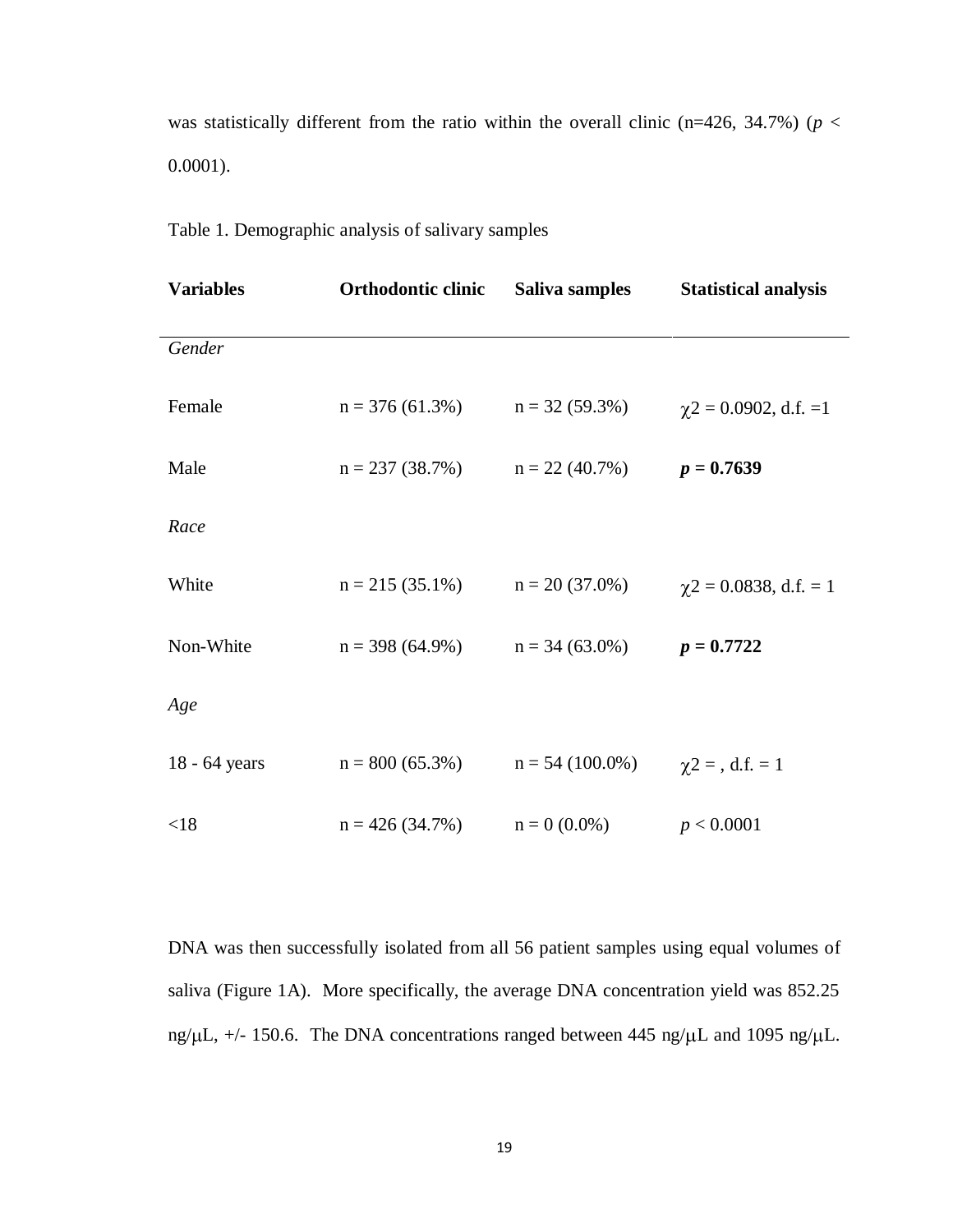Absorbance measurements and subsequent A260/A280 ratio analysis confirmed the purity of the DNA isolates, which averaged 1.78 +/- 0.18.

To establish the conditions and cutoff cycle for relative endpoint polymerase chain reactions (RE-PCR), DNA from human gingival fibroblast (HGF-1) cells was extracted and diluted (1196 ng/ $\mu$ L) to approximate the highest DNA concentration from the saliva sample isolates (1095 ng/ $\mu$ L). PCR reactions, 0 – 50 cycles (C), were performed using the internal control primer, GAPDH, and amplification products were separated on agarose gels to quantify ethidium bromide (EtBr) band intensity (Figure 1B). Analysis of these results indicated the limit of detection (floor) was evident at 10 cycles (C10) and saturation (ceiling) was observed at all cycles exceeding 35 (C35), which established the exponential phase between C10 and C30.



Figure 1. DNA isolation and RE-PCR parameters. (A) Average DNA concentration from 56 samples (S1-S56) was  $852.25 +/- 150.6$  ng/ $\mu$ L. (B) RE-PCR floor and ceiling at cycles 10 and 35, respectively (C10, C35) described exponential phase (EP).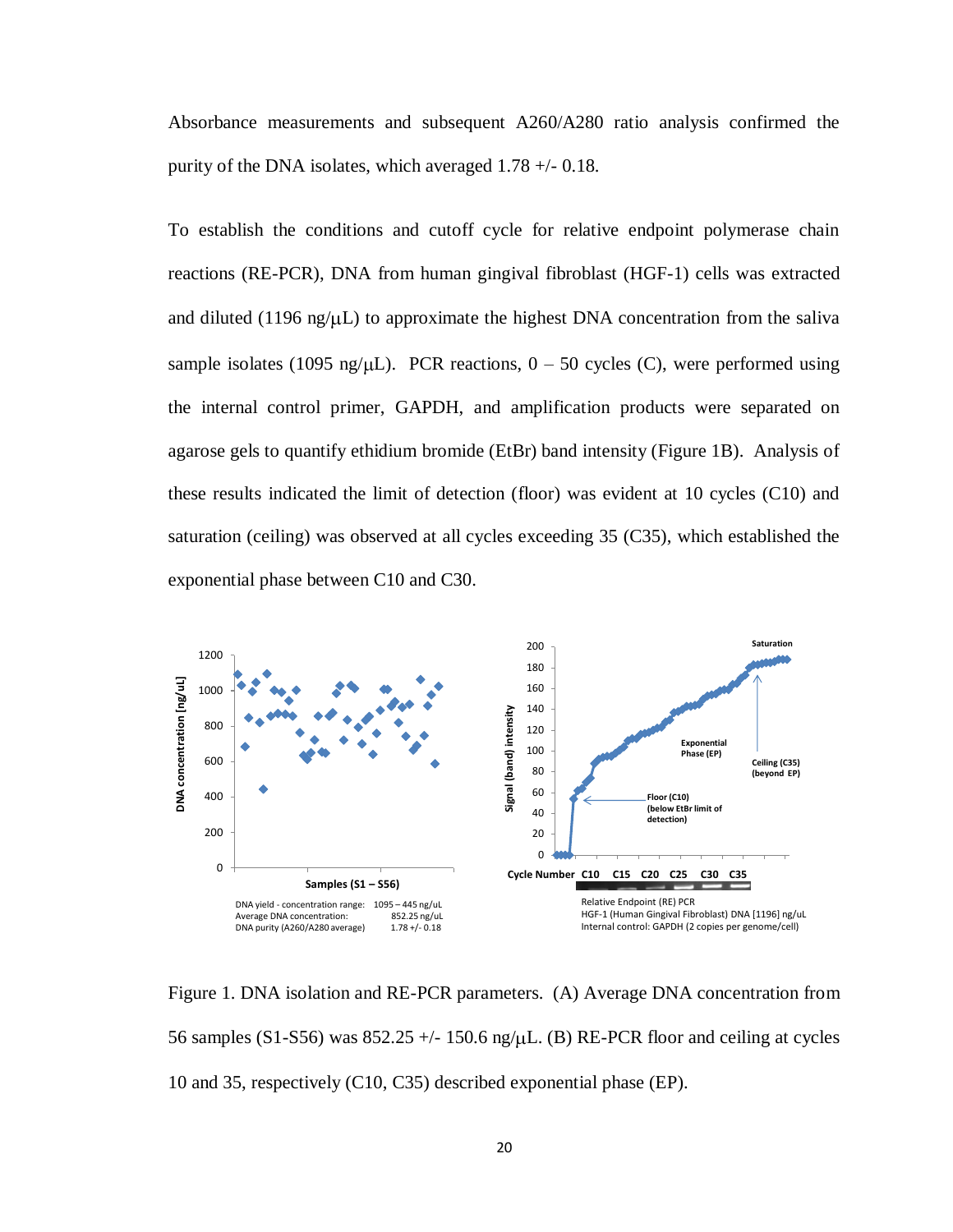To determine the number of exfoliated human oral cells, which varied between saliva samples, aliquots from each sample were examined to determine cell number and relative concentrations (Table 2). More specifically, these data revealed cell counts varying between  $0.8$  - 2.4 x  $10^6$  cells/mL, which could then be grouped into three broad categories:  $0.8 - 1.2$  (low),  $1.6 - 1.9$  (mid), and  $2.1 - 2.4$  (high) cells/mL. The average DNA concentration in the group with the lowest cell number  $(0.8 - 1.2 \times 10^6 \text{ cells/mL})$ was higher than the average DNA concentration in the group with the middle level  $(1.6 -$ 1.9 x  $10^6$  cells/mL), which suggests the presence of additional bacterial, viral or fungal DNA. Four (4) samples were not found to contain any identifiable human cells.

Table 2. Cell enumeration and DNA concentrations

|                           | Cell count (cells/mL) Average DNA concentration | <b>Samples</b> |
|---------------------------|-------------------------------------------------|----------------|
|                           | $(ng/\mu L)$                                    | (n)            |
| $2.1 - 2.4 \times 10^{6}$ | $886.47 + - 167.9$                              | 20             |
| 1.6-1.9 x $10^6$          | $814.89 + - 137.6$                              | 18             |
| 0.8-1.2 x $10^6$          | $843.94 + - 138.2$                              | 14             |

To verify the internal control primer on saliva samples, RE-PCR at C30 was performed on DNA isolates from samples representing the high and low for each cell concentration range  $(0.8, 1.2, 1.6, 1.9, 2.1,$  and  $2.4 \times 10^6$  cells/mL) in triplicate (Figure 2A). Analysis of these results revealed consistent, band intensities with relatively low variability, ranging from 3.3 to 12.5%.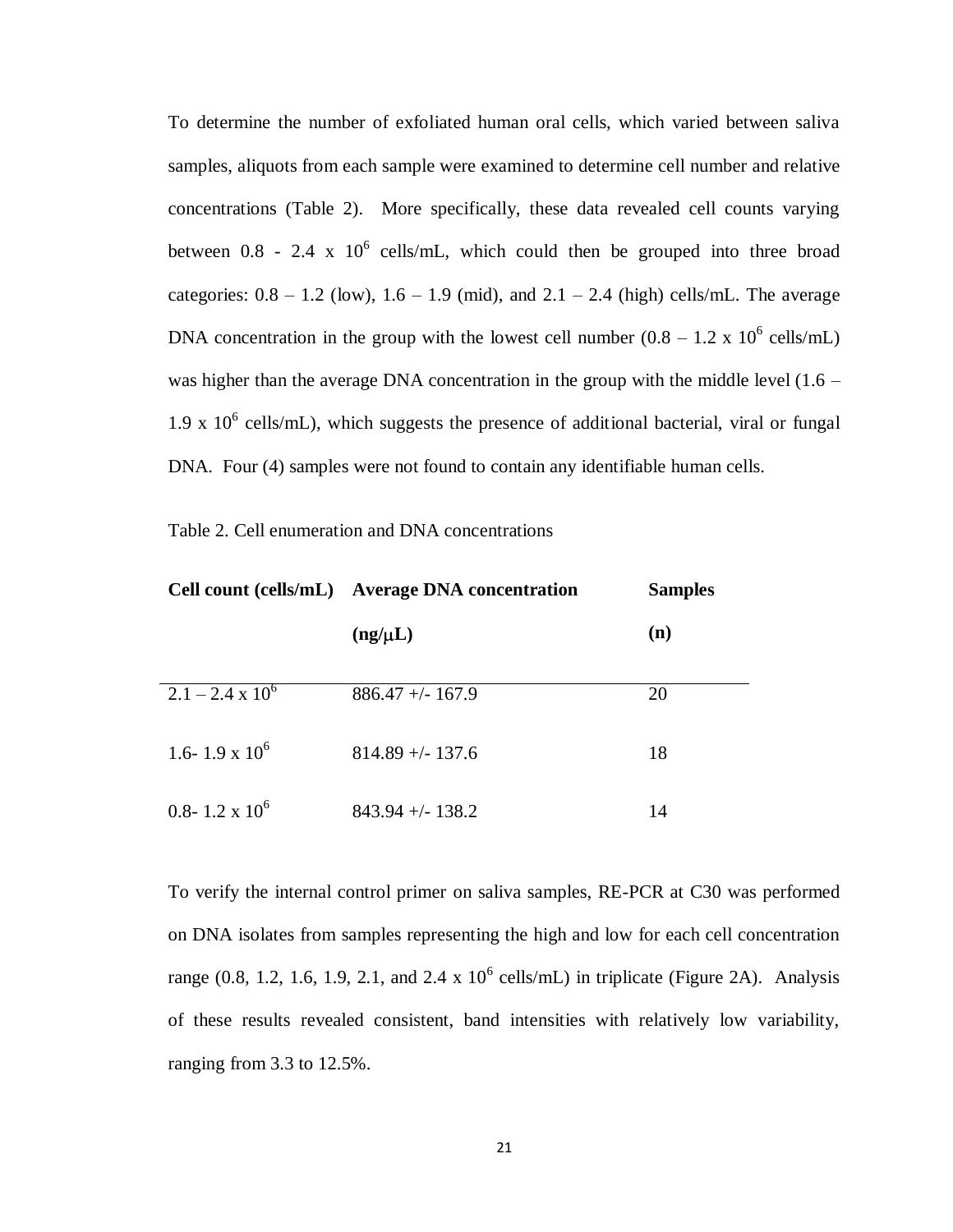

Figure 2. Association between cell number and RE-PCR band intensity. (A) Cell enumeration revealed RE-PCR band intensity at C30 varies according to cells/mL. (B) RE-PCR band intensity correlates significantly with cell number (cells/mL).

The average band intensities were then plotted against cell number to determine the correlation between observed human cell number and GAPDH band intensity at C30 (Figure 2B). These results demonstrated a strong positive correlation between GAPDH band intensity at C30 and observed cell number. Analysis of these data using Pearson's correlation revealed a near perfect linear association (R=0.9926) and robust coefficient of determination ( $R^2$ =0.985).

All samples (n=56) were subsequently screened using the internal control, GAPDH (Figure 3A). Analysis of these results revealed positive results for 52/56 or 92.8% of the DNA isolates from the original saliva samples. The four (4) samples previously identified without any observable human cells did not have detectable amplification products, although each were found to contain some measurable quantity of DNA.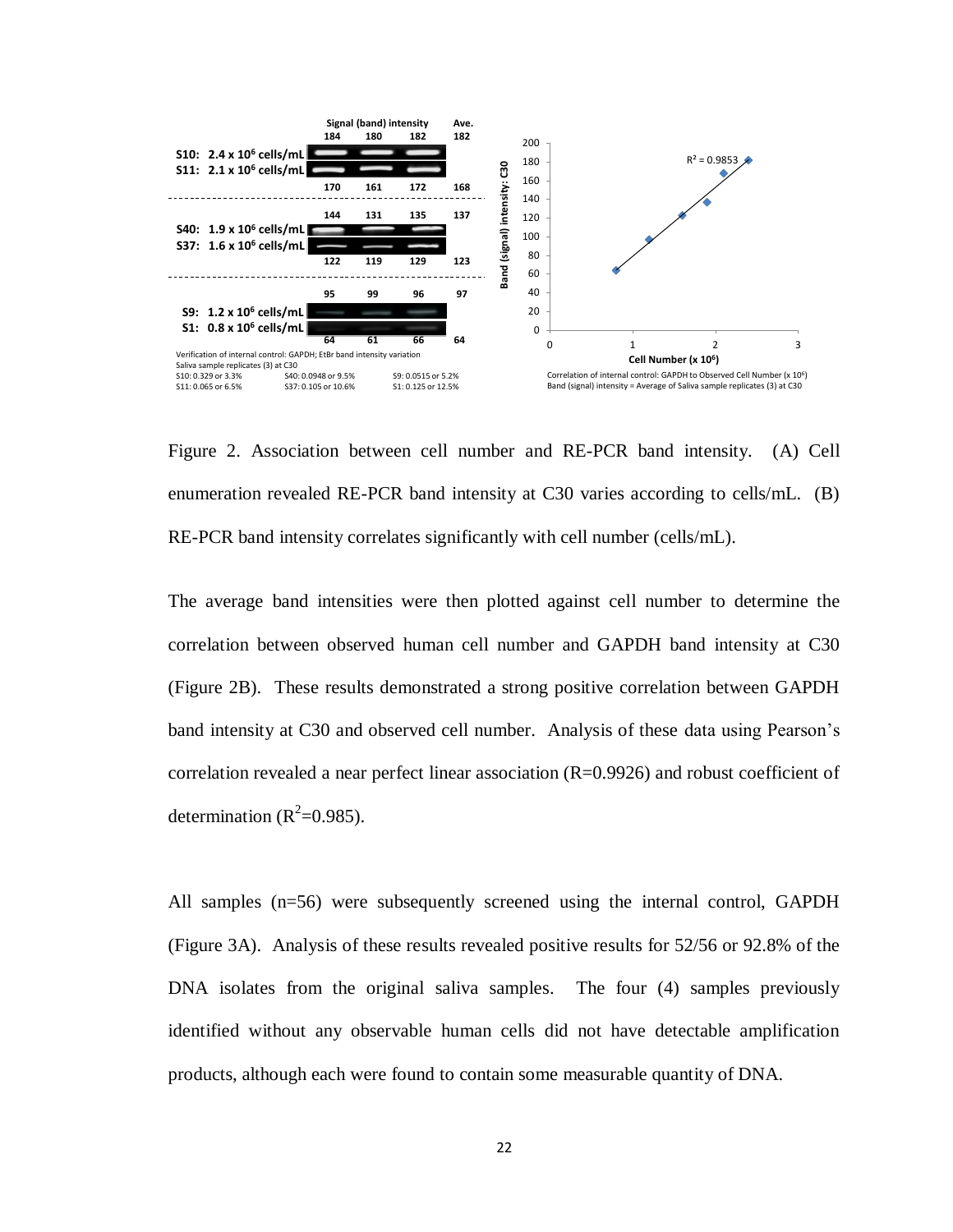The band intensities from the 52 GAPDH-positive samples were then plotted against cell number to determine the correlation between observed human cell number and GAPDH band intensity at C30 (Figure 3B). These results confirm the strong positive correlation between GAPDH band intensity at C30 and observed cell number in all 52 samples. Analysis of these data using Pearson's correlation revealed a strong, positive correlation  $(R=0.9642)$  and coefficient of determination  $(R<sup>2</sup>=0.92968)$ .



Figure 3. Saliva sample screening using internal control primer, GAPDH. (A) RE-PCR using the control primer resulted in fifty two (52) samples with detectable bands (GAPDH<sup>+</sup>). Four (4) samples had no detectable bands. (B) Strong, positive association was observed between RE-PCR band intensity and cell number (cells/mL).

Based upon these results, all samples (n=56) were subsequently screened using primers to detect the cariogenic oral pathogen, *S. mutans* (Figure 4A). Analysis of these data revealed 13/56 or 23.3% of these samples had detectable levels of *S. mutans*. Demographic analysis using chi-square revealed that the percentage of *S. mutans*-positive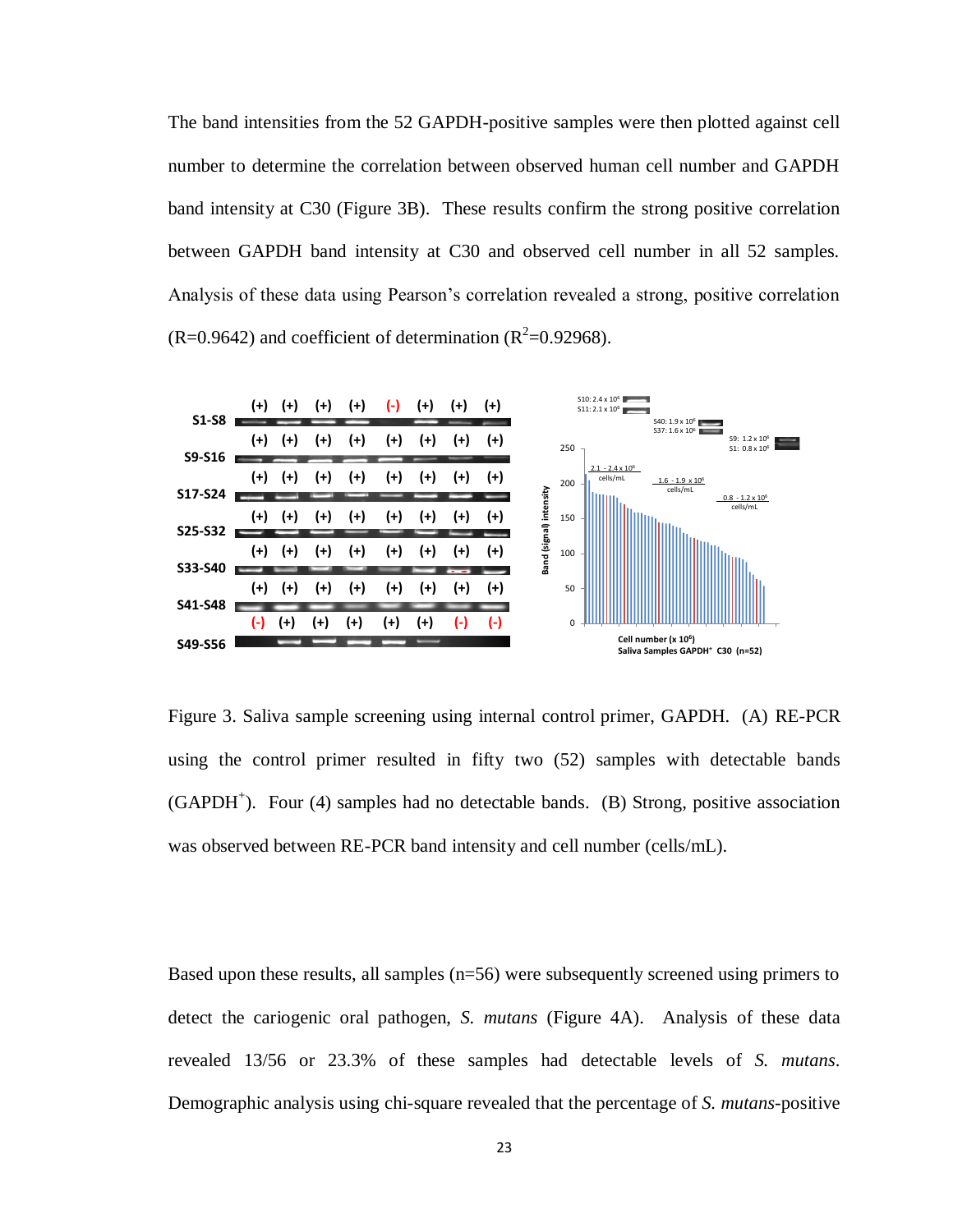samples from females  $(n=7, 53.8\%)$  and males  $(n=6, 46.2\%)$  was not significantly different  $(X^2=0.126, d.f. =1; p=0.7224)$  than their respective percentages in the overall sample (59.6, 40.4%, respectively). Similarly, the percentages of *S. mutans*-positive samples from Whites  $(n=3, 23.1\%)$  and Minorities  $(n=10, 79.6\%)$  was also not significantly different  $(X^2=0.906, d.f. =1; p=0.3412)$  from the overall sample (35.1%, 64.9%, respectively). Further analysis of band intensity revealed significant variation between samples, which could be categorized similar to GAPDH (low, mid, high). Three (3) samples had relatively high *S. mutans* band intensities, while five (5) had mid- and low-intensities (Figure 4B). Of the GAPDH-negative samples, none tested positive for *S. mutans.*



Figure 4. RE-PCR screening for cariogenic pathogen, *S. mutans*. (A) RE-PCR using a specific *S. mutans* primer revealed thirteen (13) samples with detectable bands (*S.*  mutans<sup>+</sup>). (B) Three (3) samples had strongest band intensity, while five (5) had mid- or low-level band intensity, respectively. No significant differences among subgroups were identified.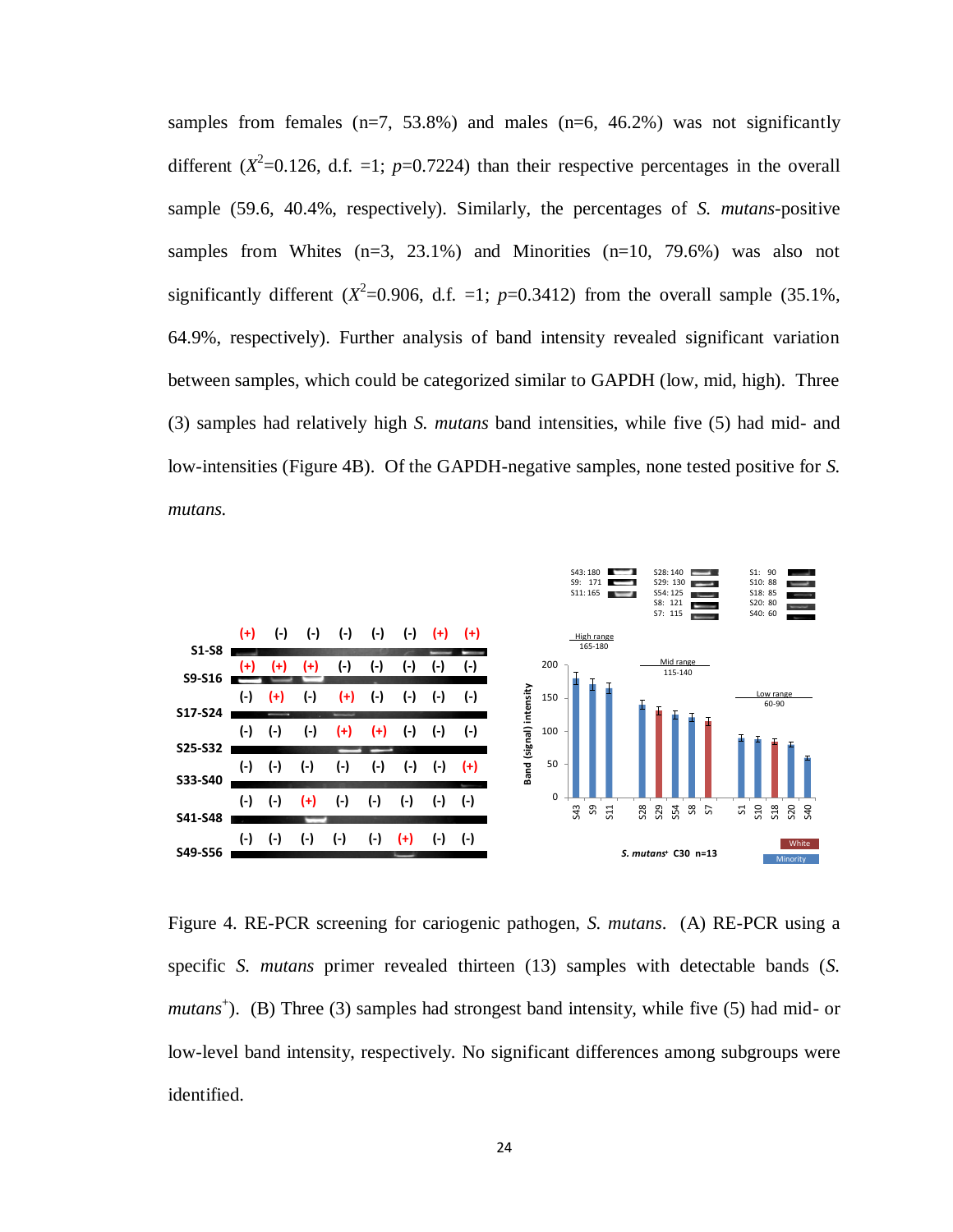Finally, all samples (n=56) were subsequently screened using primers to detect the periodontal disease-related oral pathogen, *P. gingivalis* (Figure 5A). Analysis of these data revealed 10/56 or 17.8% of these samples had detectable levels of *P. gingivalis*. Demographic analysis using chi-square revealed that the percentage of *P. gingivalis*positive samples from females ( $n=6$ ,  $60\%$ ) and males ( $n=4$ ,  $40\%$ ) was not significantly different  $(X^2=0.021, d.f. =1; p=0.885)$  than in the overall sample (59.6, 40.4%, respectively). However, the percentages of *P. gingivalis*-positive samples from Whites  $(n=1, 10\%)$  and Minorities  $(n=9, 90\%)$  was significantly different  $(X^2=17.921, d.f. =1;$  $p<0.0001$ ) than the overall sample  $(35.1\%), 64.9\%$ , respectively). Analysis of band intensity revealed significant variation between samples, with four (4) samples exhibiting relatively high- or mid- *P. gingivalis* band intensities, and two (2) exhibiting lowintensities (Figure 5B). None of the GAPDH-negative samples tested positive for *P. gingivalis.*

![](_page_34_Figure_1.jpeg)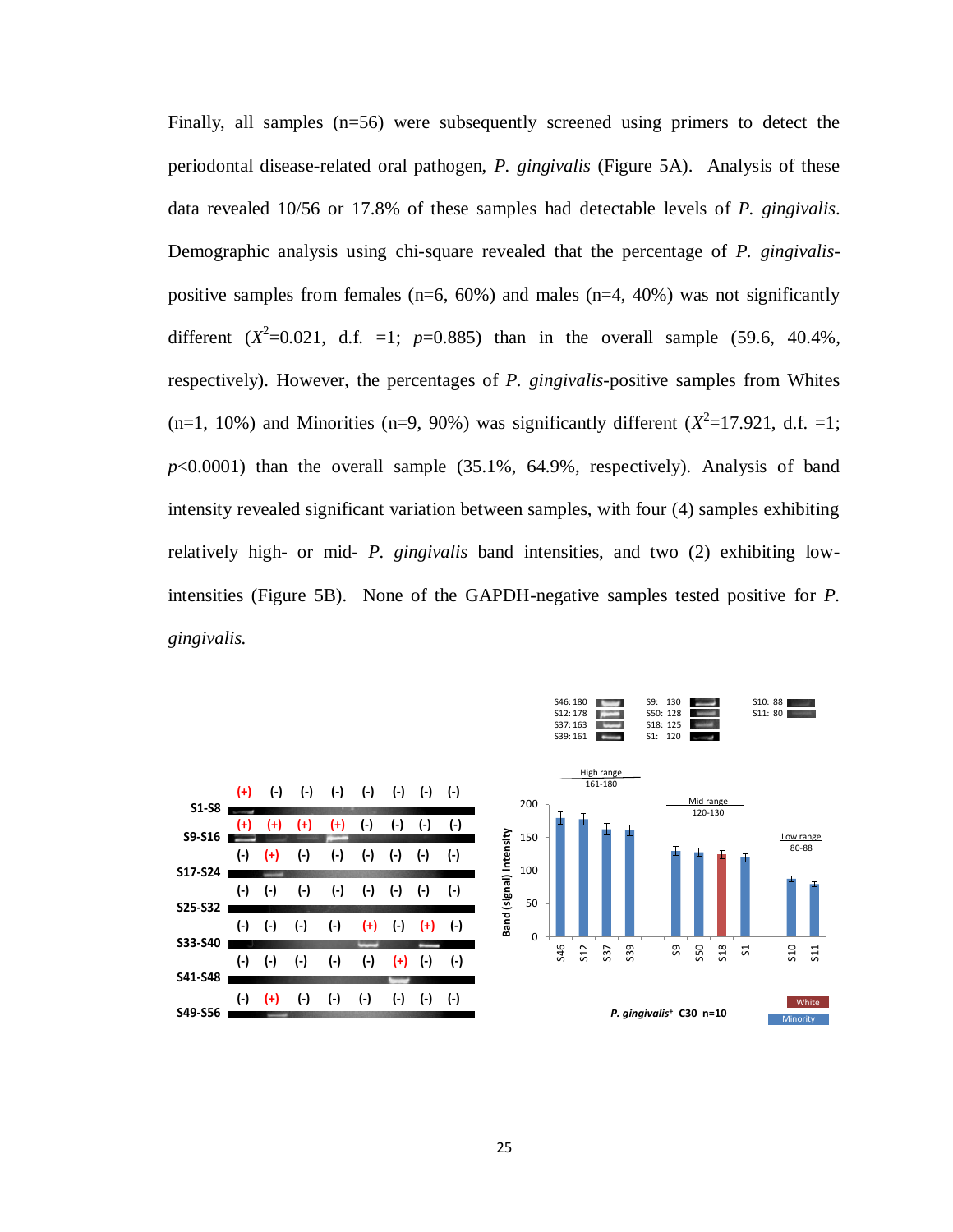Figure 5. RE-PCR screening for periodontal pathogen, *P. gingivalis*. (A) RE-PCR using a specific *P. gingivalis* primer revealed ten (10) samples with detectable bands (*P.*  gtingivalis<sup>+</sup>). (B) Four (4) samples had strongest band intensity, while four (2) had midand two (2) had low-level band intensity, respectively. Although no differences in gender were identified, the percentage of Minorities  $(9/10=90\%)$  was significantly higher than expected  $(X^2=17.921, d.f. =1; p<0.0001)$ .

## **Discussion**

Although patient populations vary from clinic-to-clinic, and from state-to-state, some unique features distinguish the UNLV-SDM patient profile from many other clinics. For example, the gender ratio is much different than the statistical averages in many other local and regional orthodontic clinics<sup>10-16</sup> – with females accounting for nearly two-thirds (61%) of all clinic patients. Moreover, the percentage of adult patients is much higher (65%) than might otherwise be expected, as is the proportion of minority patients (64%) currently seeking or undergoing orthodontic therapy.<sup>12,15</sup> These demographic differences in the composition of the patient population suggest additional research may be warranted in order to provide the most appropriate level of care for the many adult female and minority patients seeking treatment.

Although some evidence has suggested that adult patients are more likely to have acquired sufficient oral health literacy prior to seeking orthodontic treatment than juveniles or adolescents<sup>1</sup>, much less evidence exists to assess the oral health status of adult minorities or any specific differences based upon gender. This study sought to address this paucity of information by randomly screening saliva samples collected from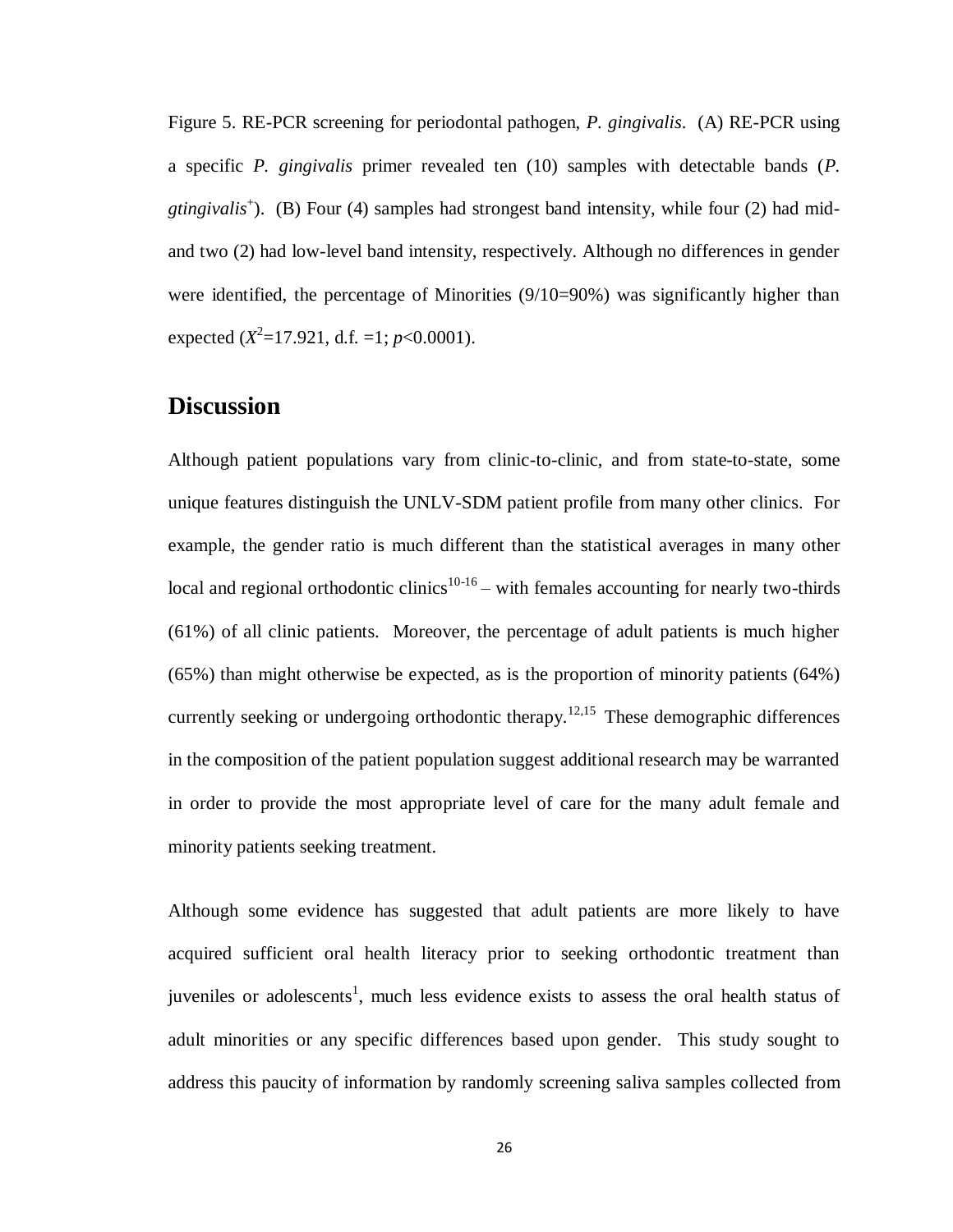the patient pool at UNLV-SDM to assess the oral microbial burden of two specific oral microbes related to caries formation (*S. mutans*) and periodontal disease (*P. gingivalis*), the major complications and sequelae that result from orthodontic treatment.<sup>1-5</sup> Using this sensitive and specific method for comparing oral microbial burden for these organisms, the results clearly indicate that a significant subset of this sample had detectable levels of one or both oral pathogens.

More specifically, one quarter (13/52=25%) of patients had detectable *S. mutans* levels. These patients could further be subdivided into categories that more accurately assess their cariogenic risk. For example, three patients had the highest levels of *S. mutans* (3/13), suggesting that overall only 5.8% (3/52) had elevated risk that might necessitate ancillary treatments, interventions, or additional oral health education. These data are consistent with other research suggesting that only a small percentage of orthodontic treatments are interrupted by complications involving oral infections or other complications<sup>5-9</sup>, with detectable *S. mutans* levels ranging from  $14 - 40\%$ .

Although these data also revealed that even fewer patients  $(10/52=19.2\%)$  had detectable, elevated levels of *P. gingivalis* – the results revealed by this study are more disconcerting for two specific reasons. First, nearly all of these patients were minorities (90%), which may suggest additional underlying factors influenced the outcome of these results that may be specific to these minority groups in Southern Nevada. Second, half of the *P. gingivalis*-positive samples (5/10) were found to be in the highest risk category, suggesting that many more of these patients had underlying conditions related to periodontal disease risk that may be more readily exacerbated by orthodontic treatment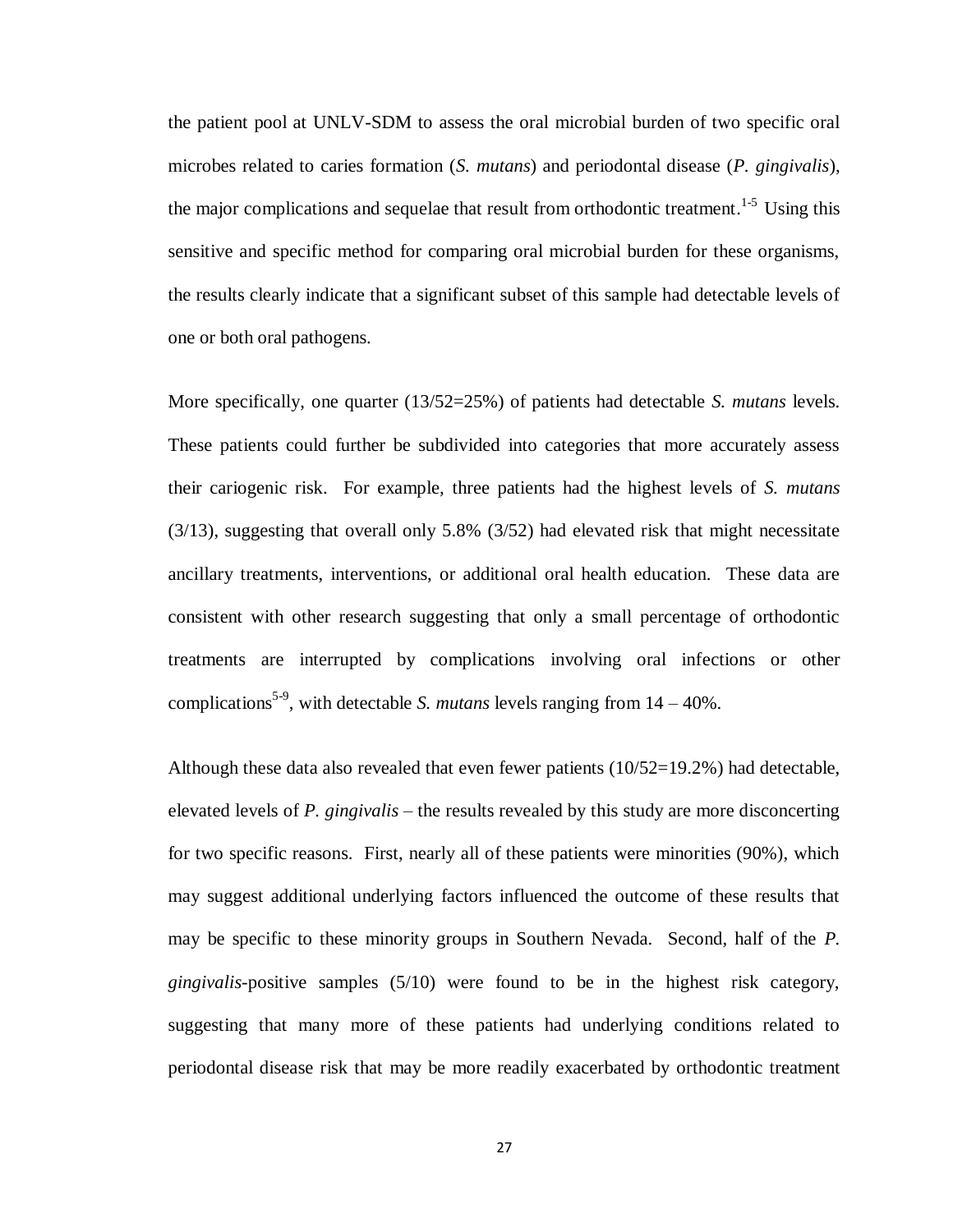and therapy. Other research studies have demonstrated detectable *P. gingivalis* levels ranging from  $5 - 19\%$ , which may suggest the results of this study are among the highest reported.3,11

These results are consistent with the most recent study of oral health literacy among minority populations, which found that although 82% of minority patients knew how to brush, thereby reducing *S. mutans* populations and overall caries lesions, only 15% of patients knew how to floss, and flossed regularly<sup>31</sup>. The fact that nearly all of the patients testing positive for *P. gingivalis* were minority, and half of those were in the highest cell number category, may point to a larger issue affecting many populations that have lower health literacy, in general, and more specifically, much lower oral health literacy. The lack of statistically significant differences between males and females further suggests that these phenomena are not specific to gender, but are more pervasive among minority populations in this area who may benefit from additional oral health information, training, and targeted education initiatives.

While these results provide new information regarding oral health in minorities, there are several limitations of this study which should also be considered. The most obvious of these issues involves the size and composition of the sample. An analysis of previous orthodontic studies that performed similar saliva screenings for oral pathogens uncovered a range of sample sizes, which varied greatly from a low of only 14 to  $70/$  3,4,6,8,10,11,17,32-34 Previous research at UNLV and the UNLV-SDM clinic demonstrated low participation rates for invasive, blood-based screenings<sup>35</sup>, but higher rates of participation using noninvasive biomonitoring and screening methods, including saliva collection (unpublished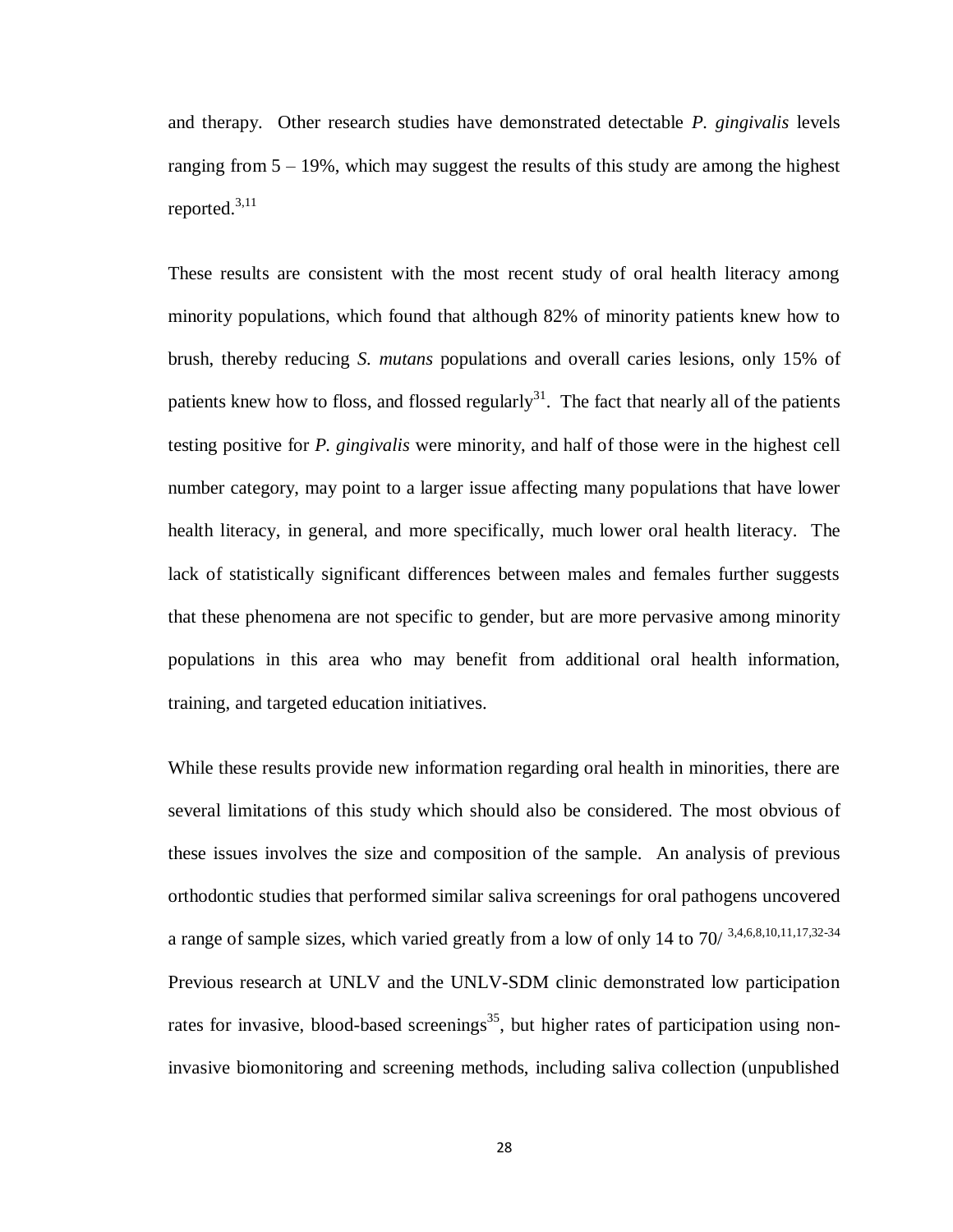data). These studies had sample sizes ranging from  $16 - 151$ , which suggest that the final sample size of the present study  $(N=52)$  is comparable and well within the range of similar studies. In addition, the sample population consisted solely of adult patients, which does not provide any information regarding the adolescent orthodontic population (<18). These younger populations have been the focus of intense study in previous research efforts because they have been the more traditional orthodontic patients until very recently.<sup>34</sup> In addition, no other demographic information about oral disease risk was collected, which may provide more information and additional insights in future studies of this population.

## **Conclusions**

In summary, although the overall implications of this study suggest that the screening of these samples did not reveal underlying differences between males and females, significant differences in risk for specific oral pathogens were evident among a subgroup of mainly minority patients. More specifically, elevated levels of *P. gingivalis* among minority patients may suggest that underlying oral health practices may contribute to this condition among both males and females. Moreover, because oral health knowledge and oral health practices among minority patients may be strongly influenced by other factors, including education and socioeconomic status, additional research may be needed to more accurately determine the most appropriate methods for addressing this newly identified health disparity within this patient population.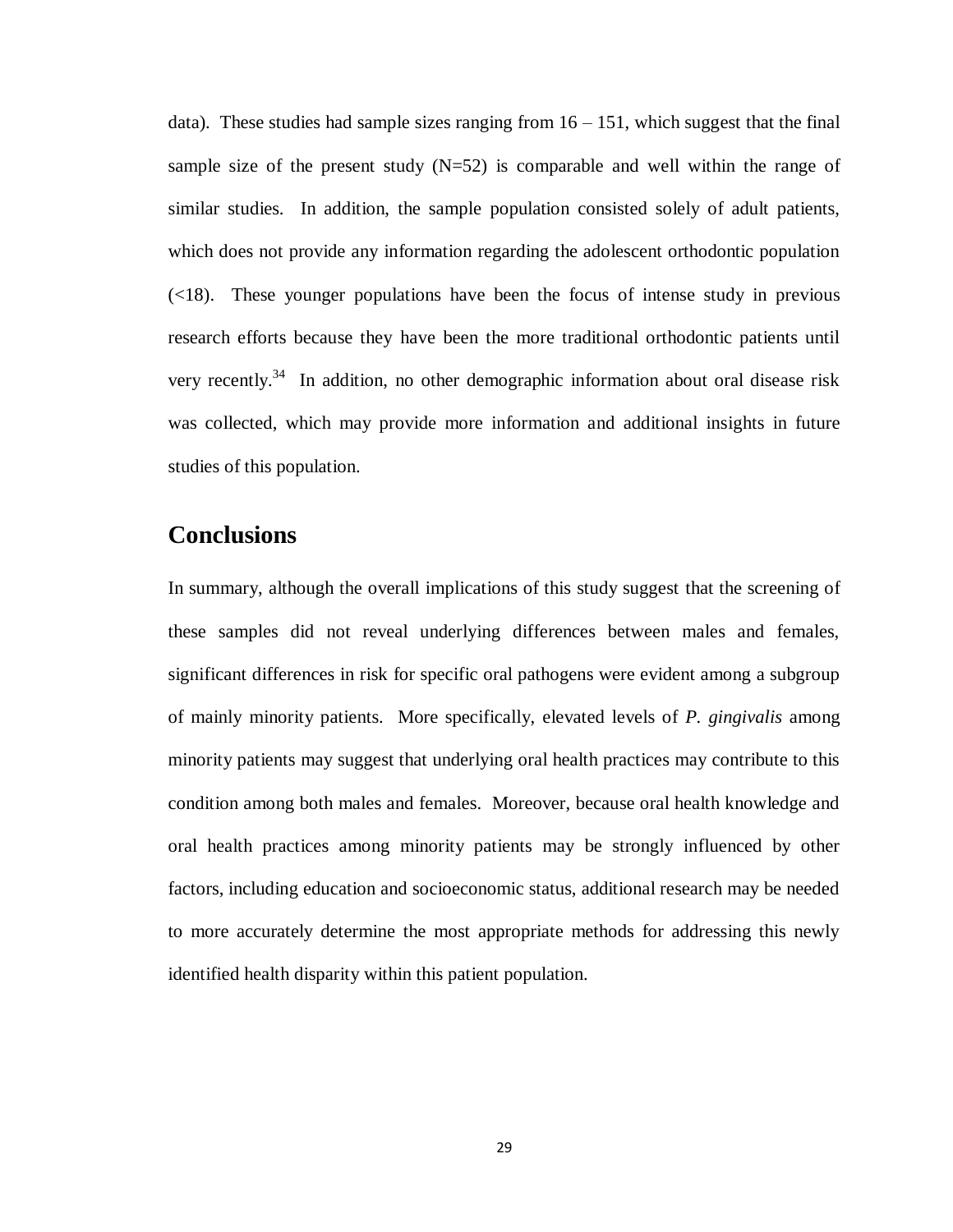## **References**

1. Smiech-Slomkowska G, Jablonska-Zrobek J. **The effect of oral health education on dental plaque development and the level of caries-related Streptococcus mutans and Lactobacillus spp***. Eur J Orthod.* 2007;29(2):157-60.

2. [Pan YC,](http://www.ncbi.nlm.nih.gov/pubmed?term=%22Pan%20YC%22%5BAuthor%5D) [Zhang D,](http://www.ncbi.nlm.nih.gov/pubmed?term=%22Zhang%20D%22%5BAuthor%5D) [Fu MK.](http://www.ncbi.nlm.nih.gov/pubmed?term=%22Fu%20MK%22%5BAuthor%5D) **Changes of Streptococcus mutans concentration of plaque during fixed appliance treatment.** *Zhonghua Kou Qiang Yi Xue Za Zhi* 2007;42(1):41-2.

3. Kitada K, de Toledo A, Oho T**. Increase in detectable opportunistic bacteria in the oral cavity of orthodontic patients***. Int J Dent Hyg.* 2009;7(2):121-5.

4. [Türkkahraman H,](http://www.ncbi.nlm.nih.gov/pubmed?term=%22T%C3%BCrkkahraman%20H%22%5BAuthor%5D) [Sayin MO,](http://www.ncbi.nlm.nih.gov/pubmed?term=%22Sayin%20MO%22%5BAuthor%5D) [Bozkurt FY,](http://www.ncbi.nlm.nih.gov/pubmed?term=%22Bozkurt%20FY%22%5BAuthor%5D) [Yetkin Z,](http://www.ncbi.nlm.nih.gov/pubmed?term=%22Yetkin%20Z%22%5BAuthor%5D) [Kaya S,](http://www.ncbi.nlm.nih.gov/pubmed?term=%22Kaya%20S%22%5BAuthor%5D) Onal S. **Archwire ligation techniques, microbial colonization, and periodontal status in orthodontically treated patients**. *[Angle Orthod](http://www.ncbi.nlm.nih.gov/pubmed?term=15825788)*. 2005;75(2):231-6.

5. [Kim SH,](http://www.ncbi.nlm.nih.gov/pubmed?term=%22Kim%20SH%22%5BAuthor%5D) [Choi DS,](http://www.ncbi.nlm.nih.gov/pubmed?term=%22Choi%20DS%22%5BAuthor%5D) [Jang I,](http://www.ncbi.nlm.nih.gov/pubmed?term=%22Jang%20I%22%5BAuthor%5D) [Cha BK,](http://www.ncbi.nlm.nih.gov/pubmed?term=%22Cha%20BK%22%5BAuthor%5D) [Jost-Brinkmann PG,](http://www.ncbi.nlm.nih.gov/pubmed?term=%22Jost-Brinkmann%20PG%22%5BAuthor%5D) [Song JS.](http://www.ncbi.nlm.nih.gov/pubmed?term=%22Song%20JS%22%5BAuthor%5D) **Microbiologic changes in subgingival plaque before and during the early period of orthodontic treatment.** *[Angle Orthod.](http://www.ncbi.nlm.nih.gov/pubmed/21827233)* 2011 Aug 9. [Epub ahead of print]

6. [Scheie AA,](http://www.ncbi.nlm.nih.gov/pubmed?term=%22Scheie%20AA%22%5BAuthor%5D) [Arneberg P,](http://www.ncbi.nlm.nih.gov/pubmed?term=%22Arneberg%20P%22%5BAuthor%5D) [Krogstad O.](http://www.ncbi.nlm.nih.gov/pubmed?term=%22Krogstad%20O%22%5BAuthor%5D) **Effect of orthodontic treatment on prevalence of Streptococcus mutans in plaque and saliva.** *[Scand J Dent Res.](http://www.ncbi.nlm.nih.gov/pubmed?term=6589736%5Buid%5D)* 1984;92(3):211-217.

7. [Rosenbloom RG,](http://www.ncbi.nlm.nih.gov/pubmed?term=%22Rosenbloom%20RG%22%5BAuthor%5D) [Tinanoff N.](http://www.ncbi.nlm.nih.gov/pubmed?term=%22Tinanoff%20N%22%5BAuthor%5D) **Salivary Streptococcus mutans levels in patients before, during, and after orthodontic treatment.** *[Am J Orthod Dentofacial Orthop.](http://www.ncbi.nlm.nih.gov/pubmed?term=2069145%5Buid%5D)* 1991;100(1):35-7.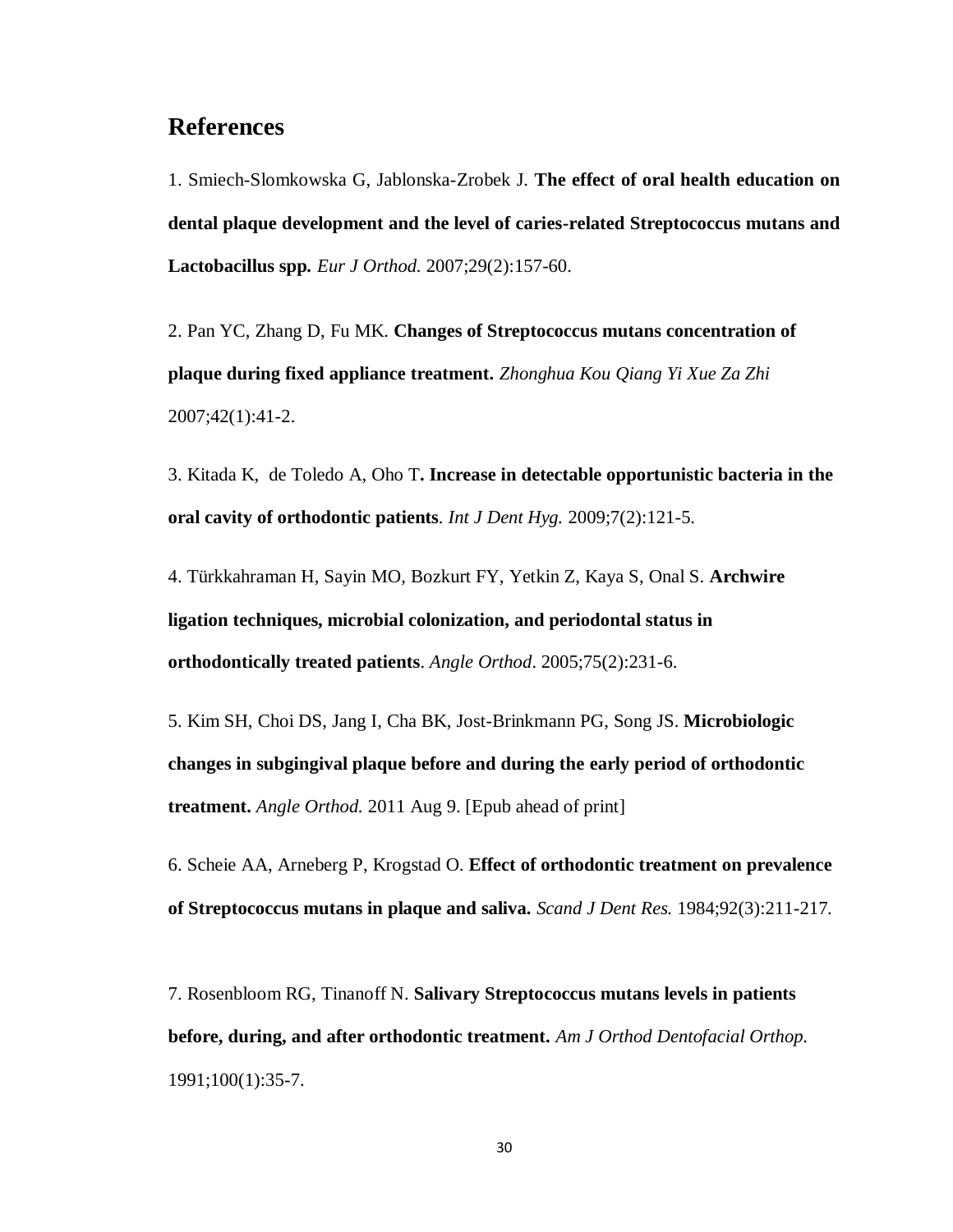8. [Kupietzky A,](http://www.ncbi.nlm.nih.gov/pubmed?term=%22Kupietzky%20A%22%5BAuthor%5D) [Majumdar AK,](http://www.ncbi.nlm.nih.gov/pubmed?term=%22Majumdar%20AK%22%5BAuthor%5D) [Shey Z,](http://www.ncbi.nlm.nih.gov/pubmed?term=%22Shey%20Z%22%5BAuthor%5D) [Binder R,](http://www.ncbi.nlm.nih.gov/pubmed?term=%22Binder%20R%22%5BAuthor%5D) [Matheson PB.](http://www.ncbi.nlm.nih.gov/pubmed?term=%22Matheson%20PB%22%5BAuthor%5D) **Colony forming unit levels of salivary Lactobacilli and Streptococcus mutans in orthodontic patients**. *[J](http://www.ncbi.nlm.nih.gov/pubmed?term=16302600%5Buid%5D)  [Clin Pediatr Dent.](http://www.ncbi.nlm.nih.gov/pubmed?term=16302600%5Buid%5D)* 2005;30(1):51-3.

9. [Sanpei S,](http://www.ncbi.nlm.nih.gov/pubmed?term=%22Sanpei%20S%22%5BAuthor%5D) [Endo T,](http://www.ncbi.nlm.nih.gov/pubmed?term=%22Endo%20T%22%5BAuthor%5D) [Shimooka S.](http://www.ncbi.nlm.nih.gov/pubmed?term=%22Shimooka%20S%22%5BAuthor%5D) **Caries risk factors in children under treatment with sectional brackets.** *[Angle Orthod.](http://www.ncbi.nlm.nih.gov/pubmed?term=20050745%5Buid%5D)* 2010;80(3):509-14.

10. [Paolantonio M,](http://www.ncbi.nlm.nih.gov/pubmed?term=%22Paolantonio%20M%22%5BAuthor%5D) [Pedrazzoli V,](http://www.ncbi.nlm.nih.gov/pubmed?term=%22Pedrazzoli%20V%22%5BAuthor%5D) [di Murro C,](http://www.ncbi.nlm.nih.gov/pubmed?term=%22di%20Murro%20C%22%5BAuthor%5D) [di Placido G,](http://www.ncbi.nlm.nih.gov/pubmed?term=%22di%20Placido%20G%22%5BAuthor%5D) [Picciani C,](http://www.ncbi.nlm.nih.gov/pubmed?term=%22Picciani%20C%22%5BAuthor%5D) [Catamo G,](http://www.ncbi.nlm.nih.gov/pubmed?term=%22Catamo%20G%22%5BAuthor%5D) [De](http://www.ncbi.nlm.nih.gov/pubmed?term=%22De%20Luca%20M%22%5BAuthor%5D)  [Luca M,](http://www.ncbi.nlm.nih.gov/pubmed?term=%22De%20Luca%20M%22%5BAuthor%5D) [Piaccolomini R.](http://www.ncbi.nlm.nih.gov/pubmed?term=%22Piaccolomini%20R%22%5BAuthor%5D) **Clinical significance of Actinobacillus actinomycetemcomitans in young individuals during orthodontic treatment. A 3 year longitudinal study***. [J Clin Periodontol.](http://www.ncbi.nlm.nih.gov/pubmed?term=9378831%5Buid%5D)* 1997;24(9 Pt 1):610-7.

11. [Ristic M,](http://www.ncbi.nlm.nih.gov/pubmed?term=%22Ristic%20M%22%5BAuthor%5D) [Vlahovic Svabic M,](http://www.ncbi.nlm.nih.gov/pubmed?term=%22Vlahovic%20Svabic%20M%22%5BAuthor%5D) [Sasic M,](http://www.ncbi.nlm.nih.gov/pubmed?term=%22Sasic%20M%22%5BAuthor%5D) [Zelic O.](http://www.ncbi.nlm.nih.gov/pubmed?term=%22Zelic%20O%22%5BAuthor%5D) **Effects of fixed orthodontic appliances on subgingival microflora.** *[Int J Dent Hyg](http://www.ncbi.nlm.nih.gov/pubmed/18412726)*. 2008;6(2):129-36.

12. [Okunseri C,](http://www.ncbi.nlm.nih.gov/pubmed?term=%22Okunseri%20C%22%5BAuthor%5D) [Pajewski NM,](http://www.ncbi.nlm.nih.gov/pubmed?term=%22Pajewski%20NM%22%5BAuthor%5D) [McGinley EL,](http://www.ncbi.nlm.nih.gov/pubmed?term=%22McGinley%20EL%22%5BAuthor%5D) [Hoffmann RG.](http://www.ncbi.nlm.nih.gov/pubmed?term=%22Hoffmann%20RG%22%5BAuthor%5D) **Racial/ethnic disparities in self-reported pediatric orthodontic visits in the United States**. *[J Public Health](http://www.ncbi.nlm.nih.gov/pubmed?term=18087992)  [Dent.](http://www.ncbi.nlm.nih.gov/pubmed?term=18087992)* 2007;67(4):217-23.

13. [Proffit WR,](http://www.ncbi.nlm.nih.gov/pubmed?term=%22Proffit%20WR%22%5BAuthor%5D) [Fields HW Jr,](http://www.ncbi.nlm.nih.gov/pubmed?term=%22Fields%20HW%20Jr%22%5BAuthor%5D) [Moray LJ.](http://www.ncbi.nlm.nih.gov/pubmed?term=%22Moray%20LJ%22%5BAuthor%5D) **Prevalence of malocclusion and orthodontic treatment need in the United States: estimates from the NHANES III survey***. [Int J](http://www.ncbi.nlm.nih.gov/pubmed?term=9743642%5Buid%5D)  [Adult Orthodon Orthognath Surg.](http://www.ncbi.nlm.nih.gov/pubmed?term=9743642%5Buid%5D)* 1998;13(2):97-106.

14. [Waldman HB.](http://www.ncbi.nlm.nih.gov/pubmed?term=%22Waldman%20HB%22%5BAuthor%5D) **Who uses and who provides orthodontic services?** *[N Y State Dent J.](http://www.ncbi.nlm.nih.gov/pubmed?term=17378322%5Buid%5D)* 2007;73(1):61-2.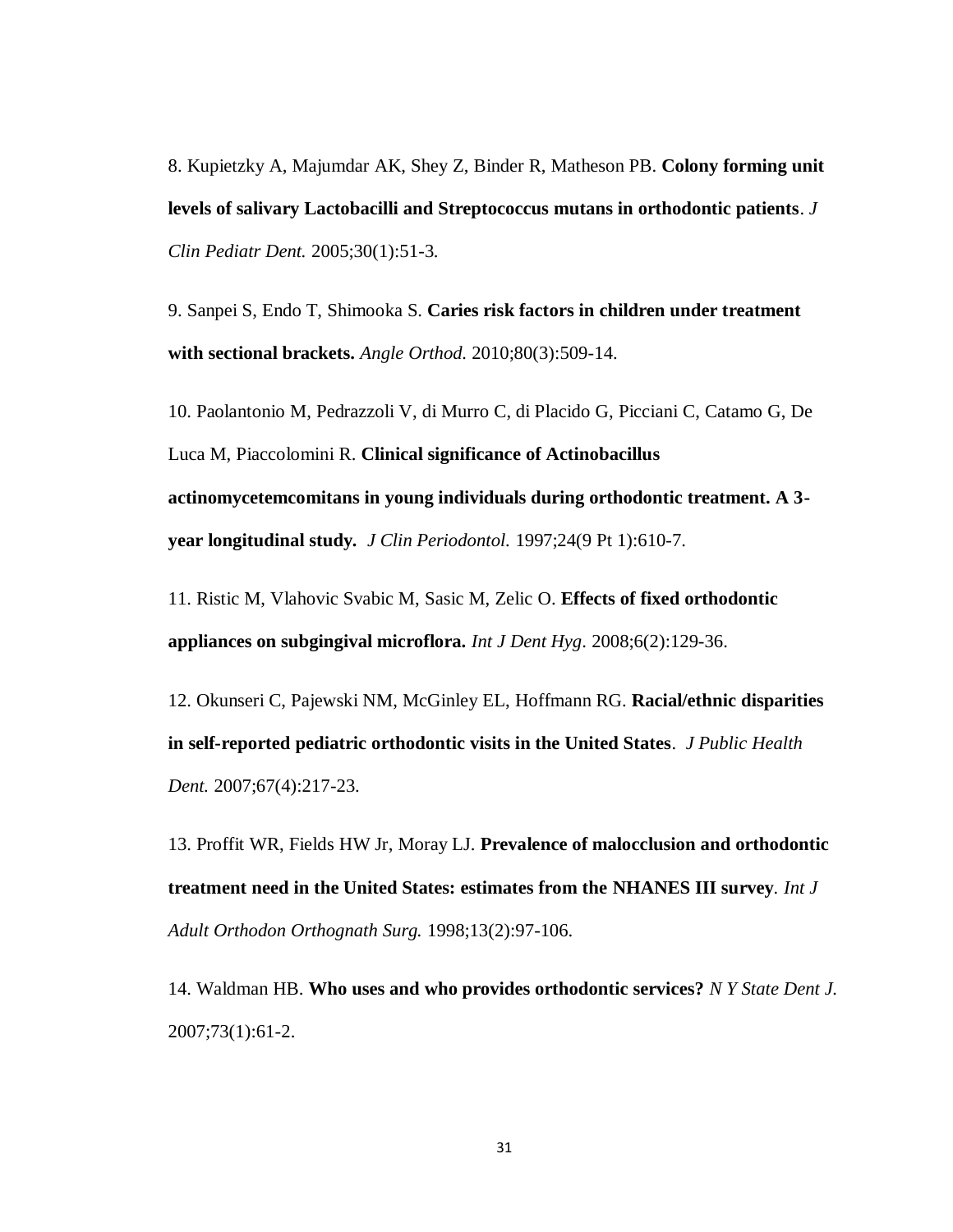15. [Nelson S,](http://www.ncbi.nlm.nih.gov/pubmed?term=%22Nelson%20S%22%5BAuthor%5D) [Armogan V,](http://www.ncbi.nlm.nih.gov/pubmed?term=%22Armogan%20V%22%5BAuthor%5D) [Abel Y,](http://www.ncbi.nlm.nih.gov/pubmed?term=%22Abel%20Y%22%5BAuthor%5D) [Broadbent BH,](http://www.ncbi.nlm.nih.gov/pubmed?term=%22Broadbent%20BH%22%5BAuthor%5D) [Hans M.](http://www.ncbi.nlm.nih.gov/pubmed?term=%22Hans%20M%22%5BAuthor%5D) **Disparity in orthodontic utilization and treatment need among high school students.** *[J Public Health Dent.](http://www.ncbi.nlm.nih.gov/pubmed?term=15078058)* 2004;64(1):26-30.

16. [Lewis CW,](http://www.ncbi.nlm.nih.gov/pubmed?term=%22Lewis%20CW%22%5BAuthor%5D) [Ose M,](http://www.ncbi.nlm.nih.gov/pubmed?term=%22Ose%20M%22%5BAuthor%5D) [Aspinall C,](http://www.ncbi.nlm.nih.gov/pubmed?term=%22Aspinall%20C%22%5BAuthor%5D) [Omnell ML.](http://www.ncbi.nlm.nih.gov/pubmed?term=%22Omnell%20ML%22%5BAuthor%5D) **Community orthodontists and craniofacial care: results of a Washington state survey.** *[Cleft Palate Craniofac J.](http://www.ncbi.nlm.nih.gov/pubmed?term=16149834%5Buid%5D)* 2005;42(5):521-5.

17. [Motisuki C,](http://www.ncbi.nlm.nih.gov/pubmed?term=%22Motisuki%20C%22%5BAuthor%5D) [Lima LM,](http://www.ncbi.nlm.nih.gov/pubmed?term=%22Lima%20LM%22%5BAuthor%5D) [Spolidorio DM,](http://www.ncbi.nlm.nih.gov/pubmed?term=%22Spolidorio%20DM%22%5BAuthor%5D) [Santos-Pinto L.](http://www.ncbi.nlm.nih.gov/pubmed?term=%22Santos-Pinto%20L%22%5BAuthor%5D) **Influence of sample type and collection method on Streptococcus mutans and Lactobacillus spp. counts in the oral cavity***. [Arch Oral](http://www.ncbi.nlm.nih.gov/pubmed?term=influence%20of%20sample%20type%20and%20collection%20method%20on%20mutans%20and%20counts%20in%20the%20oral%20cavity) Biol.* 2005;50(3):341-5.

18. Naranjo AA, Triviño ML, Jaramillo A, Betancourth M, Botero JE. **[Changes](http://www.ncbi.nlm.nih.gov/pubmed/16979483) in the subgingival microbiota and periodontal parameters [before and 3 months after](http://www.ncbi.nlm.nih.gov/pubmed/16979483)  [bracket placement](http://www.ncbi.nlm.nih.gov/pubmed/16979483)**. *Am J Orthod Dentofacial Orthop.* 2006;130(3):275.e17-22.

19. [Lara-Carrillo E,](http://www.ncbi.nlm.nih.gov/pubmed?term=%22Lara-Carrillo%20E%22%5BAuthor%5D) [Montiel-Bastida NM,](http://www.ncbi.nlm.nih.gov/pubmed?term=%22Montiel-Bastida%20NM%22%5BAuthor%5D) [Sánchez-Pérez L,](http://www.ncbi.nlm.nih.gov/pubmed?term=%22S%C3%A1nchez-P%C3%A9rez%20L%22%5BAuthor%5D) [Alanís-Tavira J.](http://www.ncbi.nlm.nih.gov/pubmed?term=%22Alan%C3%ADs-Tavira%20J%22%5BAuthor%5D) **Effect of orthodontic treatment on saliva, plaque and the levels of Streptococcus mutans and Lactobacillus**. *[Med Oral Patol Oral Cir Bucal.](http://www.ncbi.nlm.nih.gov/pubmed?term=20383105)* 2010;15(6):e924-9.

20. [McOrist AL,](http://www.ncbi.nlm.nih.gov/pubmed?term=%22McOrist%20AL%22%5BAuthor%5D) [Jackson M,](http://www.ncbi.nlm.nih.gov/pubmed?term=%22Jackson%20M%22%5BAuthor%5D) [Bird AR.](http://www.ncbi.nlm.nih.gov/pubmed?term=%22Bird%20AR%22%5BAuthor%5D) **A comparison of five methods for extraction of bacterial DNA from human faecal samples.** *[J Microbiol Methods.](http://www.ncbi.nlm.nih.gov/pubmed/11997164)* 2002;50(2):131-9.

21. Hays WL: Inferences about population means. In: *In: Statistics* ( 1994;) 5th edn. International Thomson Publishing. 311–42.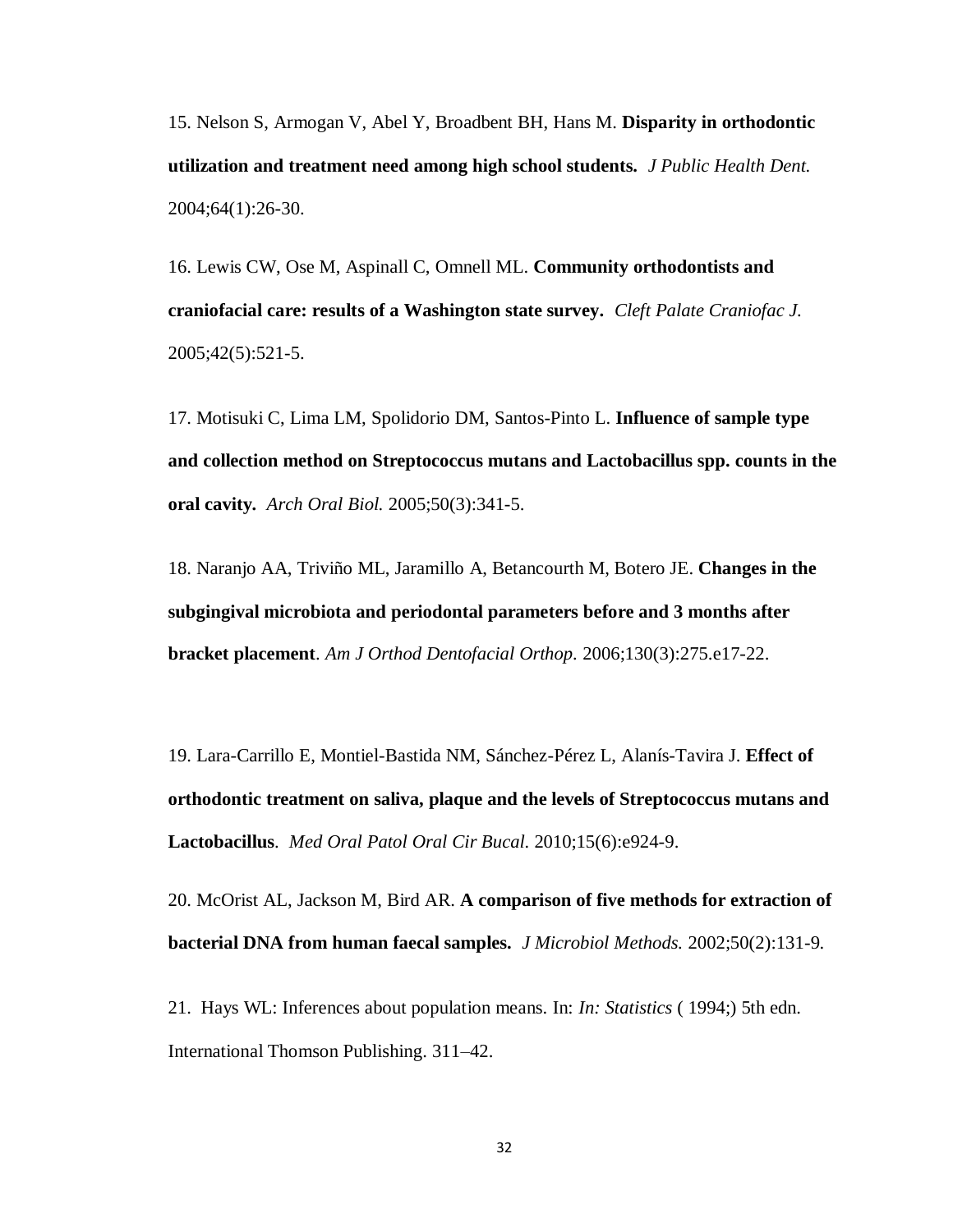#### 22. **University of Nevada, Las Vegas School of Dental Medicine Fact Sheet**

[http://dentalschool.unlv.edu/pdf/2011MarchFactSheet.pdf] accessed August 16, 2011.

23. Kingsley K, Johnson D, O'Malley S. **Transfection of oral squamous cell carcinoma with human papillomavirus-16 induces proliferative and morphological changes independent of cellular adhesion** *in vitro. Cancer Cell International*, 2006, 6:14.

24. Reddout N, Christensen T, Bunnell A, Jensen D, Johnson D, O'Malley S, Kingsley K. **High risk HPV types 18 and 16 are potent modulators of oral squamous cell carcinoma phenotypes in vitro**. *Infectious Agents and Cancer* 2007, 2 (1): 21.

25. Kingsley K, Zuckerman J, Davis M, Matteucci M, Knavel A, Rinehart J, Tran V, Woyciehowsky D, Jenkins P, Yu Rui, Nguyen DH, O'Malley S. **[Induction of](http://faculty.unlv.edu/kkingsley/JCST%202010.pdf)  Differential Growth in vitro by [High-risk Human Papillomavirus in Human Breast](http://faculty.unlv.edu/kkingsley/JCST%202010.pdf)  [Cancer Cell Lines is Associated with Caspase Dysregulation.](http://faculty.unlv.edu/kkingsley/JCST%202010.pdf)** *[Journal of Cancer](http://www.omicsonline.org/ArchiveJCST/2009/DecemberissueJCST.php)  [Science and Therapy](http://www.omicsonline.org/ArchiveJCST/2009/DecemberissueJCST.php)* 2009, 1(2): 62-71.

26. Ehli EA, Lengyel-Nelson T, Hudziak JJ, Davies GE. **[Using a commercially](http://www.ncbi.nlm.nih.gov/pubmed/19102763)  available DNA [extraction kit to obtain high quality human genomic DNA](http://www.ncbi.nlm.nih.gov/pubmed/19102763) suitable [for PCR and genotyping from 11-year-old saliva saturated cotton spit wads.](http://www.ncbi.nlm.nih.gov/pubmed/19102763)** *BMC Res Notes.* 2008;1:133.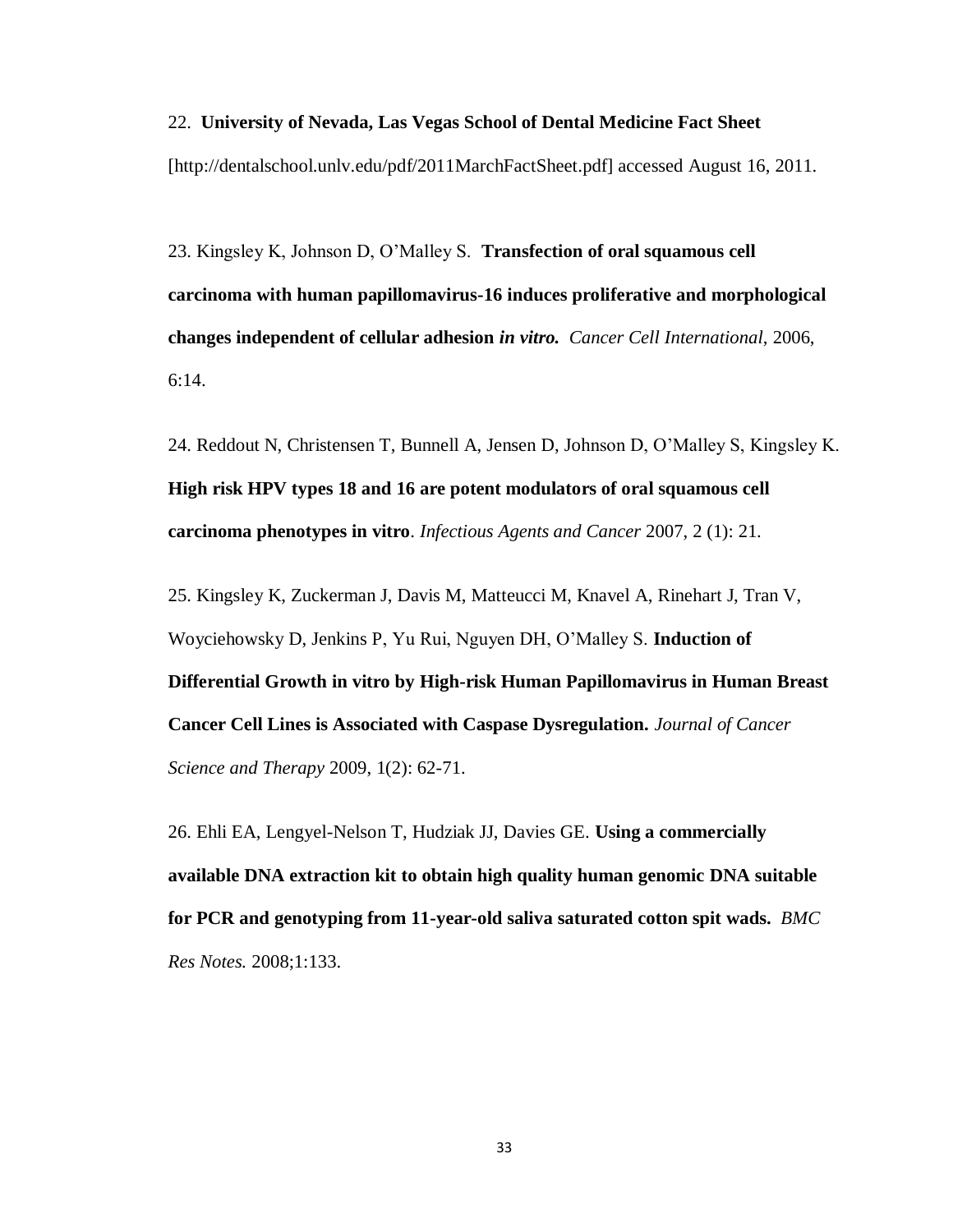27. Wolter F, Turchanowa L, Stein J. **Resveratrol-induced modification of polyamine metabolism is accompanied by induction of c-Fos.** *Carcinogenesis*. 2003, 24(3):469- 74.

28. [Yoshida A,](http://www.ncbi.nlm.nih.gov/pubmed?term=%22Yoshida%20A%22%5BAuthor%5D) [Suzuki N,](http://www.ncbi.nlm.nih.gov/pubmed?term=%22Suzuki%20N%22%5BAuthor%5D) [Nakano Y,](http://www.ncbi.nlm.nih.gov/pubmed?term=%22Nakano%20Y%22%5BAuthor%5D) [Kawada M,](http://www.ncbi.nlm.nih.gov/pubmed?term=%22Kawada%20M%22%5BAuthor%5D) [Oho T,](http://www.ncbi.nlm.nih.gov/pubmed?term=%22Oho%20T%22%5BAuthor%5D) [Koga T.](http://www.ncbi.nlm.nih.gov/pubmed?term=%22Koga%20T%22%5BAuthor%5D) **Development of a 5' nuclease-based real-time PCR assay for quantitative detection of cariogenic dental pathogens Streptococcus mutans and Streptococcus sobrinus.** *[J Clin Microbiol.](http://www.ncbi.nlm.nih.gov/pubmed?term=Development%20of%20a%205)* 2003;41(9):4438-41.

29. [Yoshida A,](http://www.ncbi.nlm.nih.gov/pubmed?term=%22Yoshida%20A%22%5BAuthor%5D) [Suzuki N,](http://www.ncbi.nlm.nih.gov/pubmed?term=%22Suzuki%20N%22%5BAuthor%5D) [Nakano Y,](http://www.ncbi.nlm.nih.gov/pubmed?term=%22Nakano%20Y%22%5BAuthor%5D) [Oho T,](http://www.ncbi.nlm.nih.gov/pubmed?term=%22Oho%20T%22%5BAuthor%5D) [Kawada M,](http://www.ncbi.nlm.nih.gov/pubmed?term=%22Kawada%20M%22%5BAuthor%5D) [Koga T.](http://www.ncbi.nlm.nih.gov/pubmed?term=%22Koga%20T%22%5BAuthor%5D) **Development of a 5' fluorogenic nuclease-based real-time PCR assay for quantitative detection of Actinobacillus actinomycetemcomitans and Porphyromonas gingivalis.** *[J Clin](http://www.ncbi.nlm.nih.gov/pubmed?term=Development%20of%20a%205)  [Microbiol.](http://www.ncbi.nlm.nih.gov/pubmed?term=Development%20of%20a%205)* 2003;41(2):863-6.

30. [Suzuki N,](http://www.ncbi.nlm.nih.gov/pubmed?term=%22Suzuki%20N%22%5BAuthor%5D) [Yoshida A,](http://www.ncbi.nlm.nih.gov/pubmed?term=%22Yoshida%20A%22%5BAuthor%5D) [Nakano Y](http://www.ncbi.nlm.nih.gov/pubmed?term=%22Nakano%20Y%22%5BAuthor%5D)**. Quantitative analysis of multi-species oral biofilms by TaqMan Real-Time PCR.** *[Clin Med Res](http://www.ncbi.nlm.nih.gov/pubmed?term=Quantitative%20analysis%20of%20multi-species%20oral%20biofilms%20by%20TaqMan%20Real-Time%20PCR)*. 2005;3(3):176-85.

31. [Macek](http://www.ncbi.nlm.nih.gov/pubmed?term=%22Macek%20MD%22%5BAuthor%5D) MD, [Manski MC,](http://www.ncbi.nlm.nih.gov/pubmed?term=%22Manski%20MC%22%5BAuthor%5D) [Schneiderman MT,](http://www.ncbi.nlm.nih.gov/pubmed?term=%22Schneiderman%20MT%22%5BAuthor%5D) [Meakin SJ,](http://www.ncbi.nlm.nih.gov/pubmed?term=%22Meakin%20SJ%22%5BAuthor%5D) [Haynes D,](http://www.ncbi.nlm.nih.gov/pubmed?term=%22Haynes%20D%22%5BAuthor%5D) [Wells W,](http://www.ncbi.nlm.nih.gov/pubmed?term=%22Wells%20W%22%5BAuthor%5D) [Bauer-](http://www.ncbi.nlm.nih.gov/pubmed?term=%22Bauer-Leffler%20S%22%5BAuthor%5D)[Leffler S,](http://www.ncbi.nlm.nih.gov/pubmed?term=%22Bauer-Leffler%20S%22%5BAuthor%5D) [Cotten PA,](http://www.ncbi.nlm.nih.gov/pubmed?term=%22Cotten%20PA%22%5BAuthor%5D) [Parker RM.](http://www.ncbi.nlm.nih.gov/pubmed?term=%22Parker%20RM%22%5BAuthor%5D) **Knowledge of oral health issues among low-income Baltimore adults: a pilot study.** *[J Dent Hyg.](http://www.ncbi.nlm.nih.gov/pubmed?term=macek%20minority%20floss%20brush)* 2011;85(1):49-56. Epub 2011 Jan 1.

32. [Nyvad B,](http://www.ncbi.nlm.nih.gov/pubmed?term=%22Nyvad%20B%22%5BAuthor%5D) [Kilian M](http://www.ncbi.nlm.nih.gov/pubmed?term=%22Kilian%20M%22%5BAuthor%5D)**. Comparison of the initial streptococcal microflora on dental enamel in caries-active and in caries-inactive individuals**. *[Caries Res](http://www.ncbi.nlm.nih.gov/pubmed?term=2276164)*. 1990;24(4):267- 72.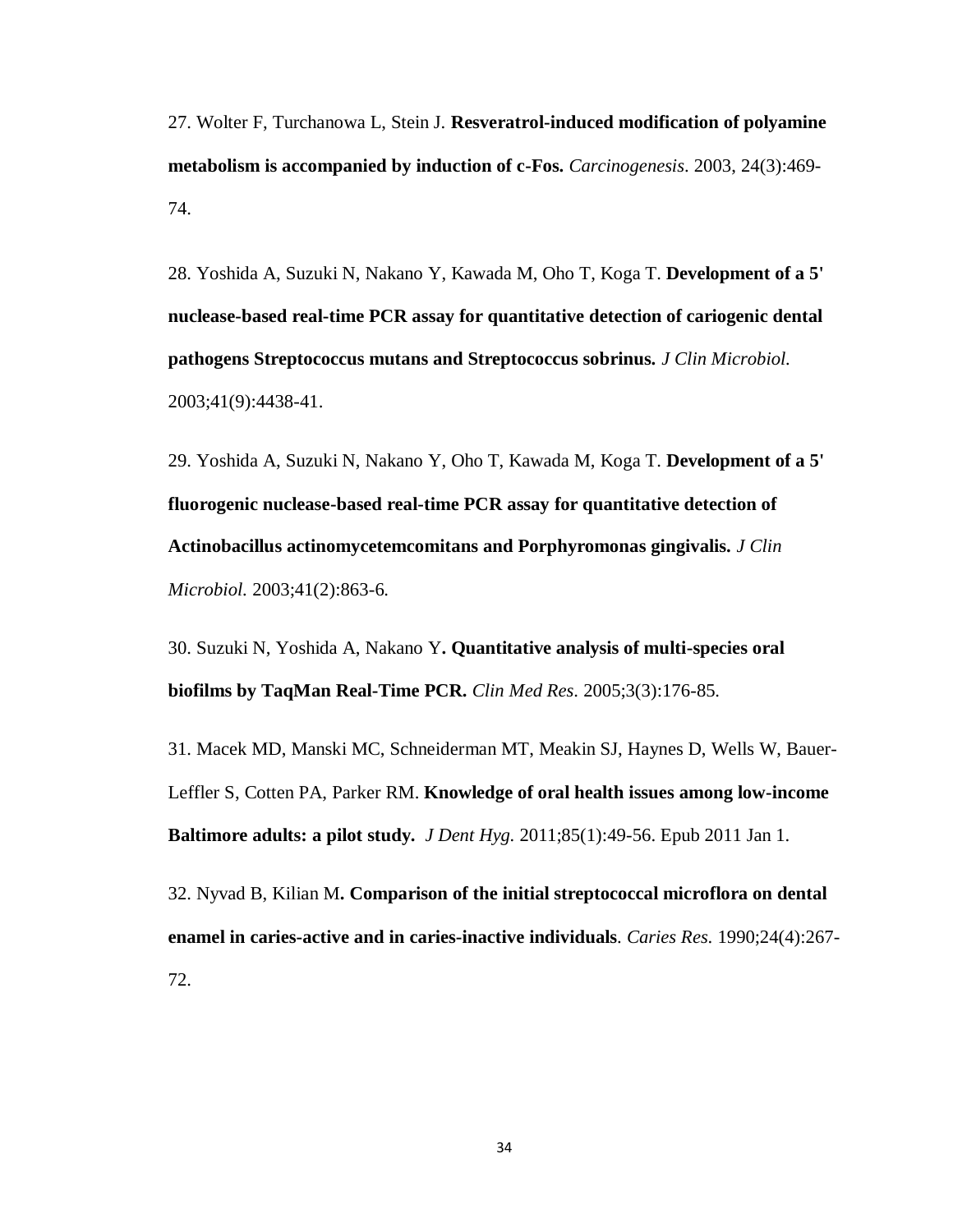33. [Fischer CC,](http://www.ncbi.nlm.nih.gov/pubmed?term=%22Fischer%20CC%22%5BAuthor%5D) [Persson RE,](http://www.ncbi.nlm.nih.gov/pubmed?term=%22Persson%20RE%22%5BAuthor%5D) [Persson GR.](http://www.ncbi.nlm.nih.gov/pubmed?term=%22Persson%20GR%22%5BAuthor%5D) **Influence of the menstrual cycle on the oral microbial flora in women: a case-control study including men as control subjects**. *[J](http://www.ncbi.nlm.nih.gov/pubmed?term=18834253)  [Periodontol.](http://www.ncbi.nlm.nih.gov/pubmed?term=18834253)* 2008;79(10):1966-73.

34. [Demling A,](http://www.ncbi.nlm.nih.gov/pubmed?term=%22Demling%20A%22%5BAuthor%5D) [Demling C,](http://www.ncbi.nlm.nih.gov/pubmed?term=%22Demling%20C%22%5BAuthor%5D) [Schwestka-Polly R,](http://www.ncbi.nlm.nih.gov/pubmed?term=%22Schwestka-Polly%20R%22%5BAuthor%5D) [Stiesch M,](http://www.ncbi.nlm.nih.gov/pubmed?term=%22Stiesch%20M%22%5BAuthor%5D) [Heuer W.](http://www.ncbi.nlm.nih.gov/pubmed?term=%22Heuer%20W%22%5BAuthor%5D) **Short-term influence of lingual orthodontic therapy on microbial parameters and periodontal status. A preliminary study.** *[Angle Orthod.](http://www.ncbi.nlm.nih.gov/pubmed?term=20050740)* 2010;80(3):480-4.

35. Rothweiler AM, Cabb EE, Gerstenberger SL. **The status of childhood lead poisoning and prevention in Nevada, USA.** *ScientificWorldJournal.* 2007; 7:479-92.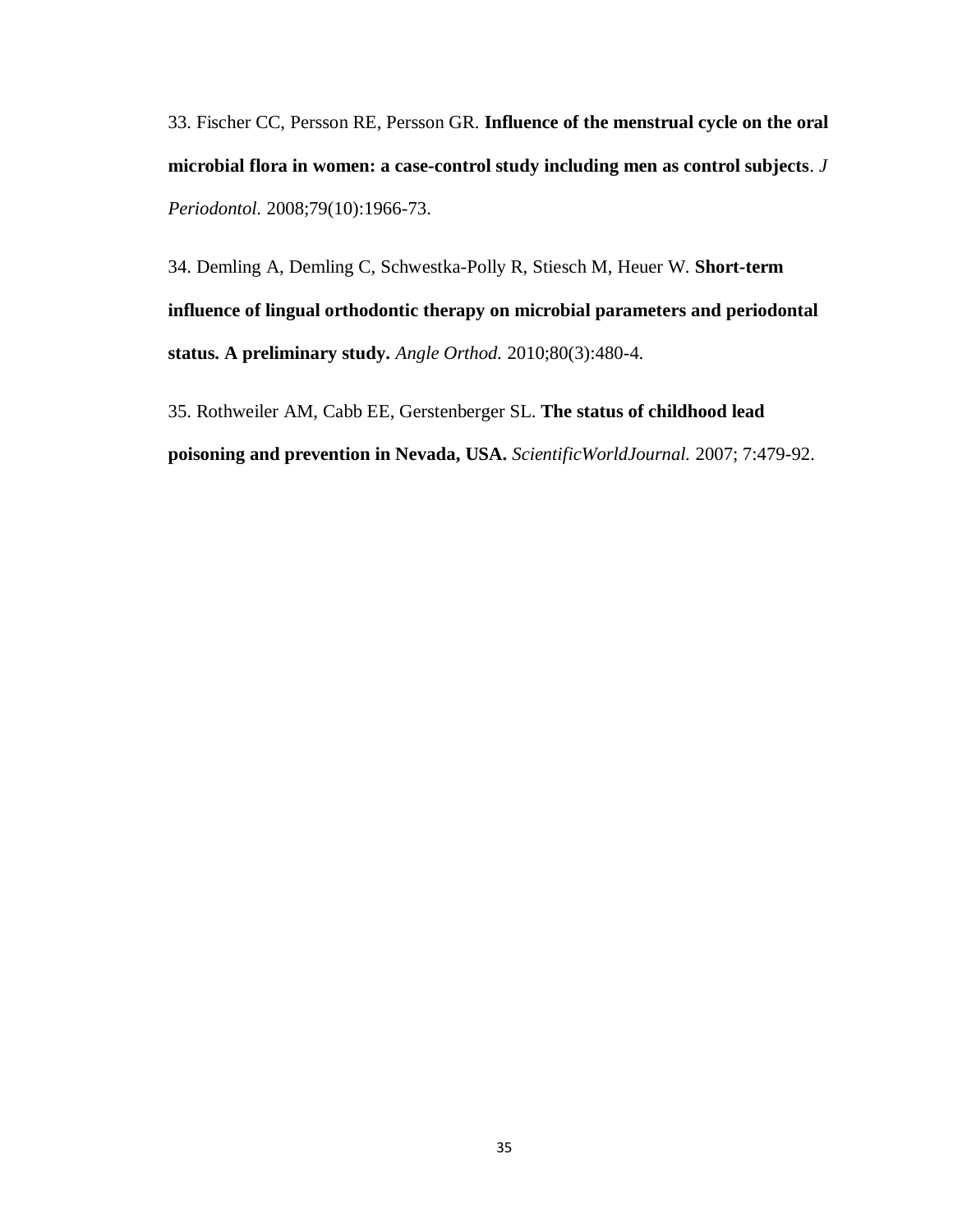#### CHAPTER 3

#### DISCUSSION & CONCLUSION

This study sought to determine the demographic patterns associated with oral microbial burden within the UNLV-SDM clinic population. Using well-established methods for oral health research, relative levels of cariogenic (*S. mutans*) and periodontal (*P. gingivalis*) disease associated bacteria were determined from saliva samples collected in the UNLV-SDM clinic. These results clearly demonstrate that levels of oral bacteria in the overall sample population are not significantly different from other published studies. However, when these data are analyzed by subgroup (gender, race), minorities within this sample are more likely to exhibit elevated levels of the periodontal pathogen, *P. gingivalis*.

These results are significant in two important ways. To date, this study is the first to evaluate oral microbial burden from the UNLV-SDM population in order to compare endogenous levels of these bacteria in saliva samples. This represents an important first step in a broader attempt to further define the patient population and assess their basic oral health needs. These needs may be different based upon cultural, ethnic, racial and health-literacy background. Second, this study is one of the largest to evaluate oral microbial burden using PCR analysis from saliva samples. A recent review of the literature revealed that although saliva, a non-invasively collected biomonitoring matrix, is more readily accepted by patients for research study participation, more easily collected, and facilitates both qualitative and quantitative analysis, many orthodontic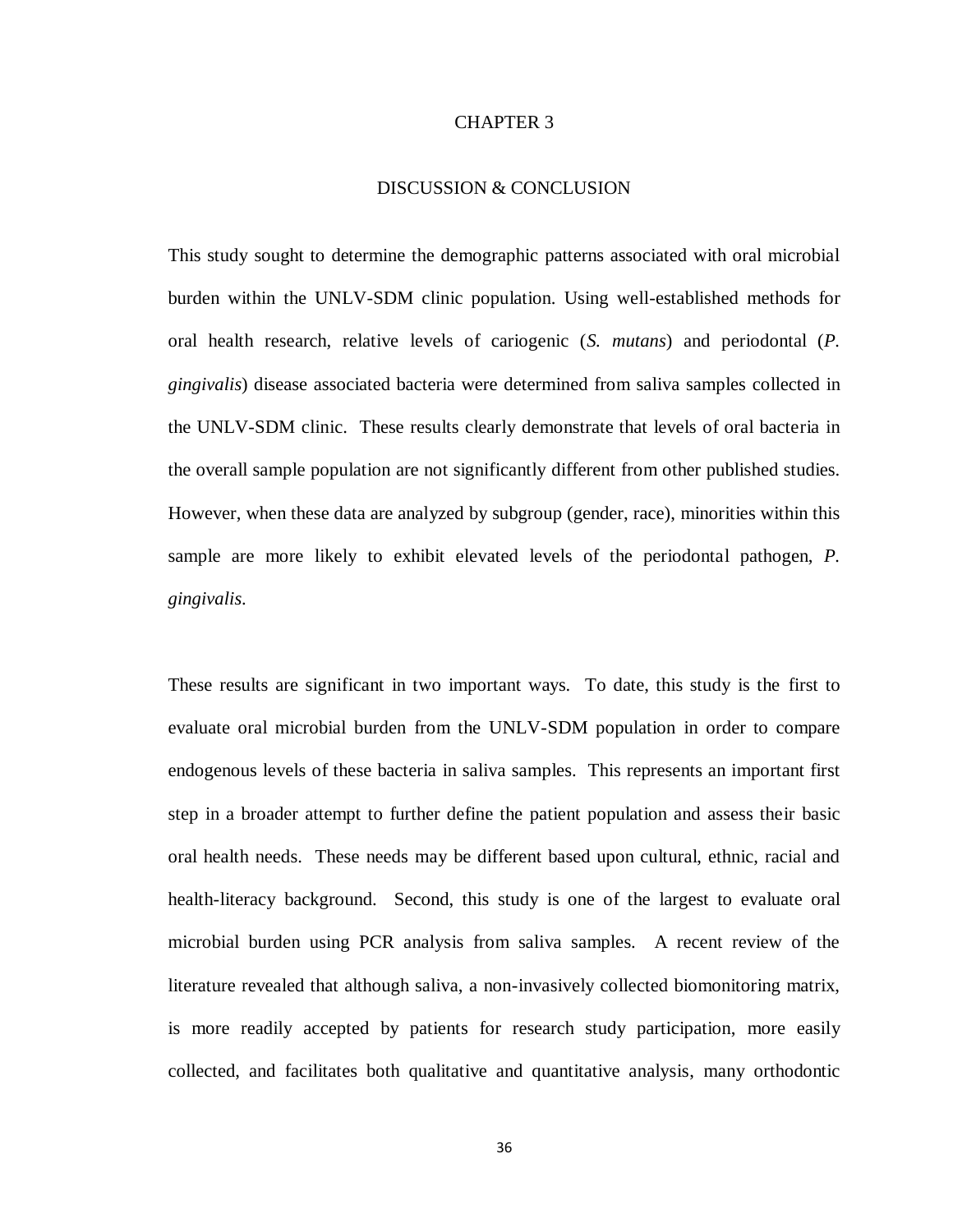studies do not have sufficient sample sizes to make broader inferences. The average sample size of these published studies is 37, with the current study evaluating a larger sample than seven of the nine previous saliva-based PCR studies of oral microbial burden relating to orthodontic treatment  $(7/9 = 78\%)$ . Moreover, these samples were composed almost entirely of juveniles and adolescent patients (Table 3). Only two of these studies evaluated saliva samples from adults undergoing orthodontic therapy (Fischer et al., 2008; Sanpei et al., 2010).

| <b>Authors</b>      | <b>Year of Publication</b> | Organism       | Sample size |
|---------------------|----------------------------|----------------|-------------|
|                     |                            |                |             |
| Jordan, LeBlanc     | 2002<br>/US                | S. mutans      | $n = 27$    |
| Turkkahraman et al. | 2005 / Turkey              | S. mutans      | $n = 21$    |
|                     |                            | P. gingivalis  |             |
| Motisuki et al.     | 2005 / Brazil              | S. mutans      | $n = 30$    |
|                     |                            |                |             |
|                     |                            | L. acidophilus |             |
| Kupietzky et al.    | 2005 / Israel              | S. mutans      | $n = 64$    |
|                     |                            | L. acidophilus |             |
| Ristic et al.       | 2008 / Serbia              | P. intermedia  | $n = 32$    |
|                     |                            | P. gingivalis  |             |
| Kitada et al.,      | 2009 / Japan               | S. mutans      | $n = 58$    |
| Sanpei et al.       | 2010 / Japan               | S. mutans      | $n = 42$    |
|                     |                            | L. acidophilus |             |
| Fischer et al.      | 2008 / Switzerland         | P. gingivalis  | $n=40$      |
| Demling et al.      | $2010 /$ Germany           | P. gingivalis  | $n = 20$    |

Table 3. Survey of PCR-based orthodontic saliva studies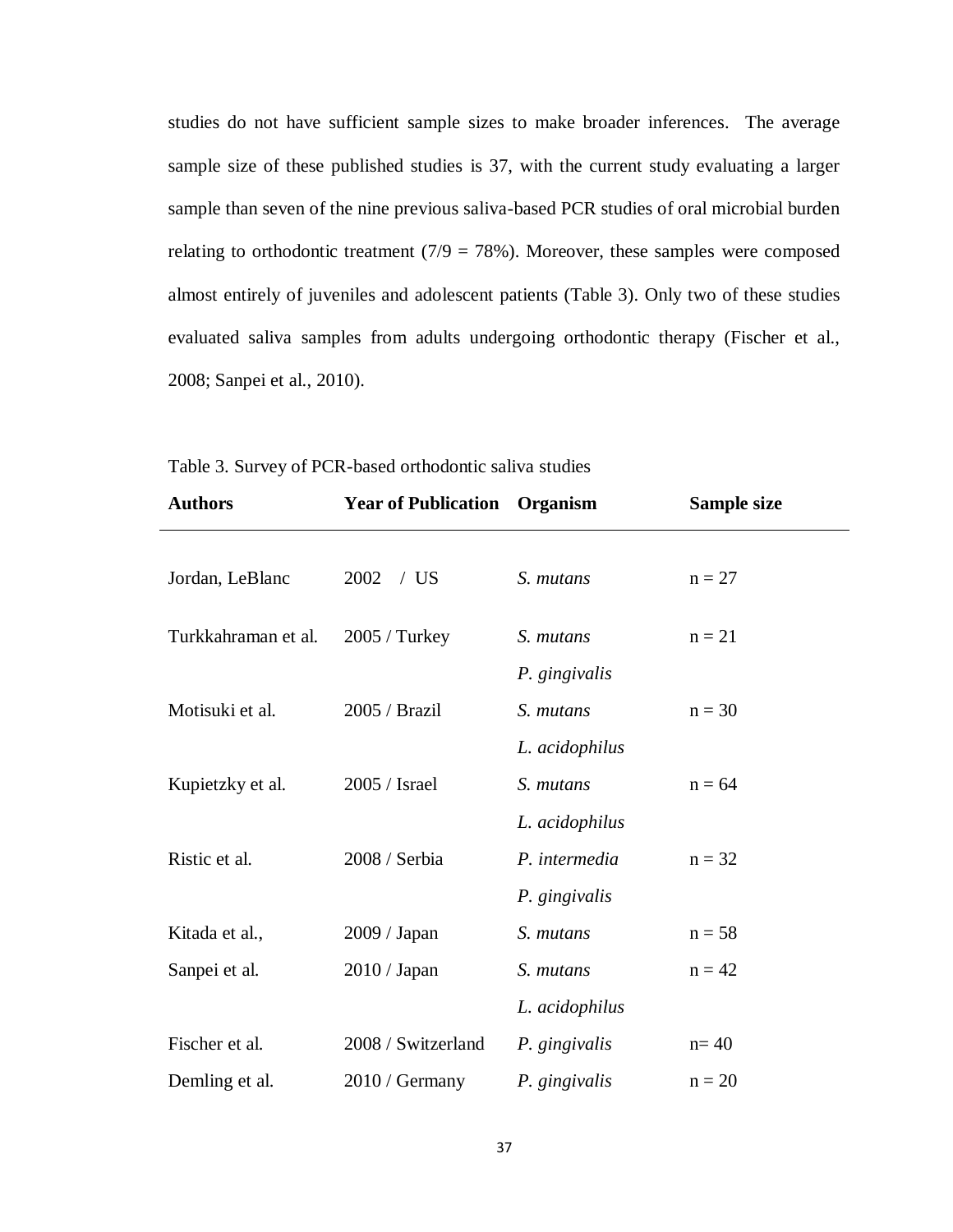In addition, the analysis of these data provided the opportunity to consider additional, secondary factors that may also be mediators of oral microbial burden within minority populations. Based upon research from the evidence base, it is clear that differences in oral hygiene (i.e. brushing, flossing) and oral health literacy vary greatly in the U.S. between White patients and minorities. Even more interesting, many nutritional and dietary preferences within these population subgroups may also influence the possibility for differences in oral microbial burden. This type of orthodontic research is so recent that virtually no studies have explored the possibility that endogenous, pre-existing oral microbial differences among some population subgroups may influence the course of orthodontic treatment and therapy, which may further complicate the existing barriers these populations face in obtaining health care, insurance and treatment.

Interdisciplinary research: Because health disparities among minority populations remain an on-going concern of healthcare professionals in the US, and more specifically within the dental and orthodontic professions, it is critical that clinical dentists and oral healthcare specialists become more familiar with biomedical research, public health investigations, and epidemiologic research methods. Furthermore, it is important for dentists and orthodontists to collaborate with, and integrate, their efforts to treat minority patients with social and public health professionals, as well as biomedical research scientists. This study incorporated basic biomedical research involving DNA extraction and PCR to evaluate the oral health of a changing, evolving patient population – comprised mainly of adults, females, and minorities.

38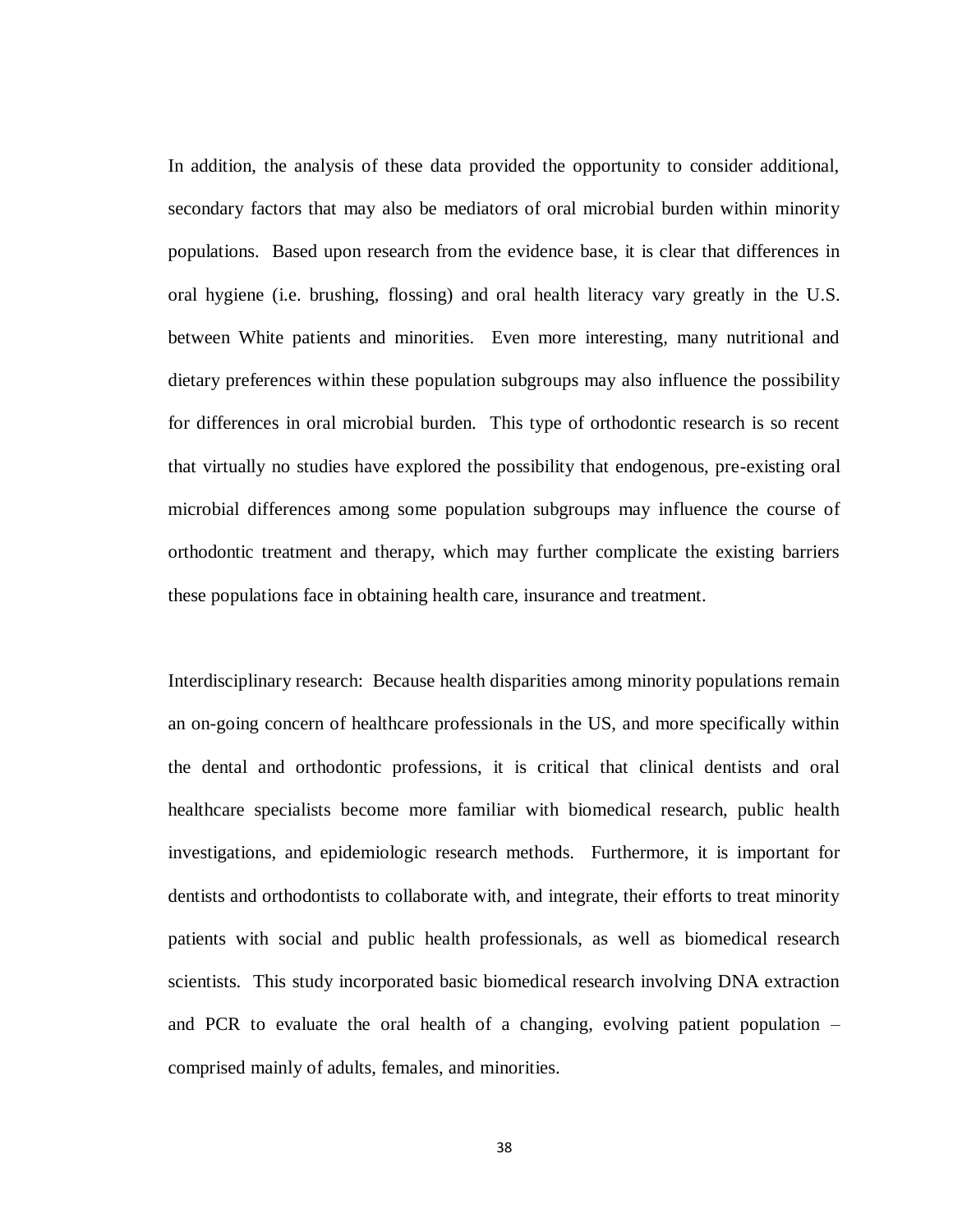This research is important to use in dental curricula, oral health education programs, and public service announcements in order to better serve the educators, oral health specialists, and patient population of Southern Nevada, particularly at UNLV-SDM. Little time is spent analyzing the demographic profile of patients, and reviewing the relevant evidence-based literature that might help these professionals-in-training provide higher quality and more appropriate levels of care for their patients.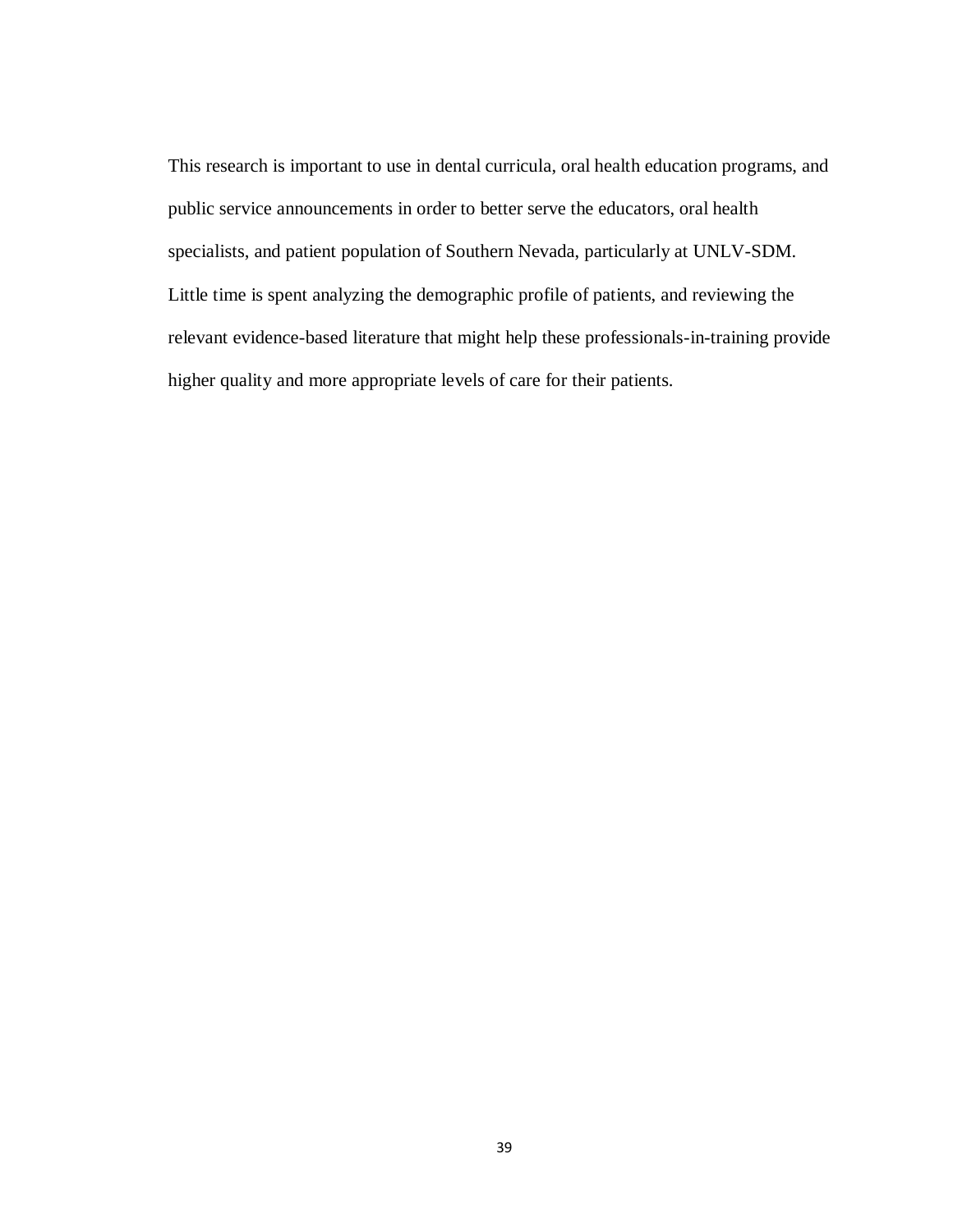#### APPENDIX

#### IRB Approval

![](_page_49_Picture_2.jpeg)

## **Biomedical IRB – Exempt Review Deemed Exempt**

**DATE: June 22**, 2011 **TO: Dr. Karl Kingsley,** School of Dental Medicine **FROM:** Office of Research Integrity – Human Subjects **RE:** Notification of review by /Cindy Lee-Tataseo/Ms. Cindy Lee-Tataseo, BS, CIP, CIM Protocol Title: **Retrospective Investigation Of Community Outreach By UNLV-SDM (Dental) Students: An Analysis of Participant Demographics At Community Dental Clinics** Protocol # 1106-3848M \_\_\_\_\_\_\_\_\_\_\_\_\_\_\_\_\_\_\_\_\_\_\_\_\_\_\_\_\_\_\_\_\_\_\_\_\_\_\_\_\_\_\_\_\_\_\_\_\_\_\_\_\_\_\_\_\_\_\_\_\_\_\_\_\_\_\_\_\_\_\_\_\_\_\_\_\_\_\_\_\_\_

This memorandum is notification that the project referenced above has been reviewed as indicated in Federal regulatory statutes 45CFR46 and deemed exempt under 45 CFR 46.101(b)4.

*Any* changes to the application may cause this project to require a different level of IRB review. Should any changes need to be made, please submit a **Modification Form**. When the above-referenced project has been completed, please submit a **Continuing Review/Progress Completion report** to notify ORI – HS of its closure.

If you have questions or require any assistance, please contact the Office of Research Integrity - Human Subjects at IRB@unly.edu or call 895-2794.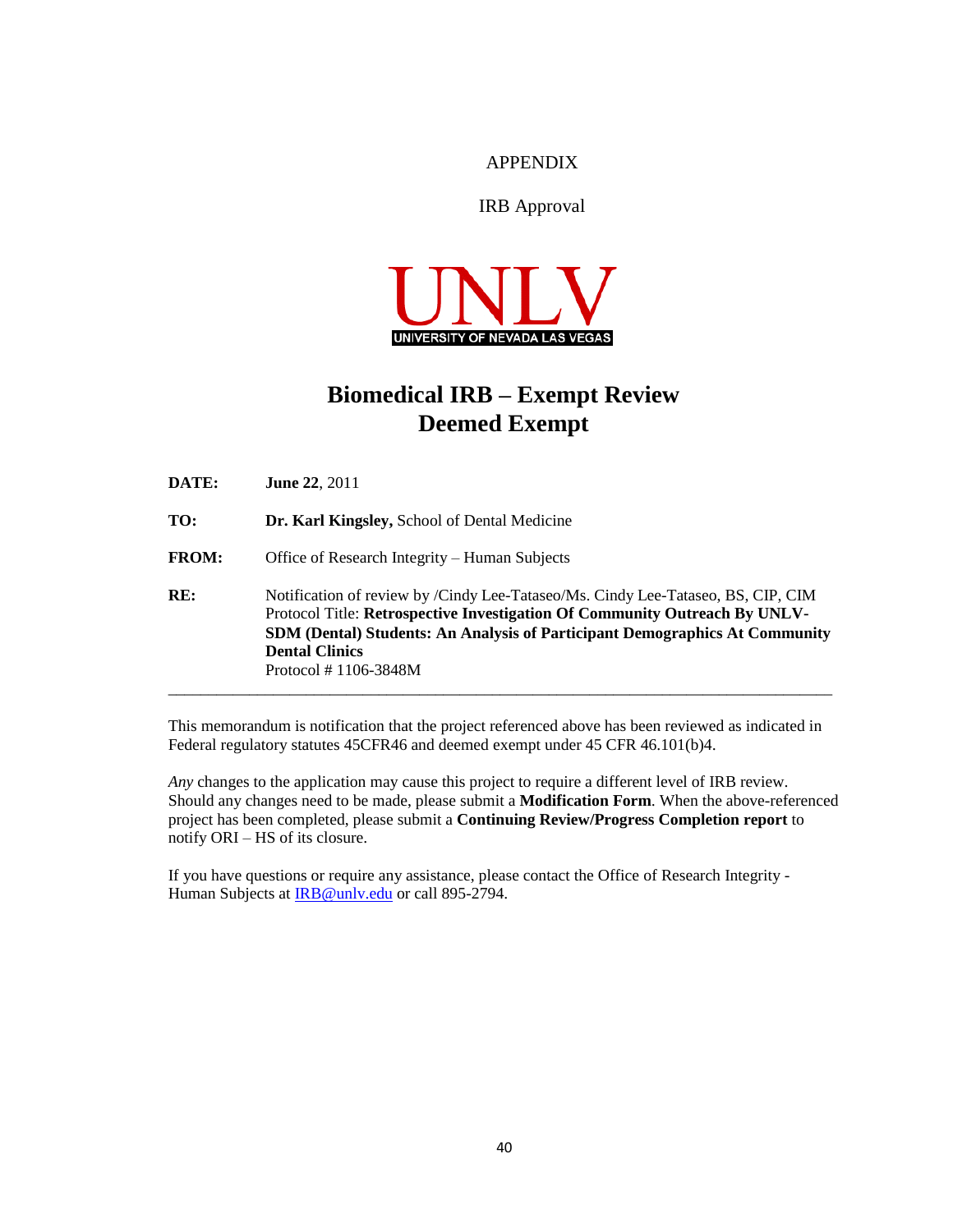#### BIBLIOGRAPHY

Balenseifen JW, Madonia JV. Study of dental plaque in orthodonticpatients. *J Dent Res.*  1970;49:320–324.

Bollen AM, Cunha-Cruz J, Bakko DW, Huang GJ, Hujoel PP. The effects of orthodontic therapy on periodontal health: a systematic review of controlled evidence. J Am Dent Assoc. 2008;139:413-22.

Brown JL, Nash KD. The economics of orthodontics. St Louis: American Association of Orthodontists; 2009.

Brown JL, Nash KD. Final report of the 2008 demographic and retirement surveys of orthodontists. St Louis: American Association of Orthodontists; 2009.

Chang HS, Walsh LJ, Freer TJ. The effect of orthodontic treatment on salivary flow, pH, buffer capacity, and levels of mutans streptococci and lactobacilli. Aust Orthod J. 1999;15:229-34.

Corbett JA, Brown LR, Keene HJ, Horton IM. Comparison of *Streptococcus mutans*  concentrations in non-banded and banded orthodontic patients. *J Dent Res.*  1981;60:1936–1942.

[Demling](http://www.ncbi.nlm.nih.gov/pubmed?term=%22Demling%20A%22%5BAuthor%5D) A, [Demling](http://www.ncbi.nlm.nih.gov/pubmed?term=%22Demling%20C%22%5BAuthor%5D) C, [Schwestka-Polly R,](http://www.ncbi.nlm.nih.gov/pubmed?term=%22Schwestka-Polly%20R%22%5BAuthor%5D) [Stiesch M,](http://www.ncbi.nlm.nih.gov/pubmed?term=%22Stiesch%20M%22%5BAuthor%5D) [Heuer W.](http://www.ncbi.nlm.nih.gov/pubmed?term=%22Heuer%20W%22%5BAuthor%5D) Short-term influence of lingual orthodontic therapy on microbial parameters and periodontal status. A preliminary study. [Angle Orthod.](http://www.ncbi.nlm.nih.gov/pubmed/20050740) 2010 May;80(3):480-4.

[Fischer](http://www.ncbi.nlm.nih.gov/pubmed?term=%22Fischer%20CC%22%5BAuthor%5D) CC, [Persson RE,](http://www.ncbi.nlm.nih.gov/pubmed?term=%22Persson%20RE%22%5BAuthor%5D) [Persson GR.](http://www.ncbi.nlm.nih.gov/pubmed?term=%22Persson%20GR%22%5BAuthor%5D) Influence of the menstrual cycle on the oral microbial flora in women: a case-control study including men as control subjects. [J](http://www.ncbi.nlm.nih.gov/pubmed/18834253)  [Periodontol.](http://www.ncbi.nlm.nih.gov/pubmed/18834253) 2008 Oct;79(10):1966-73.

Glans R, Larsson E, Ogaard B. Longitudinal changes in gingival condition in crowded and noncrowded dentitions subjected to fixed orthodontic treatment. Am J Orthod Dentofacial Orthop. 2003;124:679-82.

Huser MC, Baehni PC, Lang R. Effects of orthodontic bands on microbiologic and clinical parameters. *Am J Orthod Dentofacial Orthop.* 1990;97:213–218.

[Jordan C,](http://www.ncbi.nlm.nih.gov/pubmed?term=%22Jordan%20C%22%5BAuthor%5D) [LeBlanc DJ.](http://www.ncbi.nlm.nih.gov/pubmed?term=%22LeBlanc%20DJ%22%5BAuthor%5D) Influences of orthodontic appliances on oral populations of mutans streptococci. [Oral Microbiol Immunol.](http://www.ncbi.nlm.nih.gov/pubmed?term=11929551) 2002 Apr;17(2):65-71.

Kimmel L, Tinanoff N. A modified mitis salivarius medium for a caries diagnostic test. Oral Microbiol Immunol 1991: 6:275–279.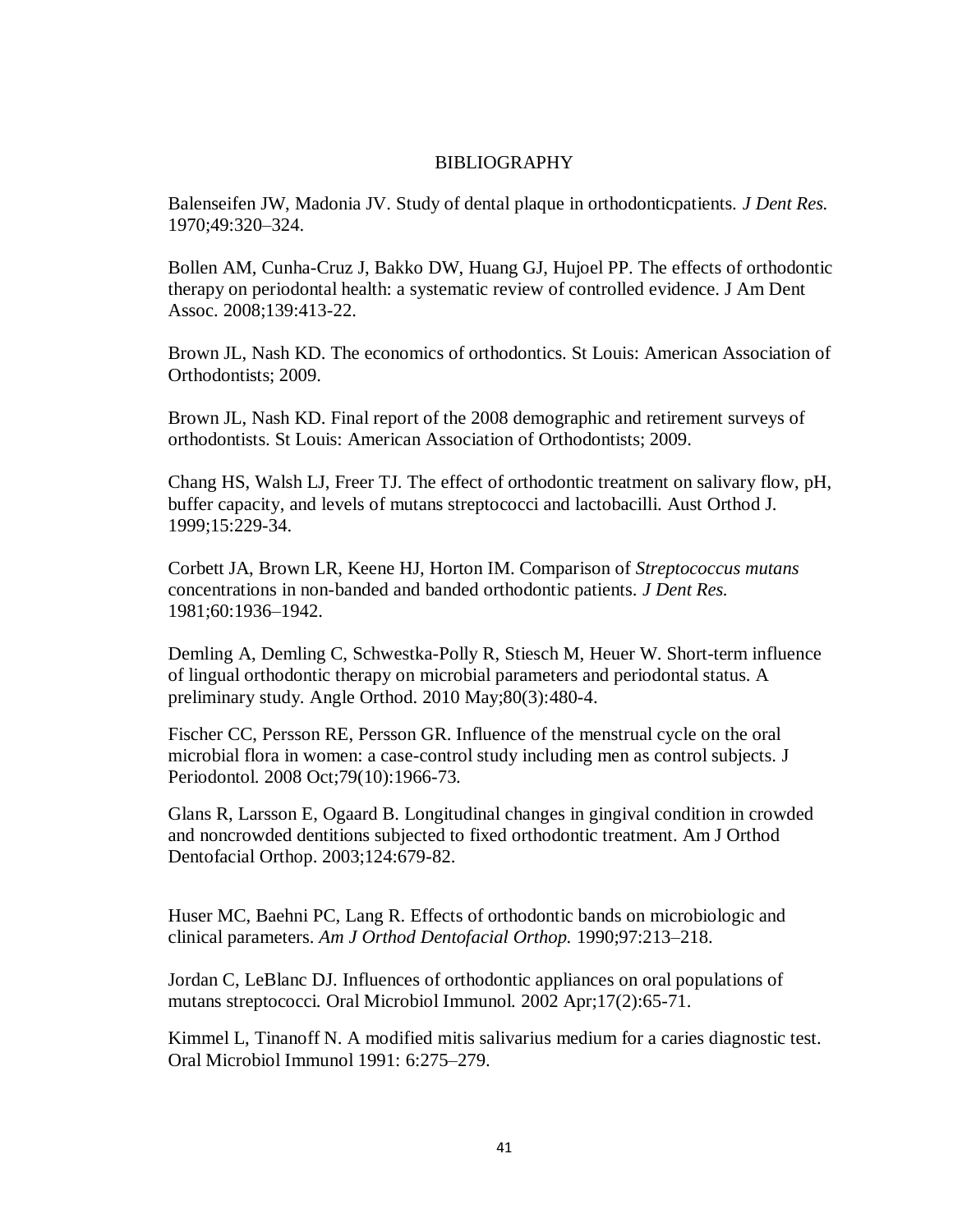[Kitada](http://www.ncbi.nlm.nih.gov/pubmed?term=%22Kitada%20K%22%5BAuthor%5D) K, [de Toledo A,](http://www.ncbi.nlm.nih.gov/pubmed?term=%22de%20Toledo%20A%22%5BAuthor%5D) [Oho T.](http://www.ncbi.nlm.nih.gov/pubmed?term=%22Oho%20T%22%5BAuthor%5D) Increase in detectable opportunistic bacteria in the oral cavity of orthodontic patients. [Int J Dent Hyg.](http://www.ncbi.nlm.nih.gov/pubmed?term=kitada%20mutans%20orthodontic) 2009 May;7(2):121-5.

[Kupietzky A,](http://www.ncbi.nlm.nih.gov/pubmed?term=%22Kupietzky%20A%22%5BAuthor%5D) [Majumdar AK,](http://www.ncbi.nlm.nih.gov/pubmed?term=%22Majumdar%20AK%22%5BAuthor%5D) [Shey Z,](http://www.ncbi.nlm.nih.gov/pubmed?term=%22Shey%20Z%22%5BAuthor%5D) [Binder R,](http://www.ncbi.nlm.nih.gov/pubmed?term=%22Binder%20R%22%5BAuthor%5D) [Matheson PB.](http://www.ncbi.nlm.nih.gov/pubmed?term=%22Matheson%20PB%22%5BAuthor%5D) Colony forming unit levels of salivary Lactobacilli and Streptococcus mutans in orthodontic patients. [J Clin](http://www.ncbi.nlm.nih.gov/pubmed?term=16302600)  [Pediatr Dent.](http://www.ncbi.nlm.nih.gov/pubmed?term=16302600) 2005 Fall;30(1):51-3.

[Macek](http://www.ncbi.nlm.nih.gov/pubmed?term=%22Macek%20MD%22%5BAuthor%5D) MD, [Manski MC,](http://www.ncbi.nlm.nih.gov/pubmed?term=%22Manski%20MC%22%5BAuthor%5D) [Schneiderman MT,](http://www.ncbi.nlm.nih.gov/pubmed?term=%22Schneiderman%20MT%22%5BAuthor%5D) [Meakin SJ,](http://www.ncbi.nlm.nih.gov/pubmed?term=%22Meakin%20SJ%22%5BAuthor%5D) [Haynes D,](http://www.ncbi.nlm.nih.gov/pubmed?term=%22Haynes%20D%22%5BAuthor%5D) [Wells W,](http://www.ncbi.nlm.nih.gov/pubmed?term=%22Wells%20W%22%5BAuthor%5D) [Bauer-](http://www.ncbi.nlm.nih.gov/pubmed?term=%22Bauer-Leffler%20S%22%5BAuthor%5D)[Leffler S,](http://www.ncbi.nlm.nih.gov/pubmed?term=%22Bauer-Leffler%20S%22%5BAuthor%5D) [Cotten PA,](http://www.ncbi.nlm.nih.gov/pubmed?term=%22Cotten%20PA%22%5BAuthor%5D) [Parker RM.](http://www.ncbi.nlm.nih.gov/pubmed?term=%22Parker%20RM%22%5BAuthor%5D) Knowledge of oral health issues among low-income Baltimore adults: a pilot study*. [J Dent Hyg.](http://www.ncbi.nlm.nih.gov/pubmed?term=macek%202011%20minority%20oral%20health)* 2011;85(1):49-56. Epub 2011 Jan 1.

Mattingly JA, Sauer GJ, Yancey JM, Arnold RR. Enhancementof *Streptococcus mutans*  colonization by direct bonded orthodontic appliances. *J Dent Res.* 1983;62:1209–1211.

[Motisuki C,](http://www.ncbi.nlm.nih.gov/pubmed?term=%22Motisuki%20C%22%5BAuthor%5D) [Lima LM,](http://www.ncbi.nlm.nih.gov/pubmed?term=%22Lima%20LM%22%5BAuthor%5D) [Spolidorio DM,](http://www.ncbi.nlm.nih.gov/pubmed?term=%22Spolidorio%20DM%22%5BAuthor%5D) [Santos-Pinto L.](http://www.ncbi.nlm.nih.gov/pubmed?term=%22Santos-Pinto%20L%22%5BAuthor%5D) Influence of sample type and collection method on Streptococcus mutans and Lactobacillus spp. counts in the oral cavity. [Arch Oral Biol.](http://www.ncbi.nlm.nih.gov/pubmed?term=influence%20of%20sample%20type%20and%20collection%20method%20on%20streptococcus) 2005 Mar;50(3):341-5.

[Ristic](http://www.ncbi.nlm.nih.gov/pubmed?term=%22Ristic%20M%22%5BAuthor%5D) M, [Vlahovic Svabic M,](http://www.ncbi.nlm.nih.gov/pubmed?term=%22Vlahovic%20Svabic%20M%22%5BAuthor%5D) [Sasic M,](http://www.ncbi.nlm.nih.gov/pubmed?term=%22Sasic%20M%22%5BAuthor%5D) [Zelic O.](http://www.ncbi.nlm.nih.gov/pubmed?term=%22Zelic%20O%22%5BAuthor%5D) Effects of fixed orthodontic appliances on subgingival microflora. [Int J Dent Hyg.](http://www.ncbi.nlm.nih.gov/pubmed?term=ristic%202008%20%20intermedia) 2008 May;6(2):129-36.

Rosenbloom RG, Tinanoff N. Salivary *Streptococcus mutans* levels in patients before, during, and after orthodontic treatment. *Am J Orthod Dentofacial Orthop.* 1991;100:35– 37.

Sakamaki ST, Bahn AN. Effect of orthodontic banding on localized oral *lactobacilli*. *J Dent Res.* 1968;47:275–279.

[Sanpei](http://www.ncbi.nlm.nih.gov/pubmed?term=%22Sanpei%20S%22%5BAuthor%5D) S, [Endo T,](http://www.ncbi.nlm.nih.gov/pubmed?term=%22Endo%20T%22%5BAuthor%5D) [Shimooka S.](http://www.ncbi.nlm.nih.gov/pubmed?term=%22Shimooka%20S%22%5BAuthor%5D) Caries risk factors in children under treatment with sectional brackets. [Angle Orthod.](http://www.ncbi.nlm.nih.gov/pubmed?term=sanpei%20mutans%202010) 2010 May;80(3):509-14.

Scheie AA, Arneberg P, Krogstad O. Effect of orthodontic treatment on prevalence of *Streptococcus mutans* in plaque and saliva. *Scand J Dent Res.* 1984;92:211–217. Sinclair PM, Berry CW, Bennett CL, Israelson H. Changes in gingiva and gingival flora with bonding and banding. *Angle Orthod.*1987;57:271–278. of cemented and of loose retainers. *Caries Res.* 1987;21:474–480.

[Türkkahraman H,](http://www.ncbi.nlm.nih.gov/pubmed?term=%22T%C3%BCrkkahraman%20H%22%5BAuthor%5D) [Sayin MO,](http://www.ncbi.nlm.nih.gov/pubmed?term=%22Sayin%20MO%22%5BAuthor%5D) [Bozkurt FY,](http://www.ncbi.nlm.nih.gov/pubmed?term=%22Bozkurt%20FY%22%5BAuthor%5D) [Yetkin Z,](http://www.ncbi.nlm.nih.gov/pubmed?term=%22Yetkin%20Z%22%5BAuthor%5D) [Kaya S,](http://www.ncbi.nlm.nih.gov/pubmed?term=%22Kaya%20S%22%5BAuthor%5D) [Onal S.](http://www.ncbi.nlm.nih.gov/pubmed?term=%22Onal%20S%22%5BAuthor%5D) Archwire ligation techniques, microbial colonization, and periodontal status in orthodontically treated patients. [Angle Orthod.](http://www.ncbi.nlm.nih.gov/pubmed?term=15825788) 2005 Mar;75(2):231-6.